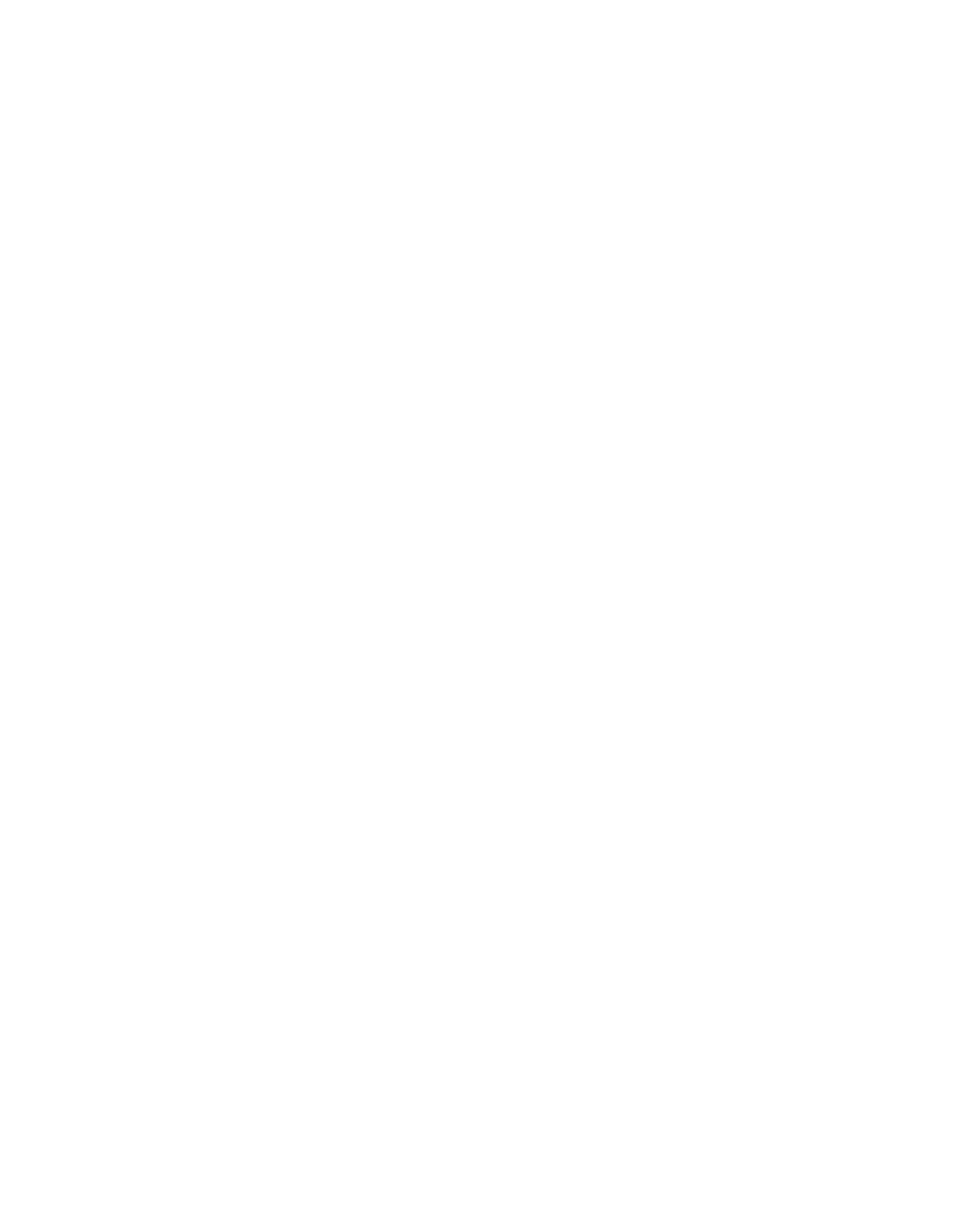#### **ABSTRACT**

This paper introduces an indispensable dimension for the spatial and comparative analysis of party systems, cleavages, and the conduct of political campaigns. It presents the concepts of "high" and "low" in politics and the high-low dimension, which concerns ways of appealing (and thus relating) to people in sociologically differentiated ways. Politicians on the high are "well behaved," more restrained, and proper, both in manners and institutional procedures. Politicians on the low sublimate less and are more down-to-earth, coarser, earthier, and personalistic, both in manners and institutionally. The high-low dimension is fully neutral, or orthogonal, with regard to the left-right axis, in contrast to Kitschelt's authoritarian/libertarian divide or Inglehart's materialist/post-materialist political cleavage. The paper also provides a solid conceptual discussion of the classic and almost universal polarity between left and right, which (like the high-low axis) is in fact comprised of two subdimensions.

 Together, the high-low and left-right dimensions make up a two-dimensional space of politics highly useful for characterizing certain political arenas and political strategies. The concept of "low" moreover provides a much-needed, uncontroversial, and highly intuitive definition of populism. It also brings to the fore the neglected phenomenon of anti-populism. Finally, the paper illustrates the relevance of the high-low dimension in Argentina, with its "double political spectrum" divided between Peronism and anti-Peronism, Venezuela with Chavismo and anti-Chavismo, and Ecuador.

#### **RESUMEN**

Este artículo introduce una dimensión indispensable para el análisis espacial y comparativo de los sistemas de partidos, ciertos clivajes y la conducción de campañas políticas. Presenta los conceptos de "alto" y "bajo" en la política y la dimensión alto-bajo, que tiene que ver con modos de atraer (y entonces relacionarse) con la gente en modos sociológicamente diferenciados. Los políticos en lo alto son "bien educados," comedidos y "*proper*" (o "como debe ser"), tanto en modales como en procedimientos institucionales. Los políticos en lo bajo subliman menos y tienen menos inhibiciones, son más crudos, prácticos, terrenales y personalista, tanto en modales como institucionalmente. La dimensión alto-bajo es enteramente neutral o perpendicular en relación al eje izquierda-derecha, en contraste con el eje autoritario/libertario de Kitschelt o el clivaje materialista/post-materialista de Inglehart. El artículo también provee una sólida discusión conceptual de la polaridad clásica y casi universal entre izquierda y derecha, que (como el eje alto-bajo) está compuesto de hecho de dos sub-dimensiones.

 Juntas, las dimensiones alto-bajo e izquierda-derecha conforman un espacio bidimensional muy útil para caracterizar ciertas arenas políticas y estrategias empleadas por los políticos. El concepto de "bajo" provee además una definición no controvertida y muy intuitiva del populismo. Llama la atención también sobre el descuidado fenómeno del anti-populismo. Finalmente, el artículo ilustra la pertinencia de la dimensión alto-bajo en la Argentina, con su "doble espectro político" dividido entre peronismo y anti-peronismo, en Venezuela con el Chavismo y anti-Chavismo y, históricamente, en Ecuador.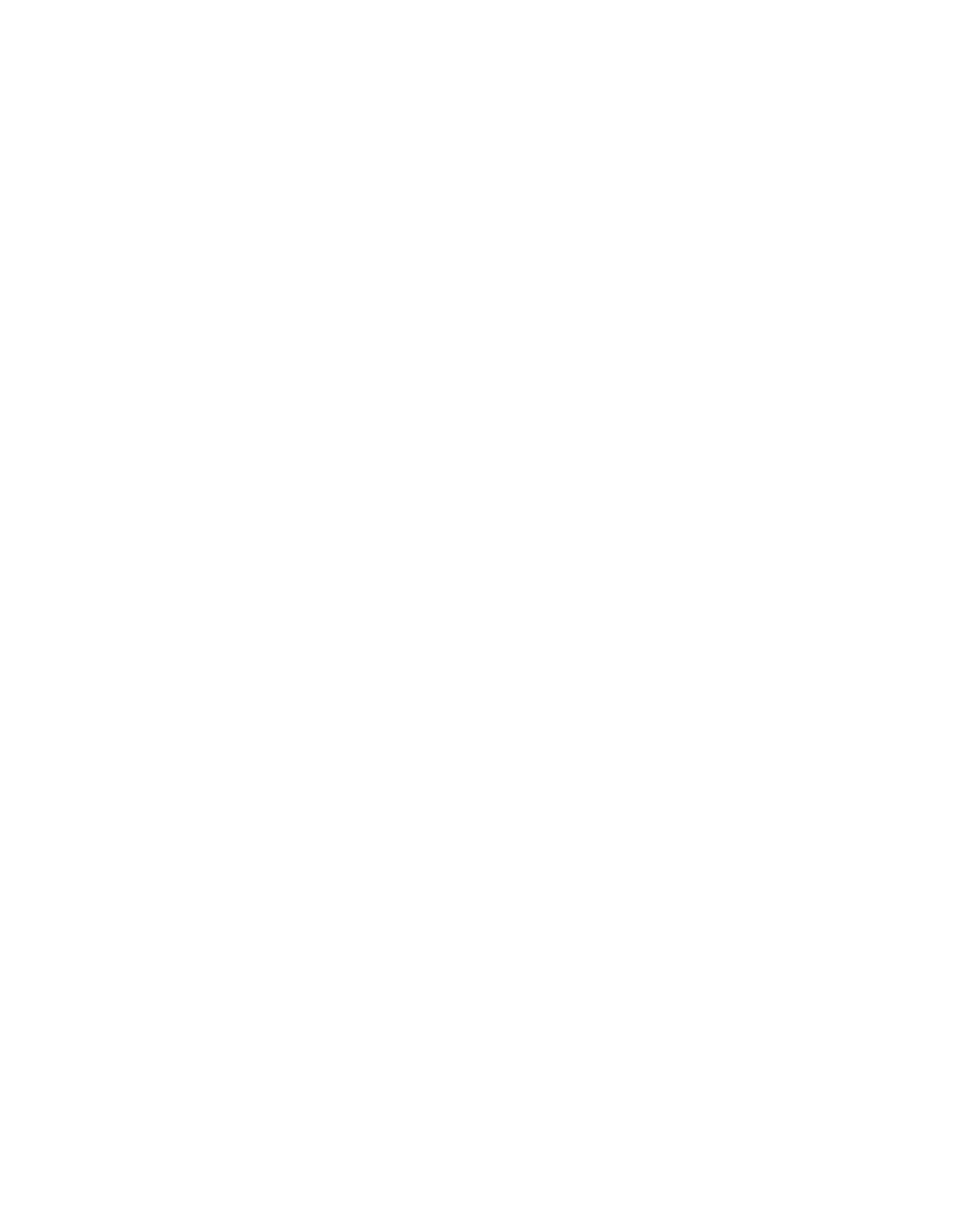This article identifies and introduces a crucial dimension in political competition and oppositions for the spatial and comparative analysis of party systems, social and political cleavages, and the conduct of political campaigns. This dimension concerns appeals by political actors, but it is equally useful for understanding the social reception of their political appeals and spatial positioning. While intuitively familiar, this key dimension has not previously been named and incorporated in the study of political behavior and the comparative analysis of political divides. Therefore, to characterize an important dimension that structures candidates' political strategies and even certain party systems, this article introduces the concepts of "high" and "low" in politics. Just like the left and right poles, together they form a high-low political dimension, axis, and scale.

 In contrast to many other dimensions which have already been introduced in political science, such as the libertarian and authoritarian or the materialist and postmaterialist ones, the high-low dimension is fully neutral, or orthogonal, with regard to the classic left-right axis. Left and right undoubtedly order most party systems around the world. Unlike other arguably orthogonal political divides such as separatism/federalism or religion/secularism, the high-low dimension is *also*, like left and right themselves, a manifestation in politics of social and cultural inequality. But it relates to inequality in a very different way than do left and right and in a way normatively disfavored by most scholars. Together, the high-low and left-right axes make up a two-dimensional space of politics which is highly useful for the study of political strategy, the analysis of the social reception of political appeals, and, where political differences evolved into a political cleavage, entire party systems.

 The empirical puzzle that furnished the early starting point for this spatial conceptualization of political arenas and actors has been the cleavage between Peronism and anti-Peronism in Argentina, observed firsthand over two decades. However, the concepts of high and low in politics travel remarkably well and are not specific to a particular case. The high-low dimension is a middle-range phenomenon. One challenge is thus to explore the conditions that lead to the emergence of arenas that are politically structured more in terms of high and low than left and right or liberal and conservative.

 The degree of relevance of high and low for the politics of different societies varies widely. The high-low dimension seems particularly relevant in "third-wave"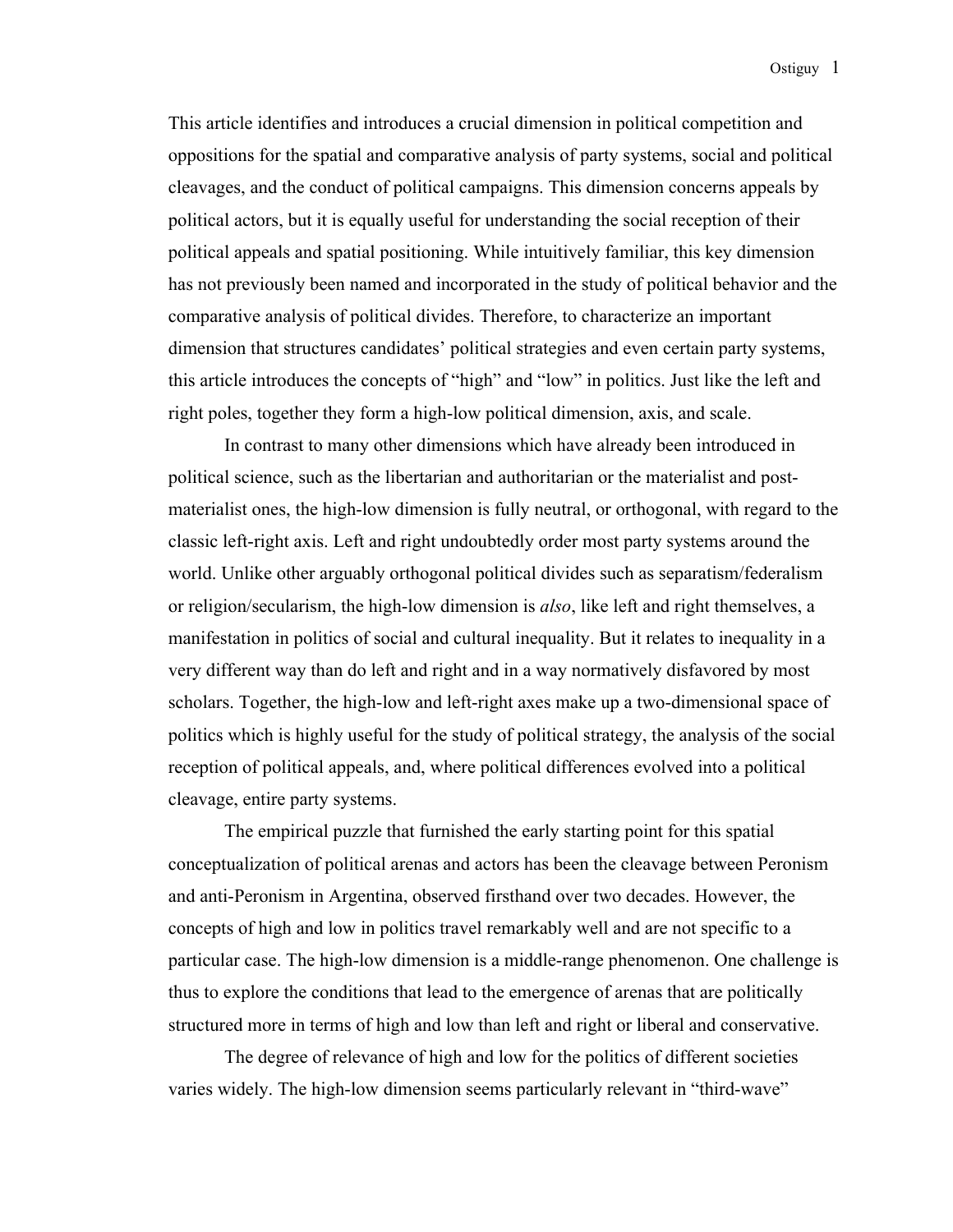democracies. At its greatest level of relevance, the high-low axis is *the* dimension defining the main political cleavage of a given country, thus structuring its entire party system. In Latin America, this has been the case in Argentina for over half a century and is largely the case in Venezuela. At the simplest and most modest level, high-low political differences can be clearly observable between political candidates, but they do not structure political competition. The electoral impact is then at the margins, for example, among undecided voters or voters with no established political identities. The older, well-established party systems of Western Europe and the US have already been structured around a left-right divide broadly defined. More inchoate party systems, be they recent, the product of collapsed older party systems, or simply a result of lack of institutionalization, are a particularly fertile terrain for the development of the high-low dimension. In Ecuador for example, where no party system has yet become institutionalized but where political competition takes place in fair electoral contests, the high-low dimension has played a historic role in the alignment of political actors and as an axis of electoral competition and political preferences. Comparative political studies of electoral politics and party systems in developing countries and "third-wave" democracies will thus have to reckon seriously with this political axis.

 The high-low political categories fill an important gap in political analysis. To mention one instance, Peronism in Argentina was considered at the end of the Second World War to be clearly on the right of the political spectrum; from the 1960s to the 1980s, it was thought to be on the left of the spectrum and to the left of anti-Peronism; in the 1990s, Peronism was once again considered on the right of the political spectrum and to the right of anti-Peronism; in the early part of this decade, Peronism in power was again somewhat to the left of the political spectrum. With the proper analytic tools, it is clear that no perplexing leapfrogging occurred along what is, in fact, the main axis of political competition in that country. To be analytically oblivious of the high-low dimension frequently leads scholars to mischaracterize a party system where personalistic politics is important as an inchoate one, especially in the absence of defined and stable party programs, while political competition may in reality be highly structured: in terms of high and low. Most fundamentally yet, high and/or low appeals in politics allow us to easily account for the electoral success of conservative politicians among a popular-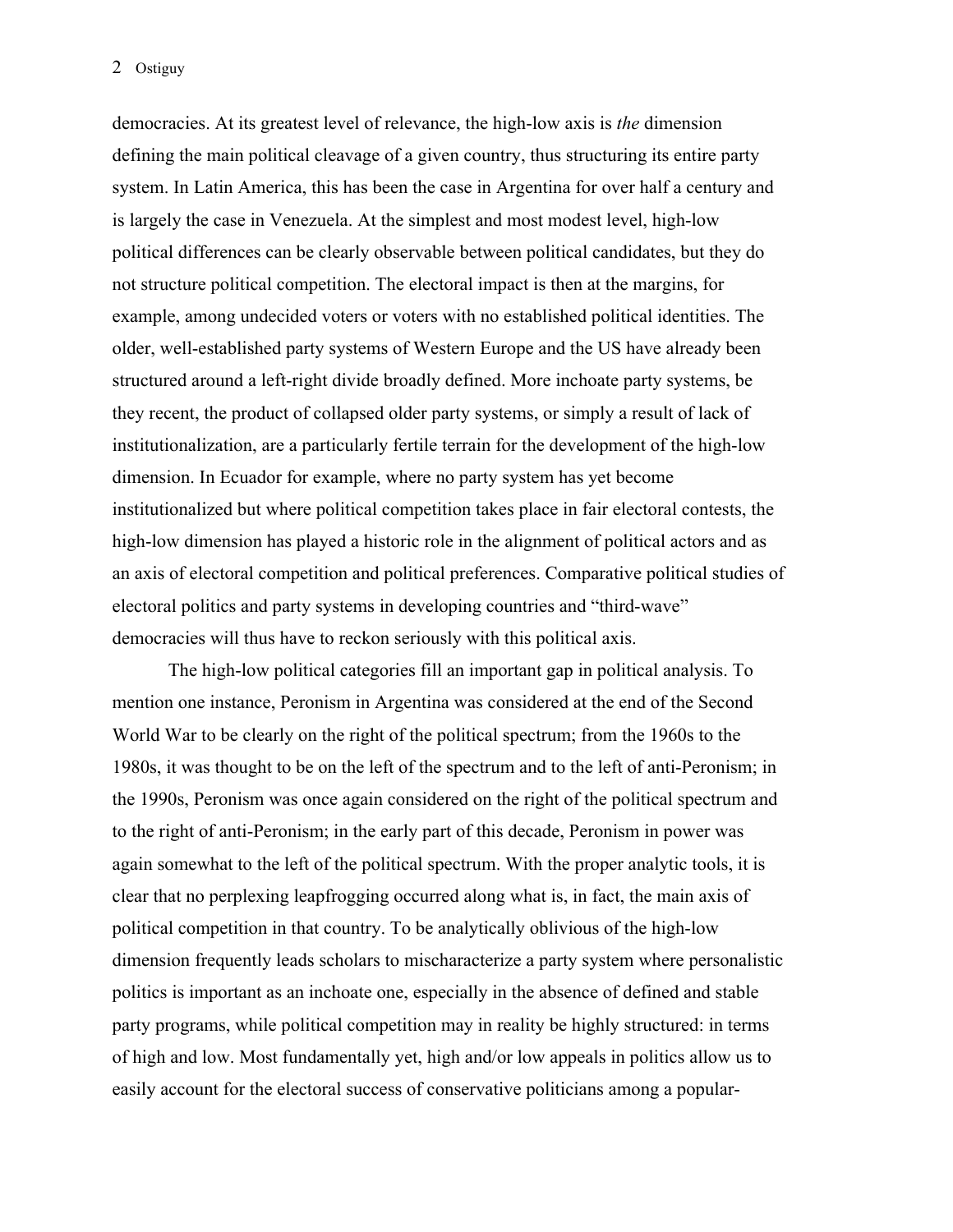sector electorate or, inversely, of progressive candidates or parties among upper-middle class and even wealthy voters. The high-low dimension in politics is thus a fundamental tool in the political sociology of electoral behavior and political divides.

 Already, Inglehart and Klingemann (1976: 264–69) as well as Knutsen (1988: 345–49) have unequivocally de-linked left-right attitudes from class positions, in sharp contrast with earlier work in political sociology, in which class position was even *part of* the definition of left and right (Lipset 1981: 127–130). Recognizing that left and right are appeals, including structured principles and values for many voters, does not necessarily mean that political sociology in general, and class analysis in particular, are moribund undertakings. Social differences—including those regarding social status, income, education, and tastes—may express themselves in manifold ways in politics, with the high-low dimension being a crucial one.

*Roadmap*. The paper first introduces the concepts of high and low in politics, discussing them theoretically. The political dimension that they form together is thus described and analyzed. Taking stock of the vast literature on the topic, the next section provides a synthetic conceptualization of the essential and classical concepts of "left" and "right" in politics.

 The following section of the article dispels some all-too-frequent misunderstandings regarding the present high-low dimension and the two-dimensional political space associated with it. The present framework, it should be emphasized again, is a *political* space, not a social space about social status or other social variables. The relationship between political appeals, policy programs, and political identities must also be clarified. Certainly, the framework attempts to be normatively neutral. We show the attractiveness of each side of the high-low divide, as one should also be able to do with the left-right divide.

 The definition of the low in politics actually provides a crisp and intuitive definition of the highly contested concept of populism. In the process, it also highlights the neutrality of populism, often forgotten in the heat of debates, with regard to left and right. Scholars have at times assumed populism to be left-of-center because of its economic policies or social basis or right-of-center because of its top-down authoritarian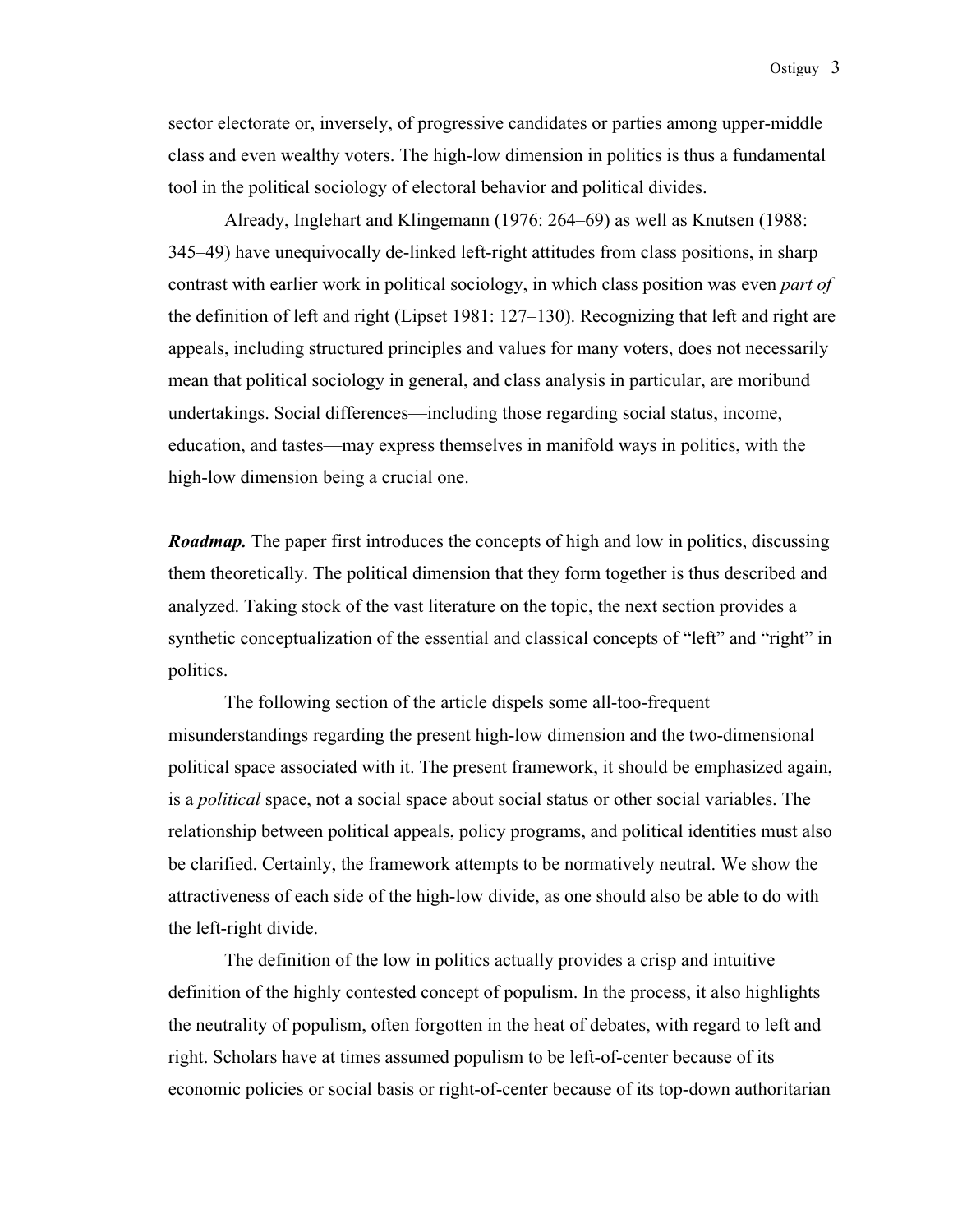nature or the damage it creates to the republican institutions of liberal democracy. While "populism" is generally mentioned in isolation from the countervailing political (and normative) reaction it generates, the low is actually one of two poles of what is a *dimension*, a *scale*. 1

 The final section of the article is comparative, showing how high and low apply in a few of the settings where they are clearly at work. This section suggests that the terms travel well, and it illustrates how these concepts can be used by scholars of democracy, parties, and party systems, especially in the study of third-wave democracies.<sup>2</sup>

### **THE HIGH AND THE LOW IN POLITICS**

### **High and Low, Left and Right in Politics**

This article starts squarely and explicitly with theoretical concepts. In turn, those concepts can be easily operationalized to produce indicators useful for the analysis of political behavior. In contrast to various forms of factor analysis (including principal components analysis) and to multidimensional scaling (MDS)—all of which have their research starting point in the questions of opinion polls—my starting point is embedded in "theory-intensive" categories.<sup>3</sup>

 While fascinating as statistical techniques, the claims of MDS and factor analysis to a pre-theoretical empiricism have two benign shortcomings. First, the survey questions themselves must be somewhat *theoretically* driven; otherwise, statistical work will obviously not provide very meaningful results. Second, in the case of factor analysis, the factors that are found must then be *named*, thus involving conceptually educated and theoretically driven guesses. In the case of MDS, the researcher must find meaningful dimensions in the map obtained; these dimensions must then also be theoretically interpreted and *named*. 4 Statistic-intensive empirical methods thus cannot escape the need for theoretical grounding at both their beginning and end points.

 Spatially, the high-low and left-right axes are neutral or orthogonal with regard to one another. Together they give rise to a two-dimensional political space of appeals.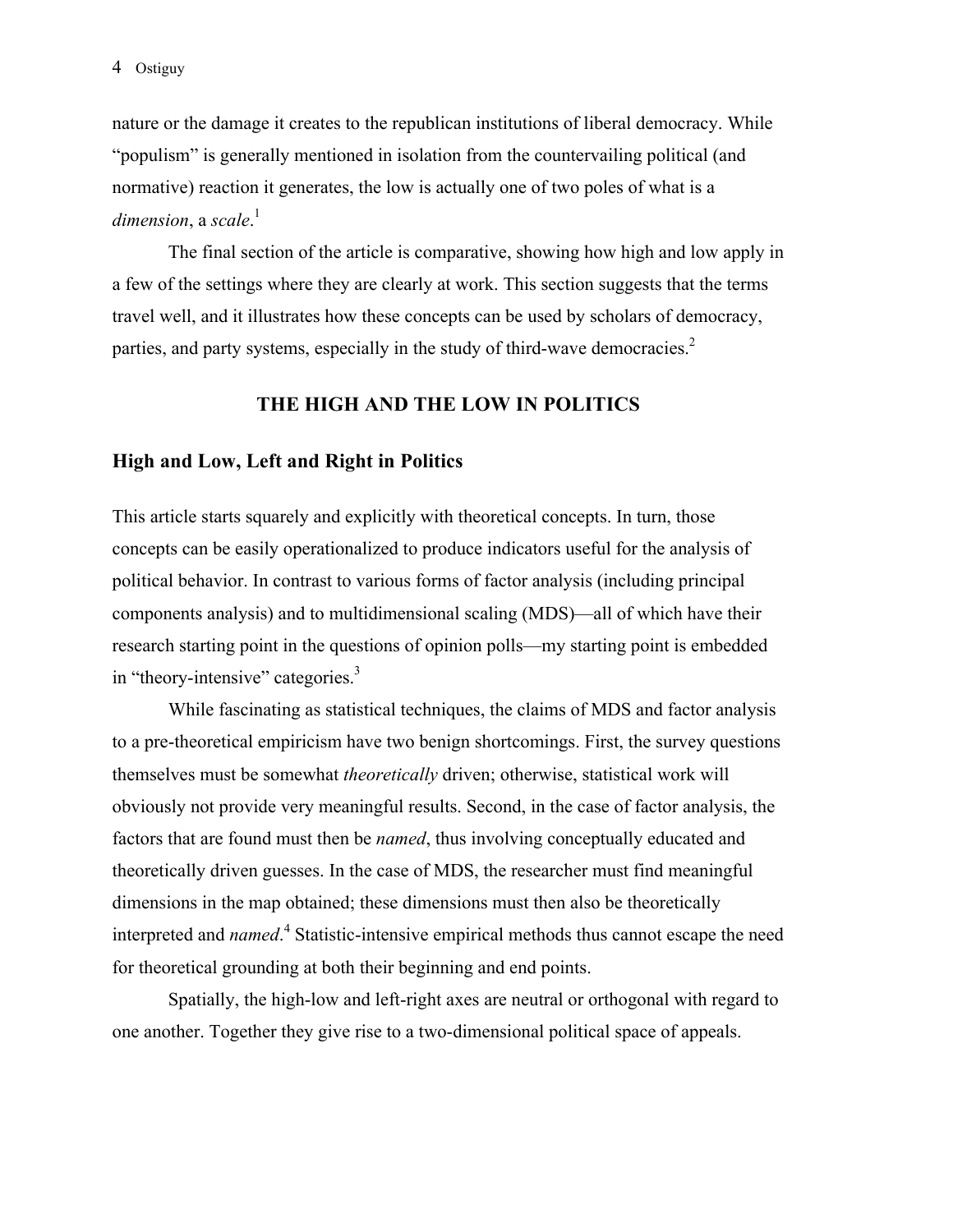*High and low.* The high-low axis is made up, and defined, by two subdimensions or components. Intuitively, what the two components have in common is that they relate to *ways* of *being* and *acting* in politics.<sup>5</sup> Both components are, in that sense, "cultural" and very concrete—perhaps more concrete than left and right. High and low have to do with ways of *relating* to people; as such, they go beyond "discourses" as mere words, and they include issues of accents, level of language, body language, gestures, ways of dressing, etc. As a way of relating to people, they also encompass the *way* of making decisions. These different aspects may be more difficult to change in a *credible* way than are leftright positioning. As importantly, when social-cultural identities already exist in a society, high and low political appeals and positions allow the voter to recognize a politician as credibly "*one of ours.*" High and low are thus not superficially or faddishly about style, but link deeply with a society's history, existing group differences, identities, and resentments. They even involve different criteria for judging what is likeable and morally acceptable in a candidate.

Theoretically and conceptually, the high-low axis consists of two closely related subdimensions or components: the *social-cultural* and the *political-cultural*. These subdimensions, like those constitutive of left and right, stand at an angle, but a much sharper angle (as we shall see) than that between the two subdimensions of the left-right schema. Although the two constitutive subdimensions are not reducible to one another, high and low therefore appear much more unequivocally unidimensional, in a Downsian way, than left and right in fact are.

 The first component of the high-low axis is the *social-cultural* appeal in politics. This component encompasses manners, demeanors, ways of speaking and dressing, vocabulary, and tastes displayed in public. On the high, people publicly present themselves as well behaved, proper, composed, and perhaps even bookish. Moreover, politicians on the high are often "well-mannered," perhaps even polished, in public selfpresentation and tend to use either a rationalist (at times replete with jargon) or ethically oriented discourse. Negatively, they can appear as stiff, rigid, serious, colorless, somewhat distant, and boring.<sup>7</sup> On the low, people frequently use a language that includes slang or folksy expressions and metaphors, are more demonstrative in their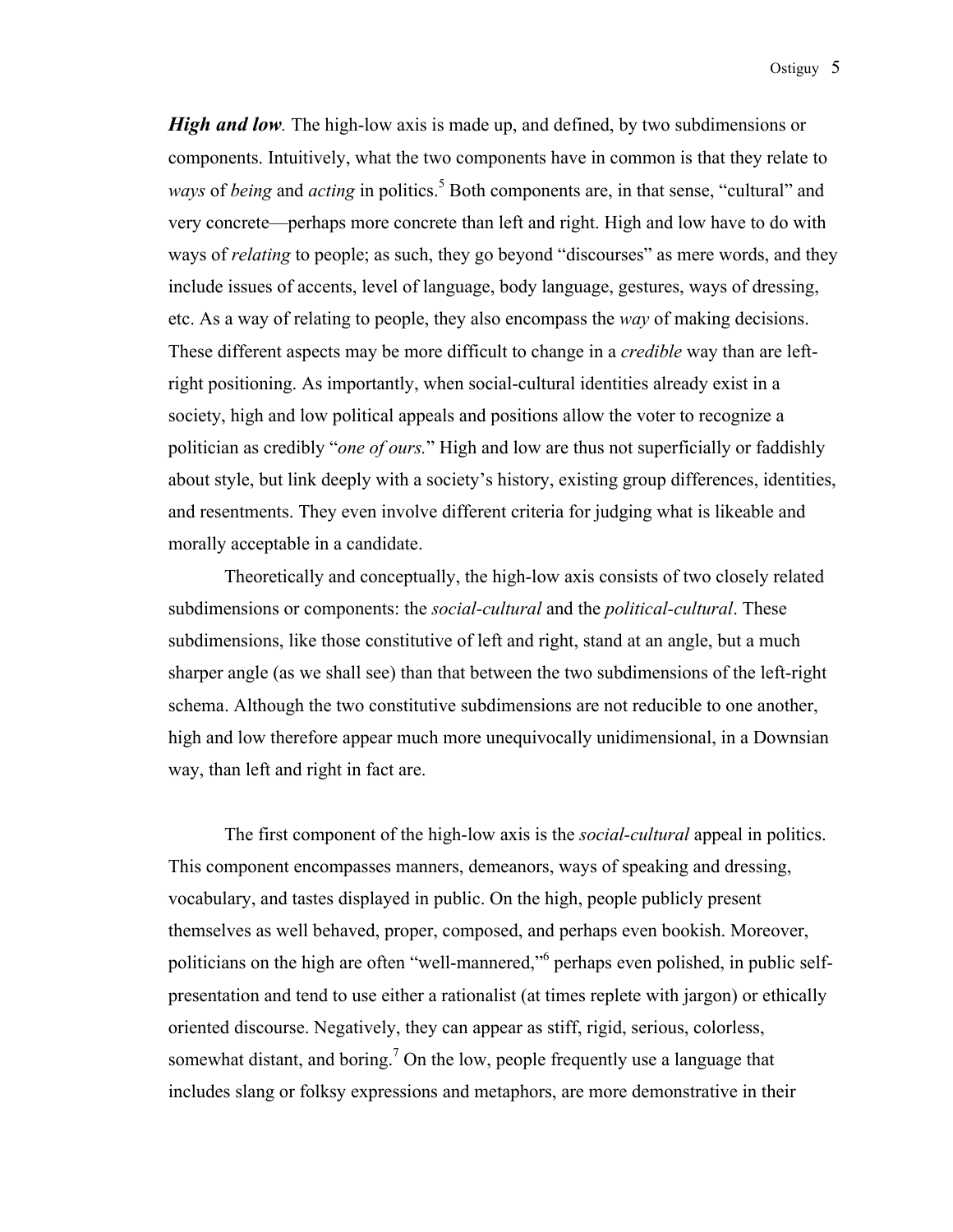bodily or facial expressions as well as in their demeanor, and display more raw, culturally popular tastes.<sup>8</sup> Politicians on the low are capable of being more uninhibited in public and are also more apt to use coarse or popular language. They appear—to the observer on the high—as more "colorful" and, in the very extreme cases, somewhat grotesque.<sup>9</sup> While we may wish to call this subdimension class-cultural, I have found that it is empirically most closely correlated, though not synonymous, with education level. For example, in the US, Al Gore was certainly to the high of Ross Perot, even though Perot is much wealthier and clearly a part of the "bourgeoisie."

 This first, social-cultural, component is in fact a politicization of the social markers emphasized in the sociology of Pierre Bourdieu in his classic work of social theory on taste and aesthetics (1979). From a different theoretical perspective, it is a politicization of the—in fact, empirically quite similar—differences in concrete manners at the core of Norbert Elias' seminal work (1982 [1939], also 1986). Bourdieu emphasizes cultural capital as a "legitimate" form of distinction or, as I would call it for present purposes, a credential and a mark of respectability. Elias' historical sociology, on the other hand, was more concerned about a gradual, irregular, and long-term process of "civilization" in manners.<sup>10</sup> In both social theorists' works, however, one pole of the spectrum—whether long-term historical or class related—is a certain kind of propriety (and even distinction or refinement) that is legitimate by prevailing international standards, especially in the more developed countries. From that peculiar standpoint, the popular classes' *and* certain "third-world" practices often appear as more "backward," less "slick." It is indifferent to my purpose that Bourdieu views in a very negative light the function and effects of class habitus, while Elias very much approved of the "civilizing process" at work in Western-European culture over the long term. What is of interest here is the concrete spectrum of practices. In the local instance of Argentina, for example, there were perhaps no greater political extremes on the high-low spectrum than those that existed in 1988 between Argentina's two main contenders for the presidency: Carlos Menem, known locally as the "Tiger of Anillaco," with his huge sideburns, flaunting his raw sexual tastes, riding on top of a garbage truck in the slums or galloping on horseback dressed in a poncho, versus the rather stiff, "proper," and "respectable" Civic Radical Union *Radicales* Eduardo Angeloz or Fernando De la Rúa.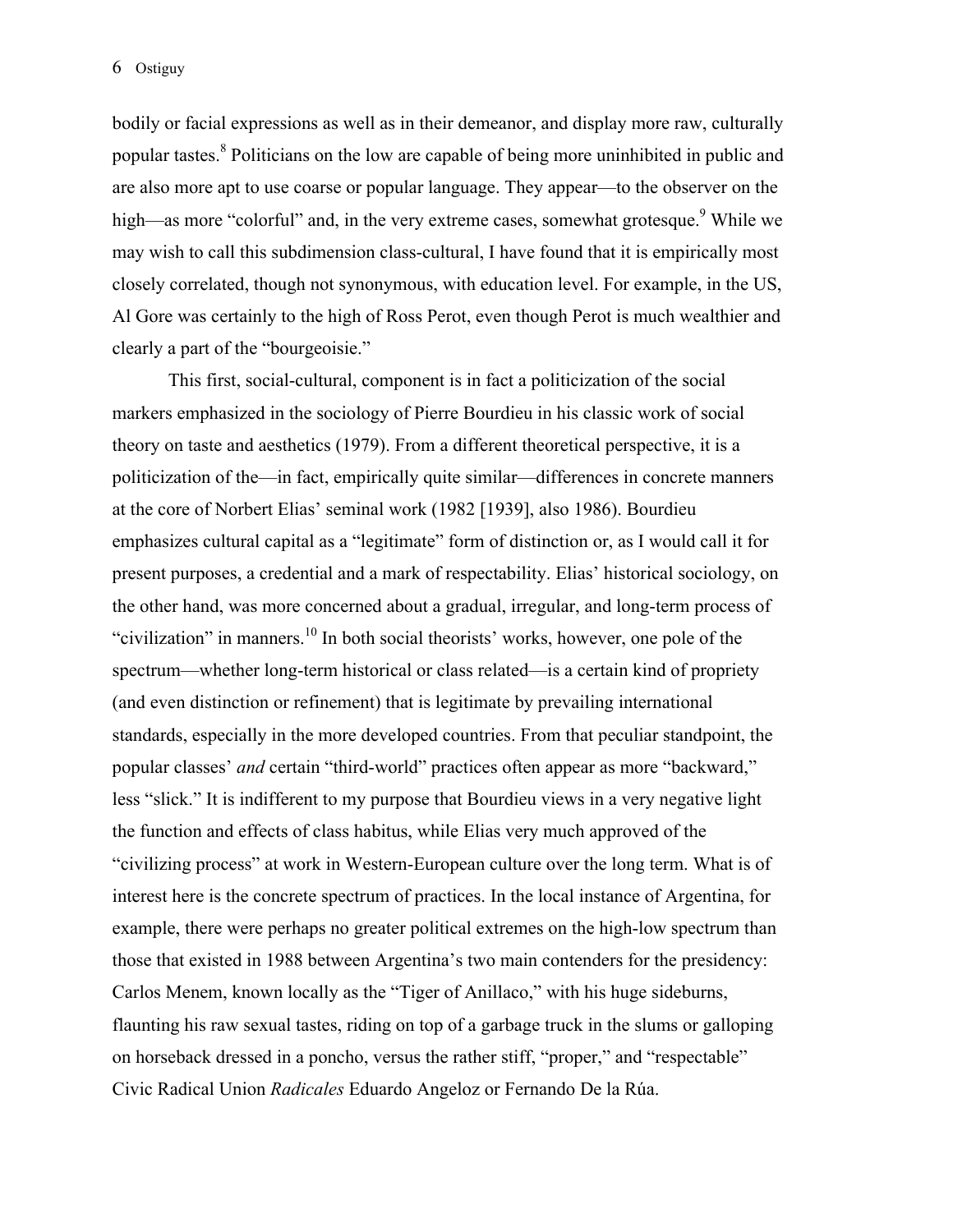# Figure 1

## The Constitutive Dimensions of the High-Low and Left-Right Axes

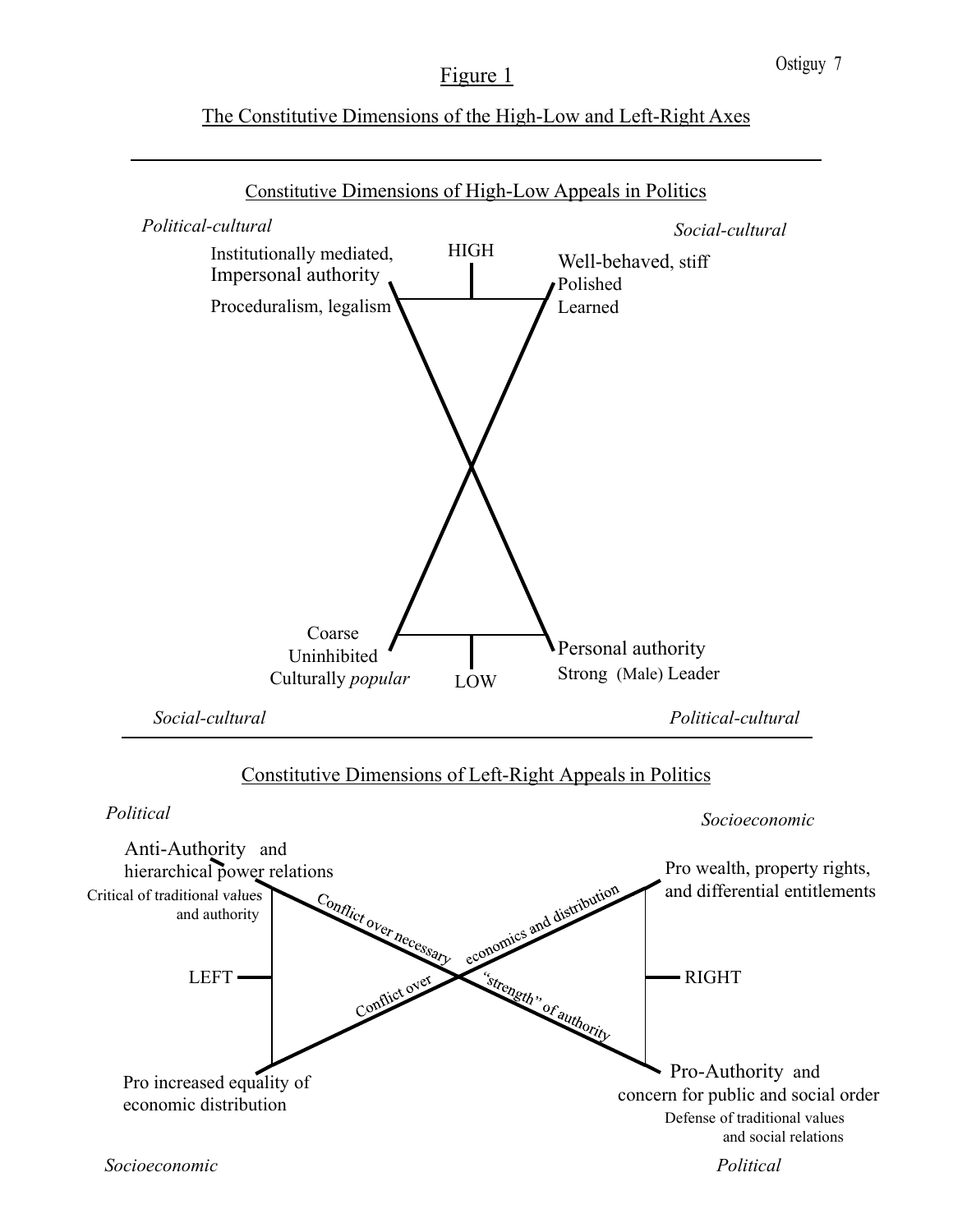Although sociocultural differences are present in all societies, and are even at times very sharp and meaningful, these differences are usually not *constitutive* of given political identities. For example, although sharp class-cultural differences existed in England throughout the twentieth century, they did not define in politics different party alternatives or what Labour and the Tories are about. Rather, the Labour Party appealed to working-class voters largely in socioeconomic terms. Sociocultural differences remained largely outside the political arena. One is hard-pressed to find a Labour leader speaking with a cockney accent; and while heavy drinking and loud singing at the pub is part of British working-class identity, it is not specifically associated with the Labour Party or its leaders. In some cases, however, sociocultural differences *do* become politicized. That is, manners, publicized tastes, language, and mode of behavior in public do become associated with, and even defining of, political identities. In such cases, *social* identities with their many cultural attributes interact with *political* identities. They do so through different ways of appealing to (or "relating" with) supporters and, inversely, through different criteria for finding a given candidate more likable or trustworthy, i.e., the two directions embedded in political representation. These appeals are not only differences in style, although they certainly are that. They are public manifestations of recognizably social aspects of the self in society (as well as the self's desires) that contribute to creating a social sense of trust based on an assumption of sameness, or coded understanding. In that regard, one can speak not only of politicians but also of parties being on the high or on the low.

 The second component of the high-low axis of appeals in politics is *politicalcultural*. This component is about forms of political leadership and preferred (or advocated) modes of decision-making in the polity. On the high, political appeals consist of claims<sup>11</sup> to favor formal, impersonal, legalistic, institutionally mediated models of authority. On the low, political appeals emphasize very personalistic, strong (generally male) leadership.<sup>12</sup> Personal versus impersonal authority is perhaps a good synthesis of this polarity. The pole arguing for impersonal authority generally claims to represent "procedural normalcy" (at least as a goal to be achieved) in the conduct of public life, along with formal and generalizable<sup>13</sup> procedures in public administration. The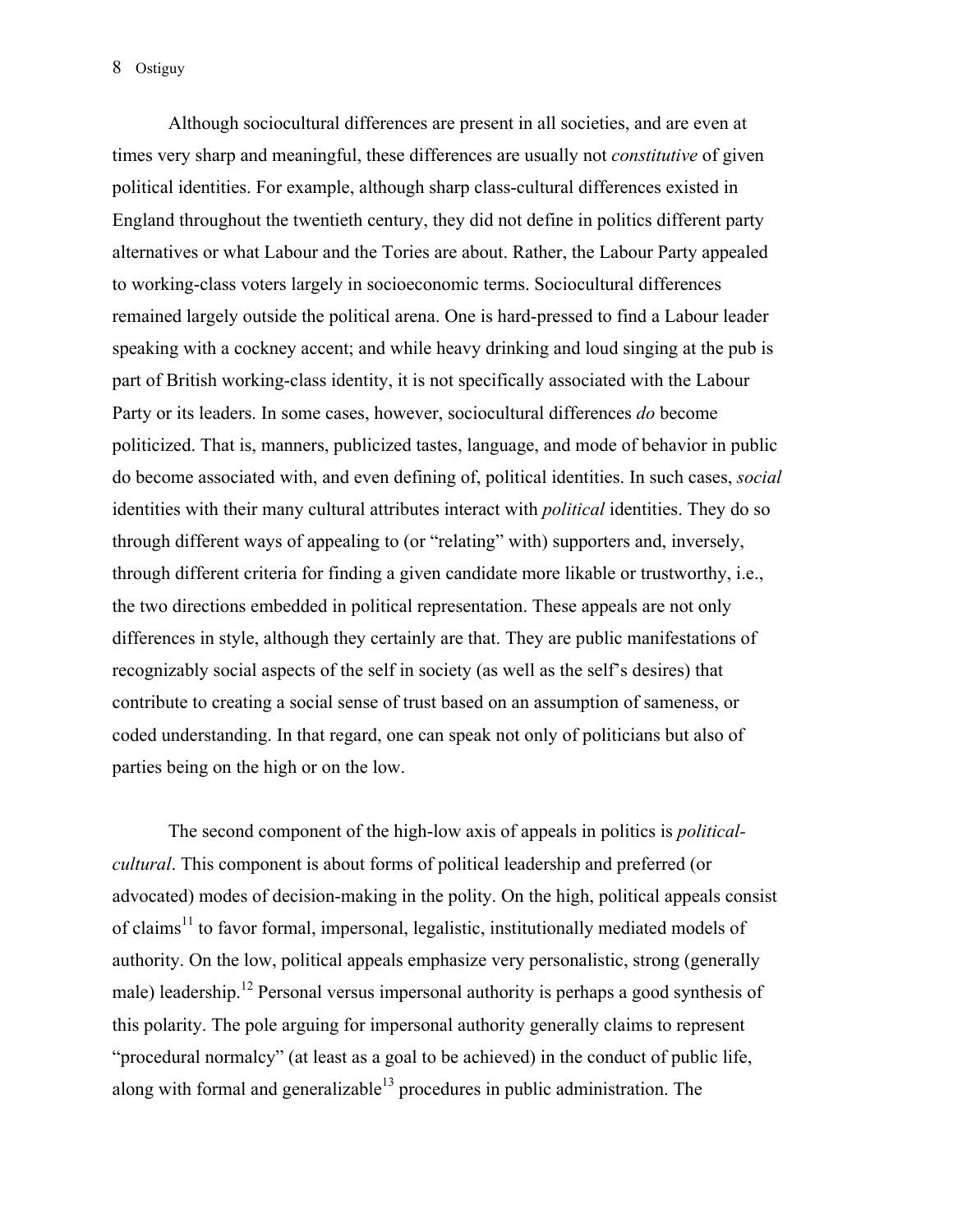personalist pole generally claims to be much closer to "the people" and to represent them better than the pole claiming (or arguing) for a more impersonal, procedural, proper<sup>14</sup> model of authority.

This particular subdimension has acquired particular relevance in the contemporary study of Latin American politics. In various countries of the continent, it moved to the political front stage in the late 1990s and early 2000s. Political science scholars have also recently devoted a fair amount of energy to issues pertaining to this dimension<sup>15</sup> and it has also been a central element of the 1990s debate on neo-populism initiated by Kurt Weyland (e.g., 1996) and Ken Roberts (1995).

 In the field, one finds, on the low—using the language of some of these actors the appeals of leaders *"con pelotas*" ("with balls") who know how to lead the people. These leaders often also claim that they "don't talk, but get things done." To quote a retired Argentine colonel on the low, Aldo Rico, they "doubt" less, as "doubt is the bragging of intellectuals."16 In a classic statement on Adhemar de Barros in Brazil, it was said without shame that: "*Rouba, mas faz*!"—that is, "He steals, but he gets things done!"<sup>17</sup> The low entails a preference for decisive action, often at the expense of some "formalities," while the high values the "niceties" that accompany the rule of law. Despite the high's claim to greater propriety, however, it is *not* clear which pole most respects *electoral rules*, as of the legitimate mode of determining political power.<sup>18</sup>

 What do these two components of the high-low axis have in common? In practice, and as unusual as it may sound, it is clearly the *level of sublimation* and of suppression<sup>19</sup> that is judged ideal in the exercise of leadership and authority. The high is definitely more *abstract* and *restrained,* claiming to be more proper, whether in manners or in procedure. It is also colder, including (comparatively) in the reaction it triggers among supporters. The low is more concrete and into immediacy. Perceptions of immediacy have important implications with respect to establishing relations with *la gente* ("regular" people) or *el pueblo* ("the people"). Personalism can also be seen as warmer and easier to relate to. The low generally does not worry overly much about appearing improper in the eyes of the international community and also at times apparently seems to enjoy it.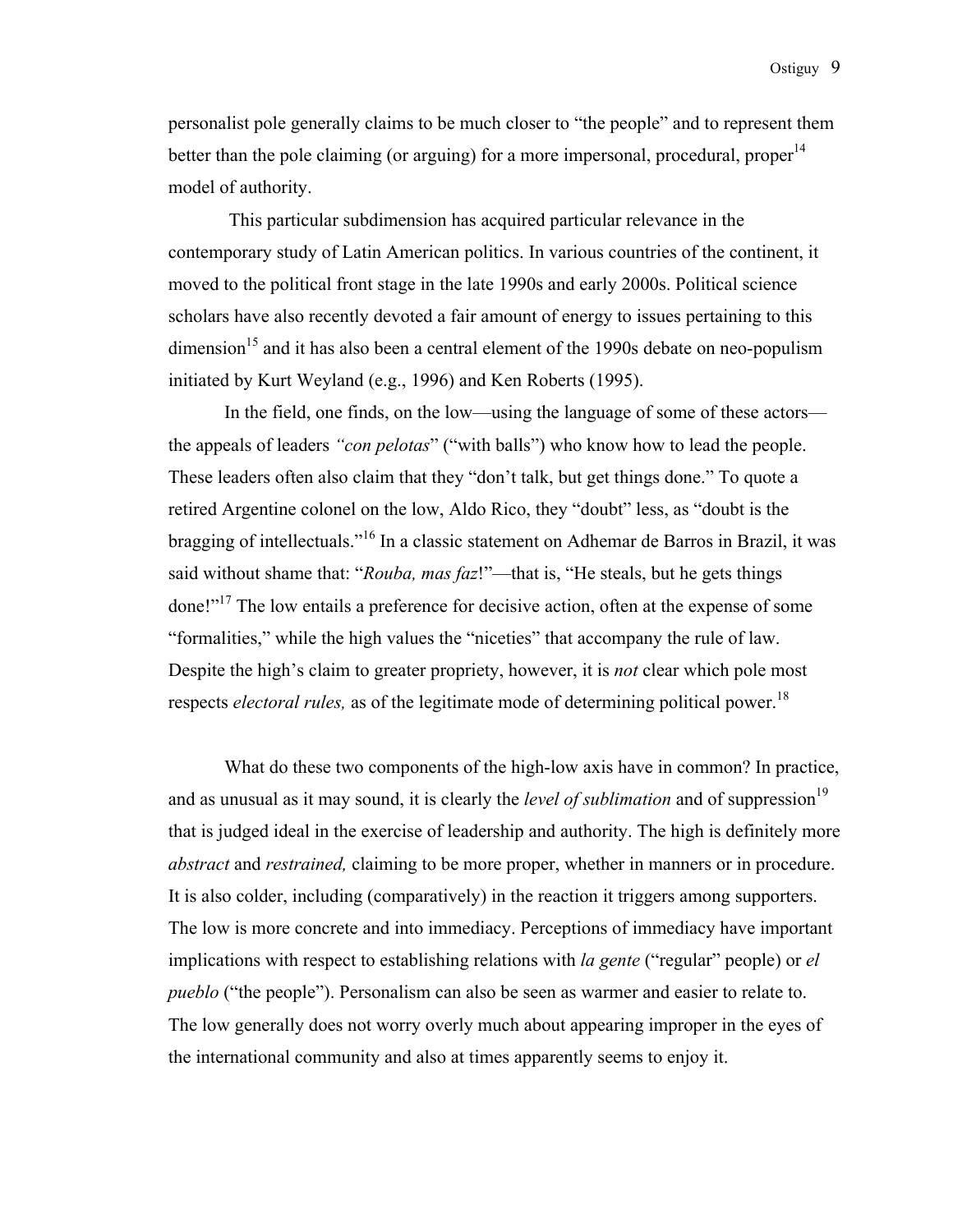These characteristics are important not only or mainly as cultural markers of social differences, but as cultural modes, or ways of being, that play a large part in the "economy of affection and dislikes" in social relations—whether direct or imagined.<sup>20</sup> This phenomenon comes to the fore in common utterances such as: "I don't want to associate with *ese tipo de gente"* ("that kind of people") or "I don't want people *like that* in government," or even more simply: "Yes, I can relate to [name of politician]!"

 A similar way of stating the same point from an institutionalist perspective, now focusing solely on the political-cultural component, is that political authority on the low is less *mediated*.<sup>21</sup> Mediation undoubtedly involves a more sublimated type of practice, whereas behavior on the low, in terms of both dimensions, is certainly more "crass"<sup>22</sup> and direct. To use a vivid metaphor, one could speak, in Levi Strauss' famous terms, of "raw" and "cooked." "Cruder" and "more refined," are also, from the standpoint of the high, a correct approximation on the social-cultural subdimension of high and low. Undoubtedly, most intellectuals have preferred—and are located—on the high.<sup>23</sup> On the other hand, poorer and less educated people have often enjoyed and preferred the *less sublimated*  cultural expressions and discourse of politicians on the low, as well as the *personalization* of power and social services that have often gone with it**,** as under Evita and Juan Perón or Hugo Chávez. Low movements on the right are always personalistic.

 As a last observation, it should be noted that the "immediate" is more concrete, "immanent," earthy, and culturally localist ("from here"), while the reverse is true of abstracting mediation. The high tends to justify its concerns in more abstract terms and to convey them through more "universalizing," less culturally localized language. This high-low contrast is thus logically related to the polarity between "nativism" and "cosmopolitanism," the "guts from within" and the "*mirada desde afuera*" (the gaze from the outside). On the culturally *popular* low pole, specific expressions and practices can only be taken from a particular, culturally bounded repertoire, even though the general themes may be common to those on the high. In contrast, in "cosmopolitanism" there is something that, by definition, must allow its beholder to "travel" and have an acceptable behavior.<sup>24</sup> This secondary aspect, i.e., "cultural nativism" and "cosmopolitanism," is about localist traits<sup>25</sup> and cultural practices; it does not entail policies, such as antiimmigration policies, nationalization of foreign-owned industries, anti-imperialist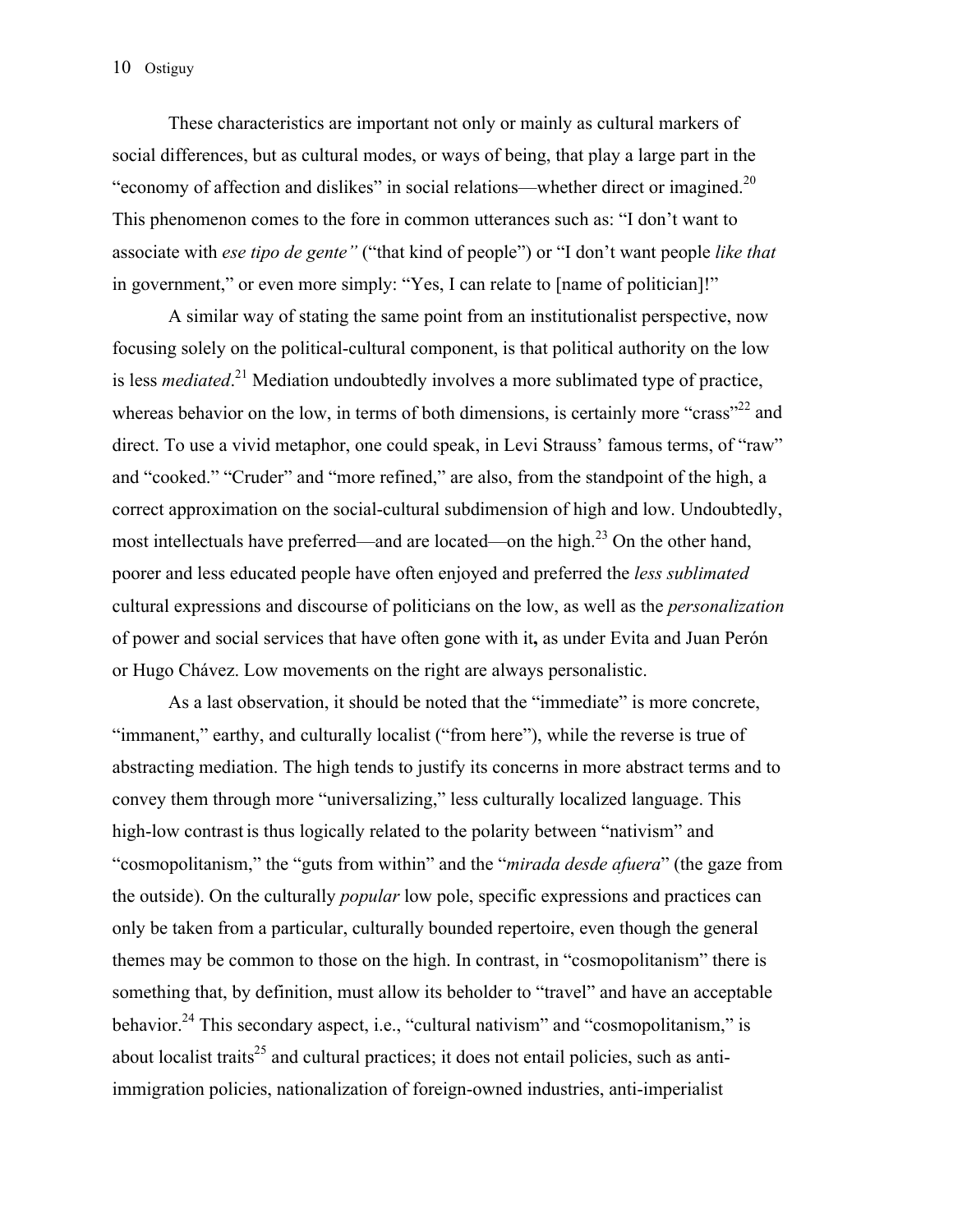measures, and so forth. Forms of appeal are modes in which politicians and leaders express themselves and relate to their electorate, to a certain desired clientele. In Argentina for example, where the high has always been much more culturally cosmopolitan than the low, the "from here" versus "from there" polarity sets a peculiar form of rhetorical nationalism against an idealized and abstract view of "institutional" processes and "ways of being," allegedly copied from developed countries. This situation is arguably widespread in semi-peripheral, "third-world," or late developing societies.

*The "universal" left-right axis in politics.* The left-right axis is the political axis that orders most party systems and party competitions in democracies around the world.<sup>26</sup> In terms of definition, conceptually, there are also two dimensions constituting the left-right axis or scale (Figure 1), a finding supported by both survey analysis about that scale<sup>27</sup> and by political history.

 These two constitutive dimensions of left and right are, however, at an angle in relation to one another, as illustrated in Figure 1. This angle can be measured statistically, through factor analysis or principal component analysis. According to Shafer and Claggett, in the US the angle is very small at the elite level but approaches perpendicularity at the mass public level (1995: 23–24). Most quantitative analyses of Western European politics show a high level of correlation (i.e., a small angle) between the two dimensions of left and right, even among the mass public.<sup>28</sup> In the absence of another relevant political axis (such as high and low, or separatist and federalist, etc.), it is actually possible to have a political space constituted of four quadrants defined by these two oblique dimensions of left and right (Figure 1). Since the angles are clearly not orthogonal, however, it is not surprising that, in the US, both poles on the left-hand side have been called "liberal" and both poles on the right-hand side "conservative"—even though they differ from one another and alliances across the obtuse angles are not impossible.

The first and perhaps most well-known dimension defining the left-right axis is the *socioeconomic* policy one between, on one pole, appeals for more equal economic distribution and, on the other, appeals that favor established property rights and entitlements.29 Calls for nationalization and for a greater governmental role in the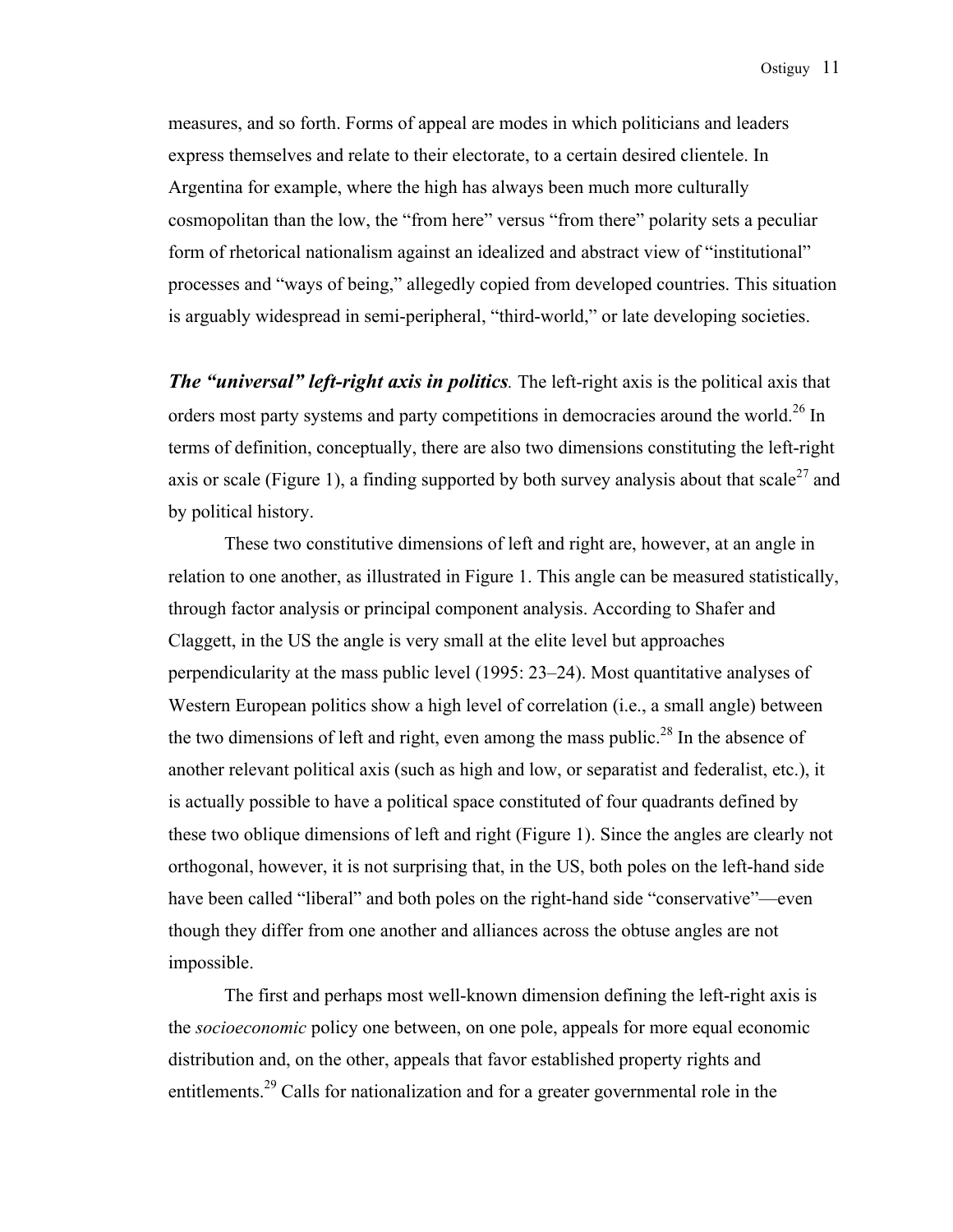economy, half a century ago, were rightly understood as an attack on dominant economic interests and, by the left, as policies that would increase the welfare of the majority (at the expense of the previous owners).<sup>30</sup> The same logic and polarities held true for the debates on the expansion and financing of the welfare state, which, according to the left, also implied greater protection for the destitute. Tax debates also belong to this dimension of left and right. Efforts to reduce income inequality, even at the expense of established entitlements, are still very much at the core of this dimension of left and right. At the global level, a similar debate and polarity now also exists, and not even mainly in reference to the extent of aid to the "third world." Calls to protect the patents and rights of, for example, the pharmaceutical industry against generic drug production (e.g., against AIDS) in the third world and the appeal of third-world countries against such calls also follow that polarity. Youth and grass roots movements for greater regulation of world trade and investment is perhaps the newest form of the left. In other words, the left pole of this dimension favors a greater role for *politics* in producing *more equal* economic distribution, whether this is through state intervention, self-management, regulations, or any other devices.<sup>31</sup> Left or right appeals, in this dimension, generally refer to public measures that are perceived to have differential socioeconomic effects (especially for the very rich or for the have-nots/laborers/popular sectors/"people"). Some authors have referred to this dimension as the "old left" versus what should logically be called the "old right," although it is very far from certain that it is passé. The policies advocated may have changed, as well as the arena of conflict, which is now more global, but this dimension of the left-right axis remains definitionally and conceptually the same.

The second dimension of left and right is the *political* dimension of *attitudes toward order and authority* or, more precisely, toward the necessary exertion of hierarchical authority required by social life. This dimension, certainly as important politically and theoretically as the first one, can be said in a more recognizable way to be about attitudes toward hierarchical power relations and the desirability of public and social order.<sup>32</sup>

This subdimension is, in a sense, about attitudes toward "the Father": God, the patriarch, or the one who gives order. The left, on this dimension, is anti-God, antipatriarchal, against the boss, i.e., somewhat "parricidal" and "horizontalizing" in terms of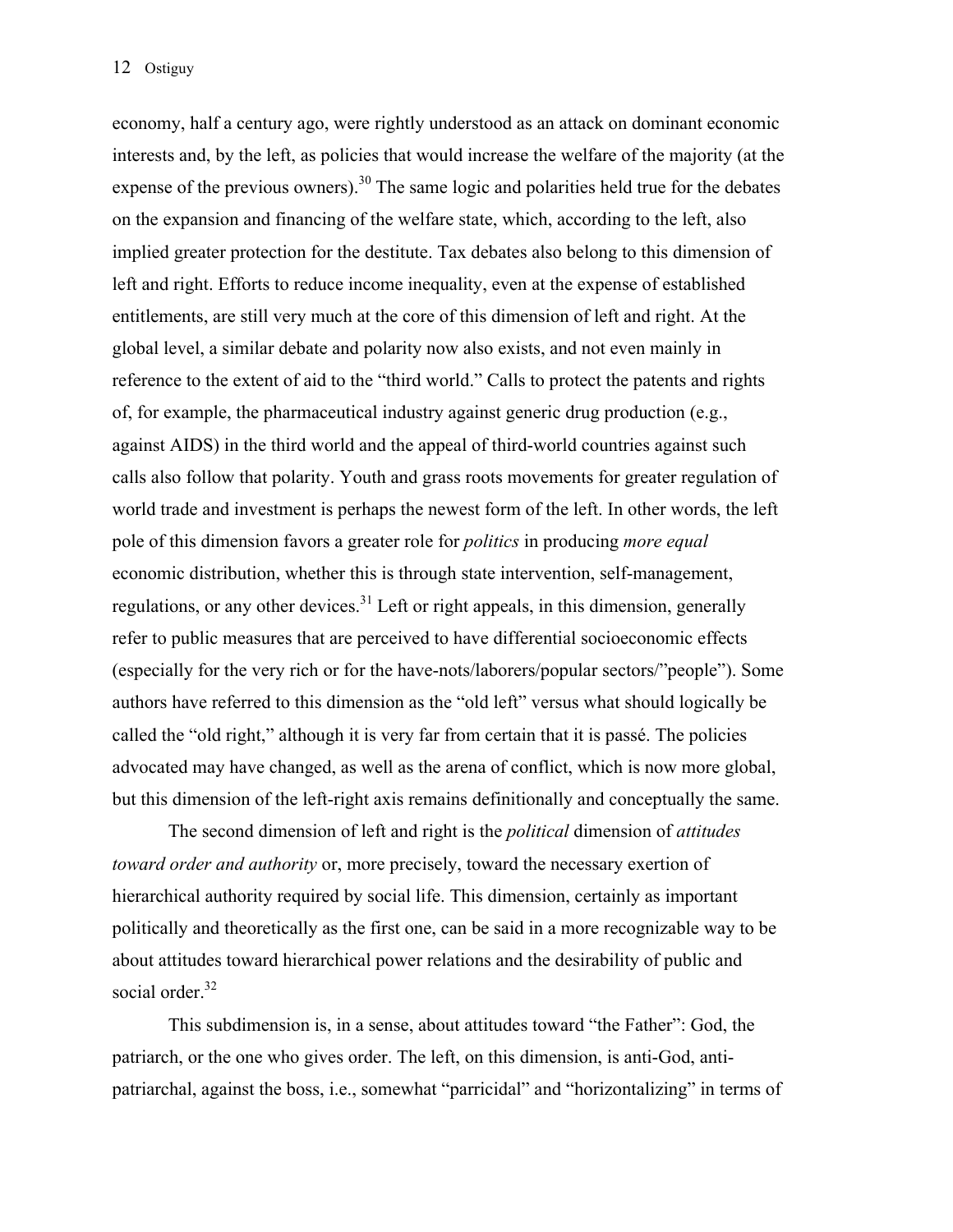social structure and hierarchy. The most extreme examples are certainly the anarchists, but radical feminism, many countercultural movements throughout the ages, or student movements are all good political examples. The other pole of this dimension, on the right, is pro-law-and-order, pro-paterfamilias, pro-authority. Pro-law-and-order conservatives and—in difficult, disorderly, and anomic times—support for military dictators or fascist leaders who reestablish public order are examples close to one end of that spectrum.

 To a certain extent, some authors have preferred to refer to this dimension as a conflict between the new right and the new left. Although this dimension of left and right is highly relevant in politics, I remain skeptical about the extent to which it is in fact conceptually "new." The overall polarity is ancient, and that second dimension of left and right is also, in reality, probably more important than the socioeconomic one in the origins of the left-right semantic itself at the time of the French Revolution. Certainly, the severe conflict in Spain between the anarchists and the Franco forces ran mostly, although not only, along this second dimension. *Some* of the issue-appeals used in survey research as indicators to measure positions that to a large extent fall on this dimension are, however, new.<sup>33</sup> For example, the Eurobarometer has been using indicators such as support for military defense, more severe penalties for acts of terrorism, the right to choose abortion, and stronger measures to protect the environment from human exploitation.<sup>34</sup> In a similar vein, the post-materialist/materialist divide taps, to a large extent, into what is basically a critical attitude toward traditional values and authority and also toward rigid imposition of modern bureaucratic "system" authority—in both cases in the name of self-expression and self-determination. "Materialism", to be sure, is a much broader category than "post-materialism," as it explicitly includes the *two* types of right (capital accumulation; security and order) as well as, at least theoretically, the *economic left*! The concern for public and social order is equivalent to Kitschelt's emphasis on law and order, public morality (Kitschelt et al. 1999: 67, 70, 140, 269–73, 418–19), and hierarchical modes of collective decision-making (1992: 13), on one pole of what he has formally called a "social-cultural" divide (67), but has now recently (and to us, more appropriately) also called "political-cultural" (referring to "political governance").  $35$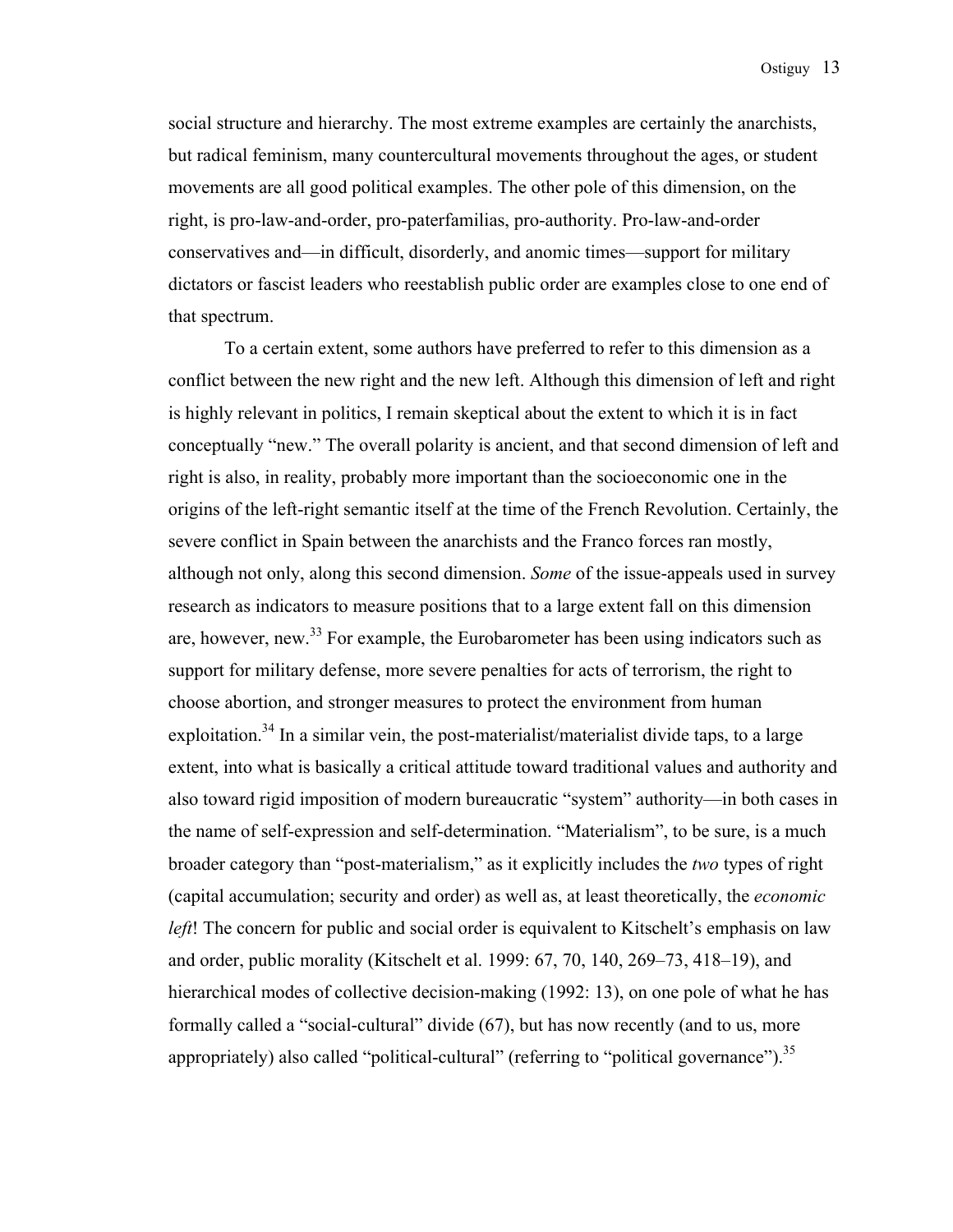These two dimensions of the left-right axis are observable in many, if not most, countries, including the US itself. One hears of the New Deal old left versus a right that fights big government and welfare, wants lower taxes, and, more generally, defends property rights. This dimension is often associated, socially, with labor versus capital, unions versus big business. As Knutsen (1988) has forcefully argued, however, one should *not* confuse the left-right "Materialist" *ideological* cleavage with the class or social status *structural* cleavage, as the two have empirically become increasingly independent, without the former losing its political relevance.<sup>36</sup> Certainly, attitudes towards property rights, social inequality, and, in our capitalist societies, the free operation of market forces are key litmus tests of socioeconomic left-right positioning.

 One has equally witnessed, again including in the US, youth countercultural movements in politics, or has heard criticisms by conservatives of liberals' undermining of "family values," the public role of religion (e.g., at school), police law enforcement, and, in the US, the people's rights to bear arms. On the left, those on that pole of this second left-right dimension have typically been the student movement (whether in its May 68 or Californian form), culturally "experimental" people in the arts (e.g., in music and painting), or adepts of alternative religions or utopian politics.<sup>37</sup> Sociologically, those at the other pole are often more rural, family-production oriented people—with the older males being more vocal. In Latin America, the right pole of this dimension has been typically located, historically, in sectors of the armed forces<sup>38</sup> and, not infrequently, of the church (e.g., Opus Dei), as well as, in extreme forms, among paramilitary leaders.

These two (sub)dimensions of left and right are quite inescapable; they are also not theoretically reducible to one another. In the absence of another relevant axis, these *oblique* dimensions could even form the basis of four political quadrants, as is arguably perhaps the case in the US. A winning political strategy, in this case, is to attempt to combine three quadrants (downplaying the opposition between the two opposite poles included) against the fourth one. Such was arguably the strategy of Bill Clinton, combining the value liberal pole with both the trade-union basis and the owners of the new economy (see Figure 1), or of Ronald Reagan, clearly on the value right and appealing at the same time to capital owners and to nonunionized, white, working-class "Reagan democrats." Combining the poles across the obtuse angles is not impossible: the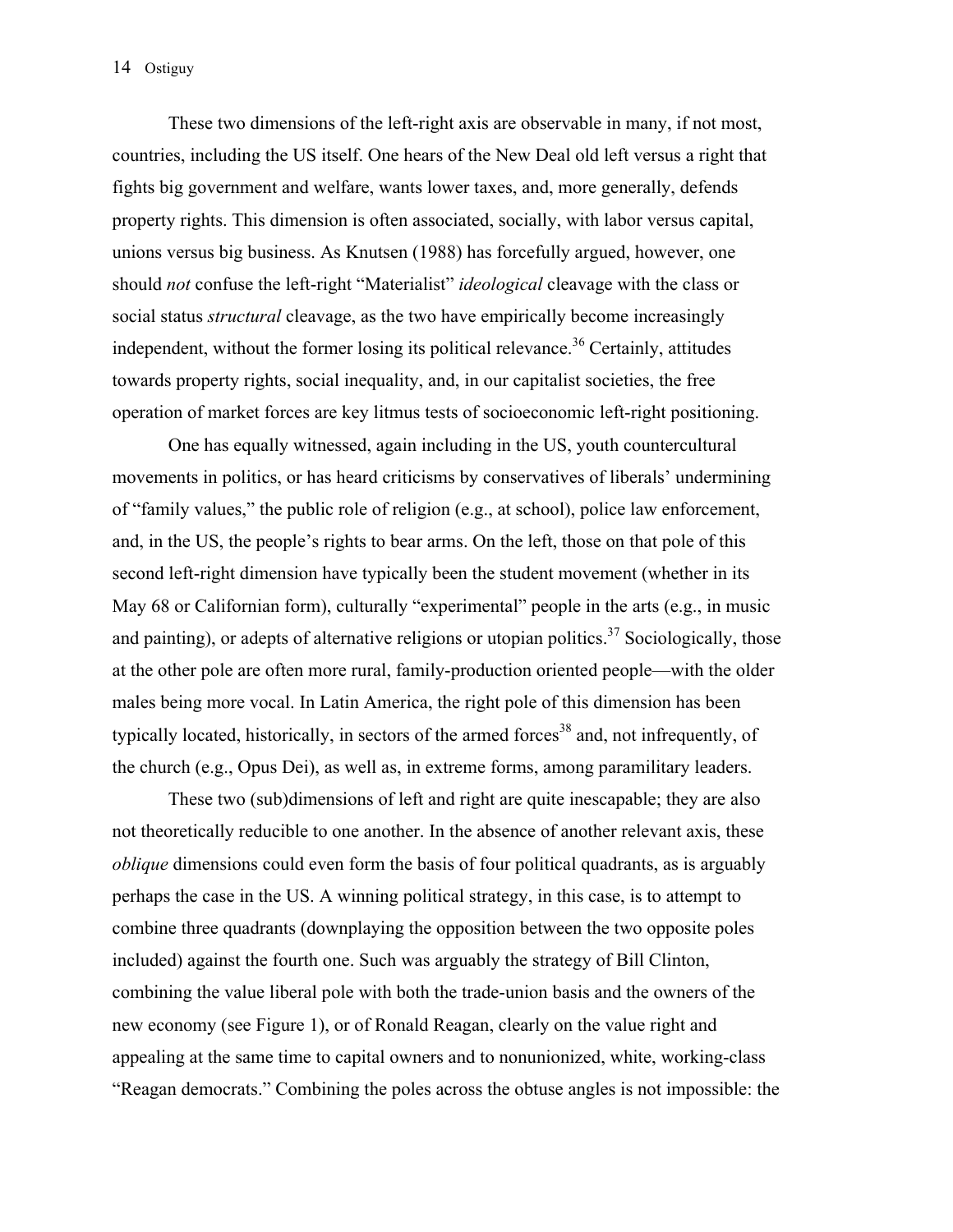influential *New York Times* combined value liberal and pro-free-market economics in the 1990s; similarly, it is often argued that the forgotten non-unionized white working-class American majority is receptive to both of the poles shown at the lower end of Figure 1.<sup>39</sup> That is, class-educational differences are in fact more noticeable *across* the divide defined "vertically" by the two *obtuse* angles, than across the usual liberal-conservative, left-right divide defined by the more closely correlated sharp angles (Figure 1).

In his "smallest space analysis," Inglehart observed how in Europe "although a broad left-right dimension is visible…, closer examination reveals how this dimension actually subsumes two distinct components: the traditional left-right polarization and a New Politics dimension" (1990: 275); he then also draw four quadrants defined by these oblique dimensions. In practice, however, these two dimensions have generally merged, tactically, and even in terms of "common sense," along a unidimensional political scale. In many countries, the left-right axis is in fact the only one that significantly orders parties, issues, politicians, or voters in the party system. In the US, the two distinct dimensions merged decades ago under the labels "liberals" and "conservatives."

 At the most generic level, we partake of the consensual conclusions arrived at separately by Inglehart, Laponce, or Bobbio, that is, that "the core meaning of the Left-Right dimension...is whether one supports or opposes social change in an *egalitarian* direction" (Inglehart 1990: 293) or, almost identically, that it is "the attitude of real people in society to the ideal of equality" (Bobbio 1996: 60). The left, to follow Laponce's imagery, is certainly—and not only with regard to income or class— "horizontalizing" (1981).

 While equality has been at the core of this unabashedly *left-centered* definition of the axis, perhaps a less skewed perspective would more accurately underline tensions between appeals to economic growth (per se) and social justice (per se) $40$  on the socioeconomic dimension, and between appeals for public order and security versus "entropic" emancipation on the public-political dimension. "*Left*" should be conceptualized, overall, as political projects and actors who aim to transform the *structure* of social power, socioeconomic or otherwise, in an egalitarian direction. The *"right"* are political projects and actors aiming to protect a societal (i.e., socioeconomic or other) structure of power against attacks searching to erode or destroy it. The right also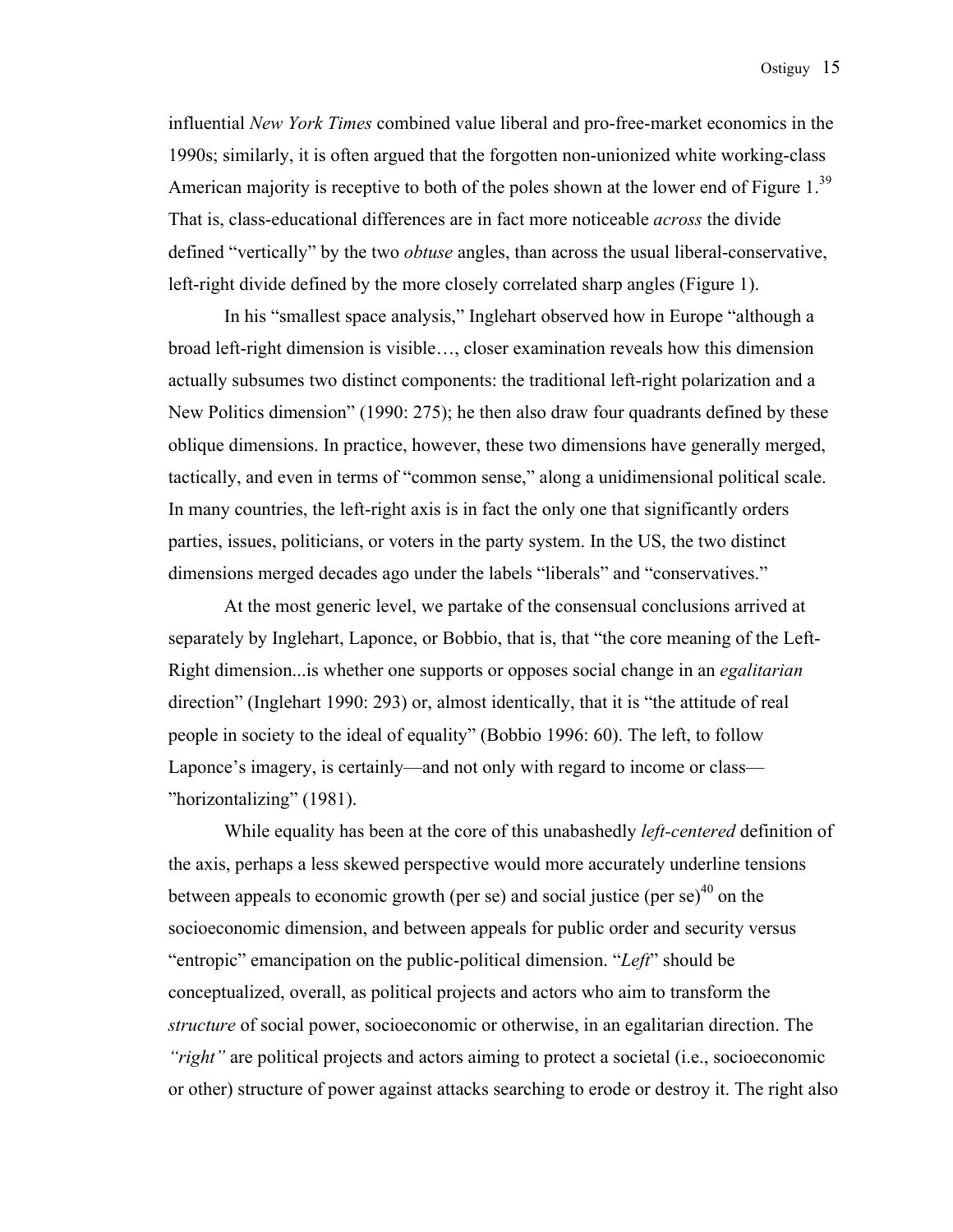includes projects and actors aiming to achieve political transformation in order to strengthen such structures or even to restore them to an earlier state. A structuring order is always clothed as a moral order (in what is often *doxa* for the actor), and the right indeed usually takes the public defense of this—psychologically structuring—given moral order quite to heart.

 It should be noted that when it comes to situating political actors, whether it is in terms of the left-right or the high-low scale, one of the two subdimensions appears to be cognitively dominant. For placement on the left-right scale, analysts often put greater weight, cognitively, on the socioeconomic distribution subdimension. Similarly, scholars who have been introduced to the high-low spectrum often appear to put greater weight, cognitively, on the social-cultural dimension.<sup>41</sup> This tendency is perhaps due to the still dominant position of the social over the political (including questions of authority and order) in our minds when it comes to "verticality" in society, since the social tends to be more concrete.

*A two-dimensional political space.* The orthogonal left-right and high-low axes, *together,* form a two-dimensional political space of appeals, in which we can locate actors, parties, and politicians. This basic political space is illustrated in Figure 2 and is used throughout this work. As we will see in the conclusion, it also travels very well to several, but not most, other political arenas in Latin America and the rest of the world. Its relevance lies not only in its characterizing possibilities and in being a theoretically solid schema: location along each of those two axes also has fundamental consequences in the societal reception of political appeals and in the *sociology of the vote*. Furthermore, as the space is two-dimensional instead of unidimensional, it allows for a variety of possible *combinations* of political alliances, as well as, crucially, a variety of very dissimilar political strategies for appealing to similar social sectors in the electorate. For example, it is quite possible as a right-wing politician to appeal to the popular sectors by being on the low, while the task of left-wing politicians seeking to maintain support among those same popular sectors may become more difficult if they are on the high-left, as is often the case.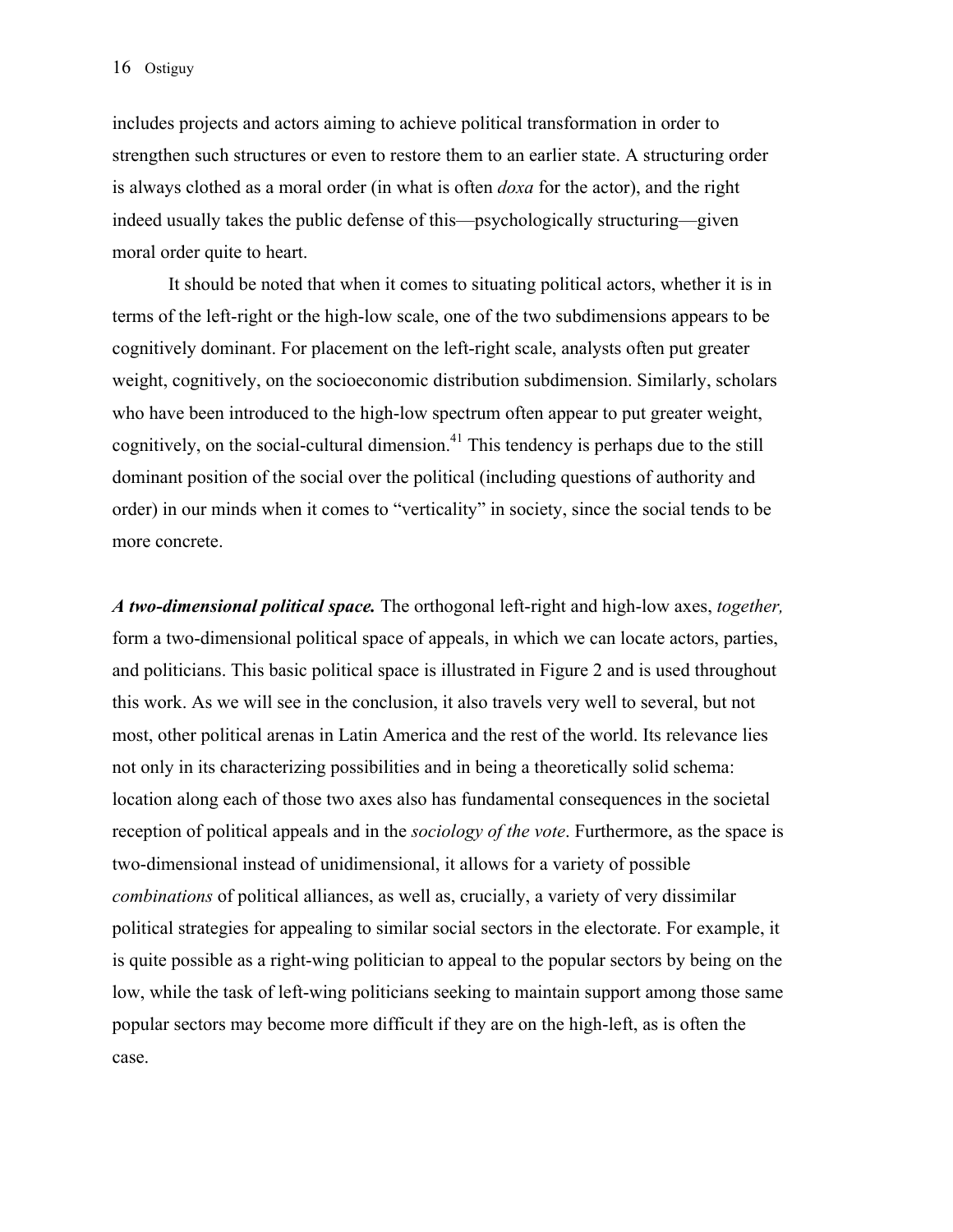# Figure 2

# A Two-Dimensional Political Space of Positions and Appeals



HIGH

LOW (Populism)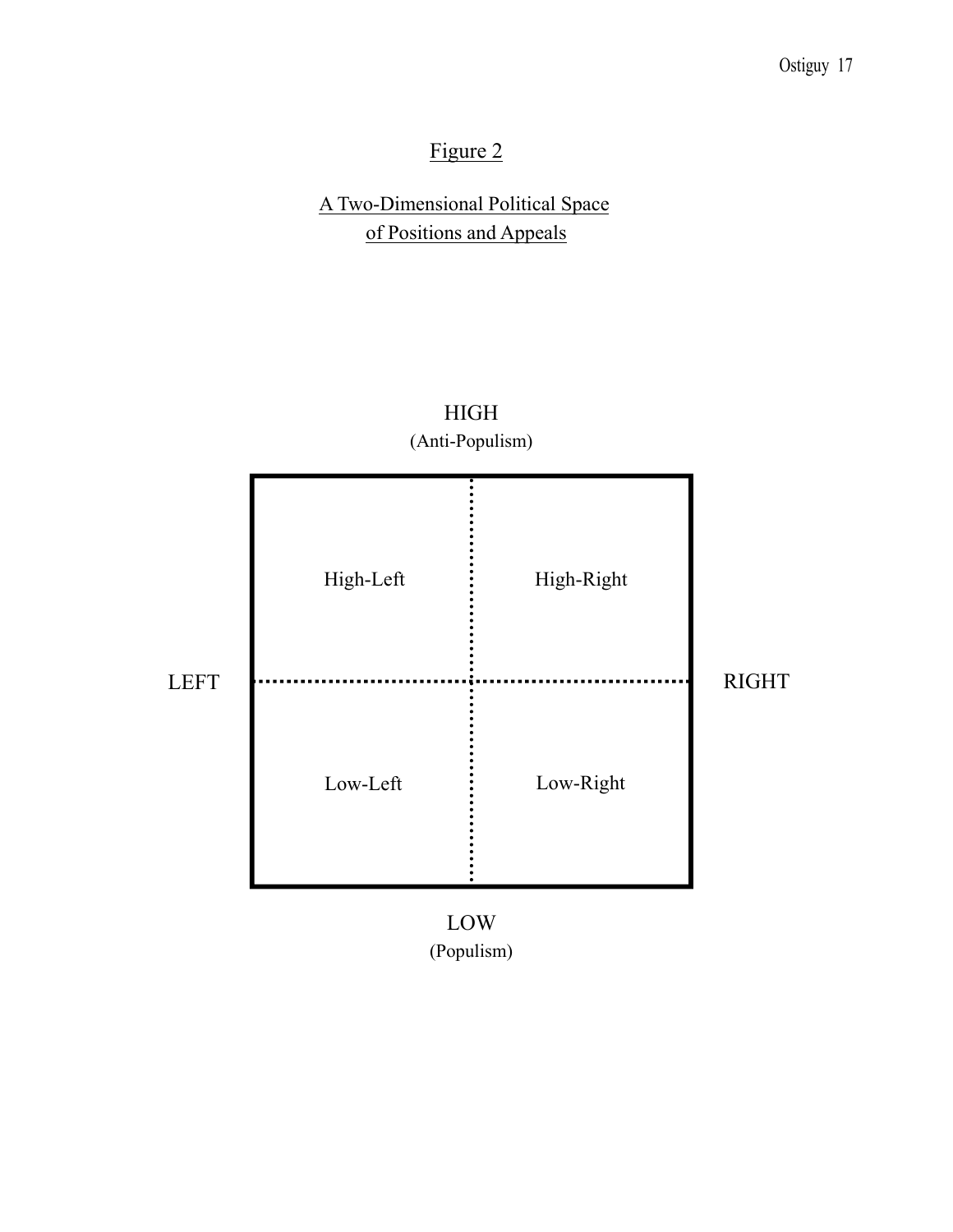A clear analytical advantage of the political space of appeal delineated in Figure 2 is that the left-right axis (scale, dimension) and the high-low axis are fully *neutral*, or orthogonal in relation to one another. That is, *any* combination is not only possible, as is commonly the case in spaces configured by non-orthogonal axes,<sup> $42$ </sup> but equally possible.

 The same is not true of Kitschelt's (1992; 1994) initial political space, in which the libertarian pole is, by definition, decidedly tilted to the left. Indeed, Kitschelt (1992: 13) states that his "use of the of the concept of 'libertarian' is rooted in the European...convention that associates the term with anarchist and syndicalist theories of direct democracy, sympathetic to the self-organization of autonomous individuals and voluntary association in collective decision-making processes." It is difficult to conceive of anarchists or anarcho-syndicalists as being on the right (in fact, there is nothing to the left of anarcho-syndicalism!). Indeed, much of this libertarian-authoritarian axis corresponds to the specific political subdimension of left and right outlined above.<sup>43</sup> Those on the opposite authoritarian pole favor hierarchical, "stratified ordering," are fearful of societal change (1994: 10), and "invoke social hierarchy" (Kitschelt et al. 1999: 67). In his excellent recent book on Eastern Europe, Kitschelt (1999) himself admits that his social libertarian-authoritarian axis corresponds precisely to the second dimension of the left-right scale (1999: 73–74).<sup>44</sup> Moreover, Kitschelt's libertarians' "preferences for social reciprocity and individual creativeness over monetary earnings" (1994: 16) and their valuing of "creative self-fulfillment, self-determination, and participatory decisionmaking" (1994: 17) make them strikingly similar, if not entirely identical, to Inglehart's post-materialists. Inglehart (1990) was perhaps initially more upfront in acknowledging that his post-materialism category is tilted toward the left; his main question was therefore whether parties *on the left* will adapt to this "cultural shift" in public opinion, or whether it is new parties such as the Greens that will do so.

 The political space I propose, in contrast, is defined by two dimensions that are fully orthogonal, both in theory and in practice. In other words, it is no more theoretically "improbable" or contradictory for politicians to be located in some quadrants than in others; all are equally real political possibilities (though some may predominate in a particular place or at particular times). And indeed, in Argentina, political actors have settled the entire two-dimensional political space. Furthermore, this specific space is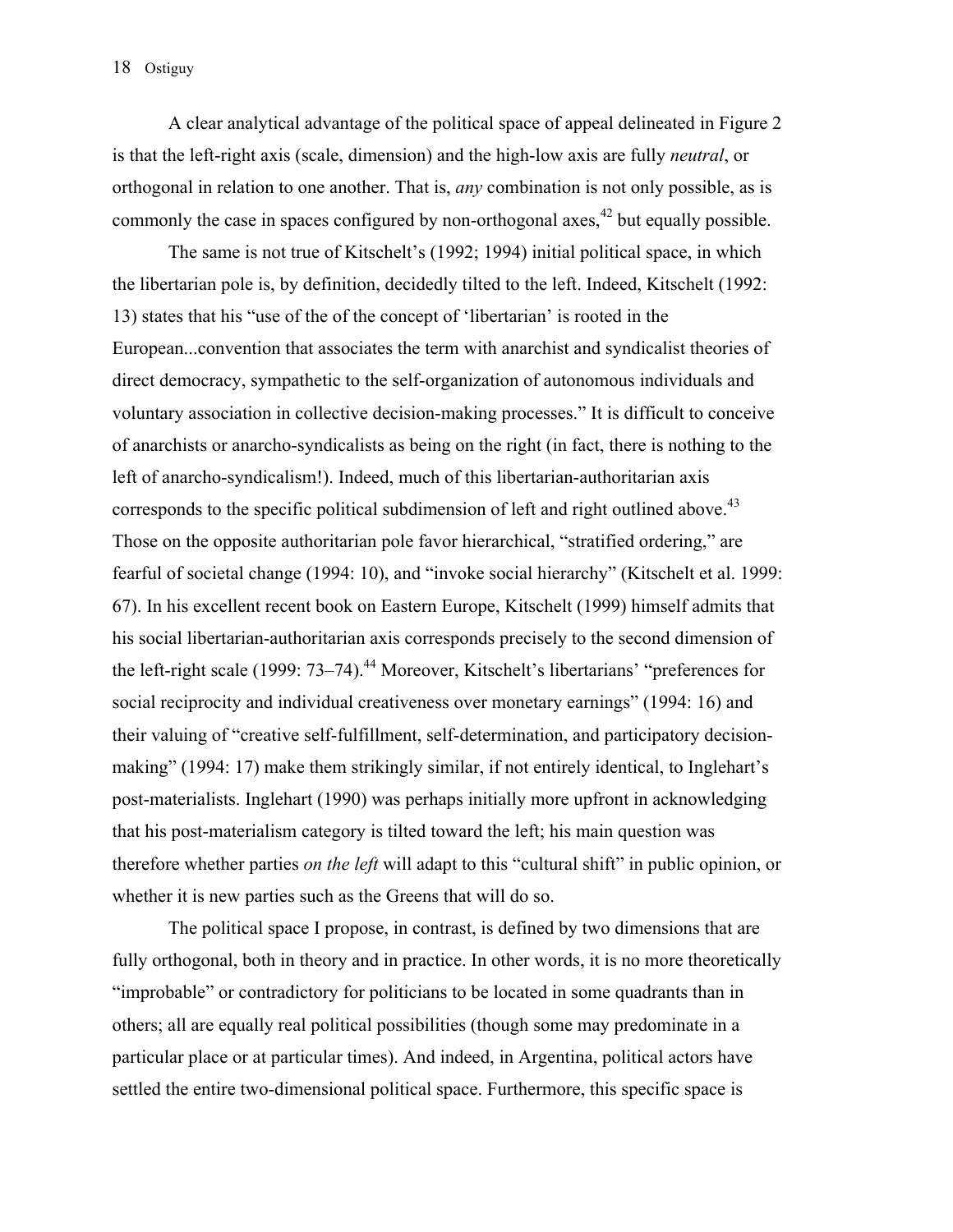defined by axes *both* of which result from different ways of *translating* a *single* domain, i.e., societal inequality, in politics. It thus multiplies the strategies of possible political appeal because it allows for equally possible ways of translating *similar* social contrasts into politics and thus of appealing to similarly situated voters. Each of these ways is then equally combinable with any position on the orthogonal dimension.

#### **Possible Misconceptions**

One must dispel four fundamental broad misconceptions about the present framework. Such misconceptions are all too frequent and should be discarded at the outset.

*A political space.* First, and by far foremost, what I am introducing here is a *political space*, *not* a social one. The high and the low are not the rich people versus the poor people, the working class versus the bourgeoisie, the educated versus the uneducated, or "those above" in contrast to "those below" socially or in terms of social stratification. All of the above are *social* actors or characteristics. There may certainly be very interesting statistical relations and political effects between high and low in politics and any of these social categories, but these remain to be determined empirically. A different way to make a very similar point is that there are various ways in which social cleavages may be translated into the political arena and party system. Left and right is one of them, high and low is another, and these two possibilities do not exhaust the whole gamut.

 What I am interested in are *political appeals*. Now, these appeals may most certainly be *directed* at particular social classes. Appeals, however, may or may not prove effective electorally or politically. Taking the familiar US political arena, Ross Perot, for example, is to the low of Gore or Walter Mondale; but this does not mean that he is poorer than either of them, on the contrary. In Argentina, Menem is to the low of Raúl Alfonsín or the socialist Alfredo Bravo; this does not mean that he is poorer than they, much on the contrary. Similarly, certainly not all low income people are (or have preferences) on the low, as clearly illustrated by the case of graduate students in the humanities. Nor, certainly, may all rich people be assumed to be on the high, as in the possible case of (to take a quite random illustration) a crass, self-made successful businessman specializing in the distribution of pork chops. In fact, assumptions on this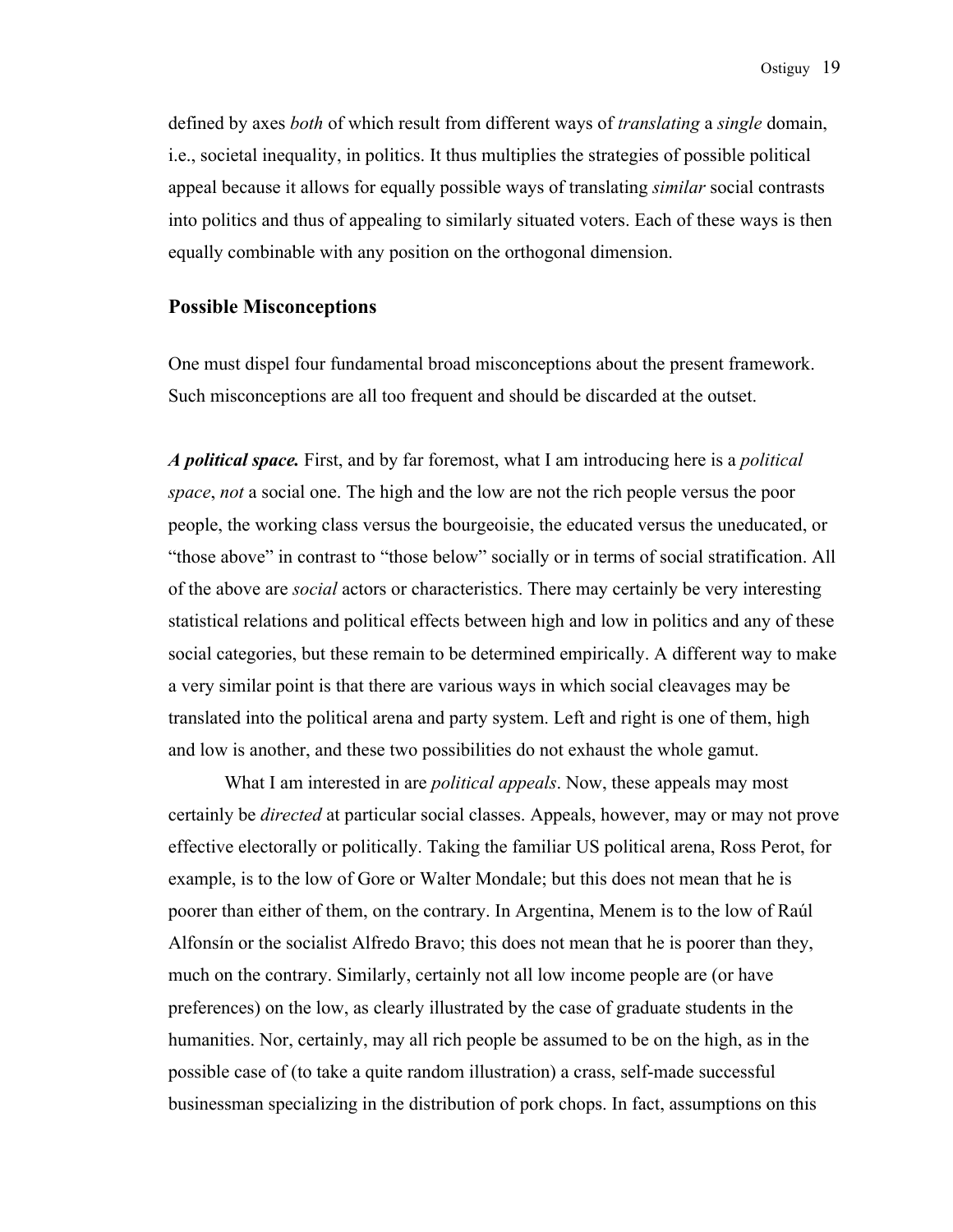front can only be regarded as plausible hypotheses until there is empirical observation, whether of a direct experiential, qualitative indirect, or quantitative type. High and low, in short, are political appeals, and perhaps even identities, but not social classes or social groups.

*Political appeals, the notion of "rationality," and political identities.* The political space I am interested in is thus a political space of appeals. Economic policy programs *are* one possible type of electoral appeal, and are clearly and effectively used as political appeals. It would make little sense to consider economic policy orientation as not being an appeal, somehow strangely reserving that term for the cultural realm! There are many ways to *appeal* to voters. Promising to privatize the telephone company or to raise wages are examples of one sort of appeals. Other sorts are equally possible. One subdimension of the left-right scale, as we saw, is precisely about appeals through public measures that are perceived as having differential socioeconomic effects. It is, however, unfortunate that a minority of rational choice theorists have, contrary to other rational choice theorists' definition of *self*-interest as being "subjectively determined by the voter" (Enelow and Hinich 1984: 3), imputed to actors intentions and beliefs that are limited a priori (and somewhat "metaphysically") because they seem plausible (or logical) to the author. For example, at times voters are *assumed* to narrowly seek to maximize economic or personal monetary gain.<sup>45</sup> Amartya Sen, quoting Albert Hirschman, has written that such a conception "involves taking, inter alia, a very restricted view of the motives and passions of human beings" (1986: 344), and not a very worldly one. Jon Elster, a founder of rational choice theory, has also criticized the use of rational choice theory by several comparativists, who *assume* actors are "motivated by their material interest" (2000: 692). Moreover, he underscores that "even when expanded to include broader goals, rational choice theory is often inadequate because people may not conform to the canons of [*maximizing*] instrumental rationality" (692). In line with spatial rational choice analysis, but contrary to rational choice institutionalism, it does not seem possible to accept a functionalist *derivation* of *preferences,* i.e., of "the content of self-interest from the incentives and constraints set by the established context" (Weyland 2002: 59).<sup>46</sup> But the theory of rational choice associated with spatial analysis may be promising for the type of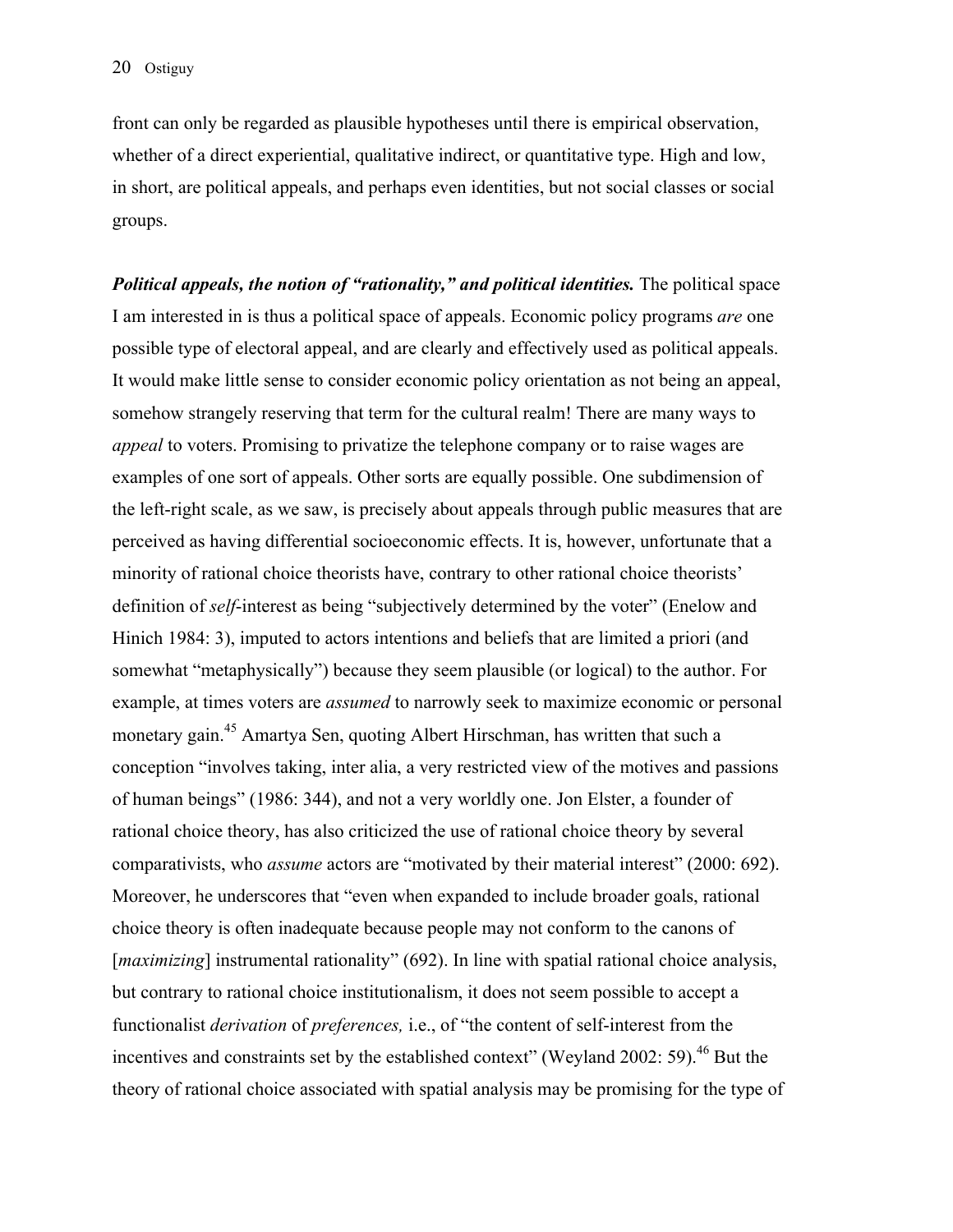analysis presented here, with the proviso that one make explicit that preference structures are not linked only to issues, narrowly defined. A "rational choice" in voting, as spatial analysis argues, has more to do with the logic of proximity, or closeness, than with the kind of hyper-rationalist thinking and reasoning associated with, for instance, "nested games of backward induction, complete with discounting over an infinite horizon" (Elster 2000: 692).

 It is well known amongst scholars of political behavior that identities, including party identities, play a large role in electoral behavior. The Michigan school has indeed been largely predominant in the field during several decades, even if it unfortunately focused on socialization as the main causal mechanism of political identity formation. We certainly emphasize the—increasingly unacknowledged—importance of *expressive* behavior, in line with Weber's four types of social action, which in addition often also has a *normative* component, at the time of casting one's vote. Expressive identity voting is coupled in normal times with a certain instrumental logic, but I remain skeptical that (at the micro level) the type of utility calculations being made by developing countries' lower-sector voters are amenable to complex, reliable, and precise mathematical formulations.

 Political appeals and political identities are clearly different concepts. Political identities, furthermore, are sometimes reduced, particularly in the study of US political behavior, to party ID, such as "*being* Democrat." But a political identity may be that of being a leftist (as in "I *am* a leftist"), of a nationalist cause ("I *am* a \_\_\_ nationalist"), or even of a politicized religion. Identities can of course be combined. Identity and "self," psychologically, are very much intertwined. Indeed an identity defines a self, usually in relation to other people, groups, or identities. Second, identities involve a *temporal dimension of endurance*. It is much easier to "adopt" or "drop" an opinion than it is to acquire or lose an identity.

 Competing politicians make political appeals to a public, along many possible dimensions.<sup>47</sup> As—individual—actions reaching others, appeals also involve a much briefer duration in time than political identities and cleavages, although appeals can be repeated (and thus "sustained") over time. Appeals may reinforce an identity or may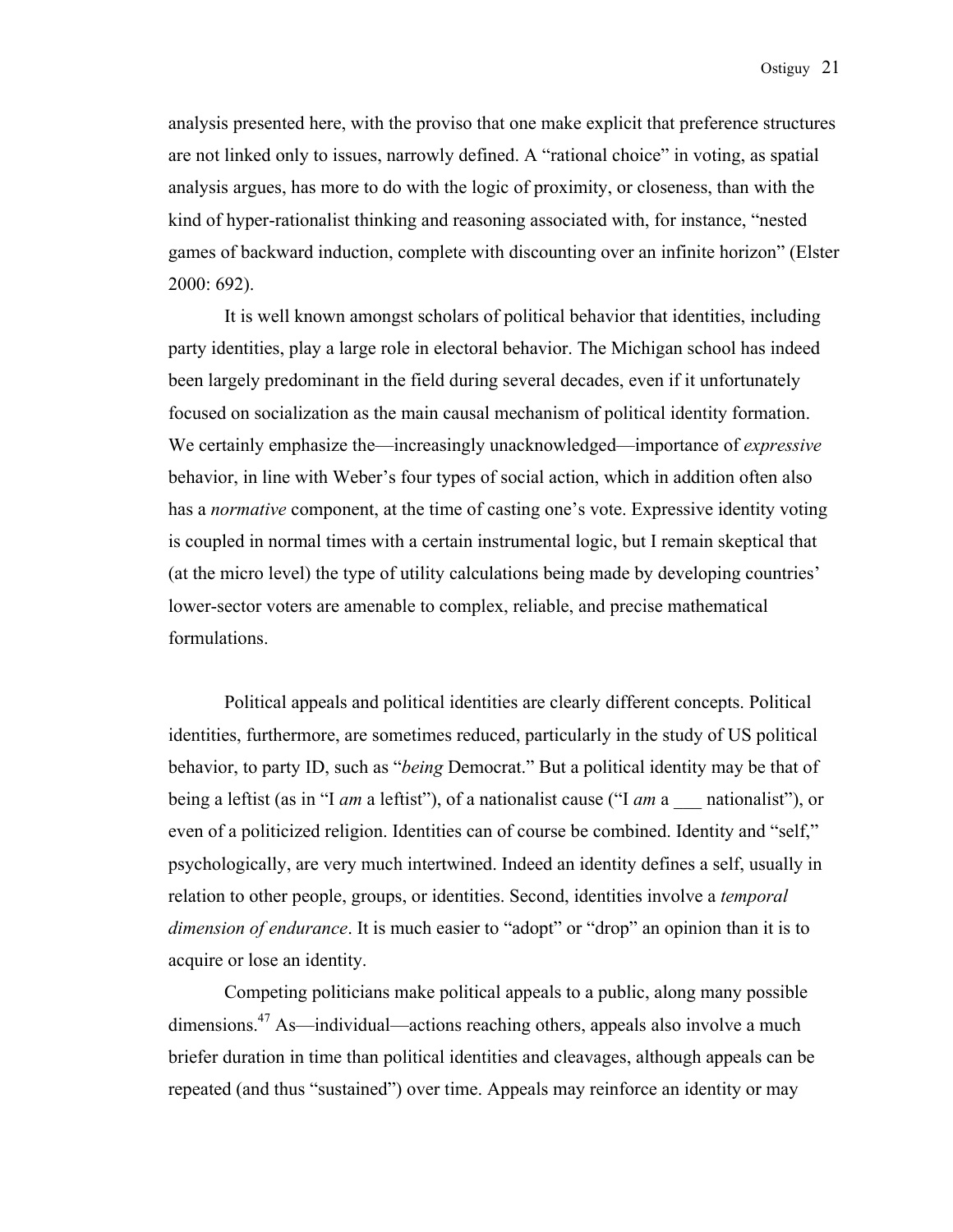undercut it. The notion of "priming," in political behavior, constitutes a very significant development in that regard (Johnston, Blais, Brady, Crete 1992). For these two reasons, political identities, including party IDs, are usually linked to an *established* political cleavage. This cleavage may, moreover, structure the party system as a whole. In fact, the crystallization of a political cleavage involves, by definition, the creation of political identities on each side of the divide. Political appeals may be made along that cleavage in order to reinforce it, to appeal to loyal voters, or to provide electoral cues, but they may also be made orthogonally, precisely in order to dilute a pattern and/or to win votes from the other camp.

*Political regimes and "democratic-ness."* The two-dimensional political space I am introducing has little to do with political regimes, although it generally reveals itself in electoral politics (as the logic of guns is quite a different one). More importantly, it has little to do with assessing actors as more or less democratic. Certainly, in Argentina anti-Peronists on the high have been highly antidemocratic in the past. There is a lot of truth in Argentina to the Peronist account that most interruptions of democratic (and even of semi-democratic) rule were triggered by right-wing anti-Peronist sectors. Guillermo O'Donnell (1979a) has highlighted the consequences of the ban on Peronism for the electoral game and democracy. On the other hand, the Peronists themselves have not been overly liberal-democratic historically either. The character of the state under Perón was quite authoritarian (which, it should be emphasized, is not synonymous with antidemocratic) and partisan, and actors such as López Rega, Herminio Iglesias, the Montonero guerrillas, and even Menem have often shown little regard for division of powers and constitutional limits. In a similar vein, it seems that one could engage in an endless debate as to which side in Venezuela nowadays is less (or more) democratic: the anti-Chavista "democratic forces" who marched to La Carlota and appealed to the armed forces to oust the elected leader, or the not too procedural Chavistas supported by the popular sectors. In short, high and low, just like left and right, are not about democracy or "democratic-ness." However, as with left and right, the effect of political dynamics involving high-low polarization often does have a very real impact on democracy.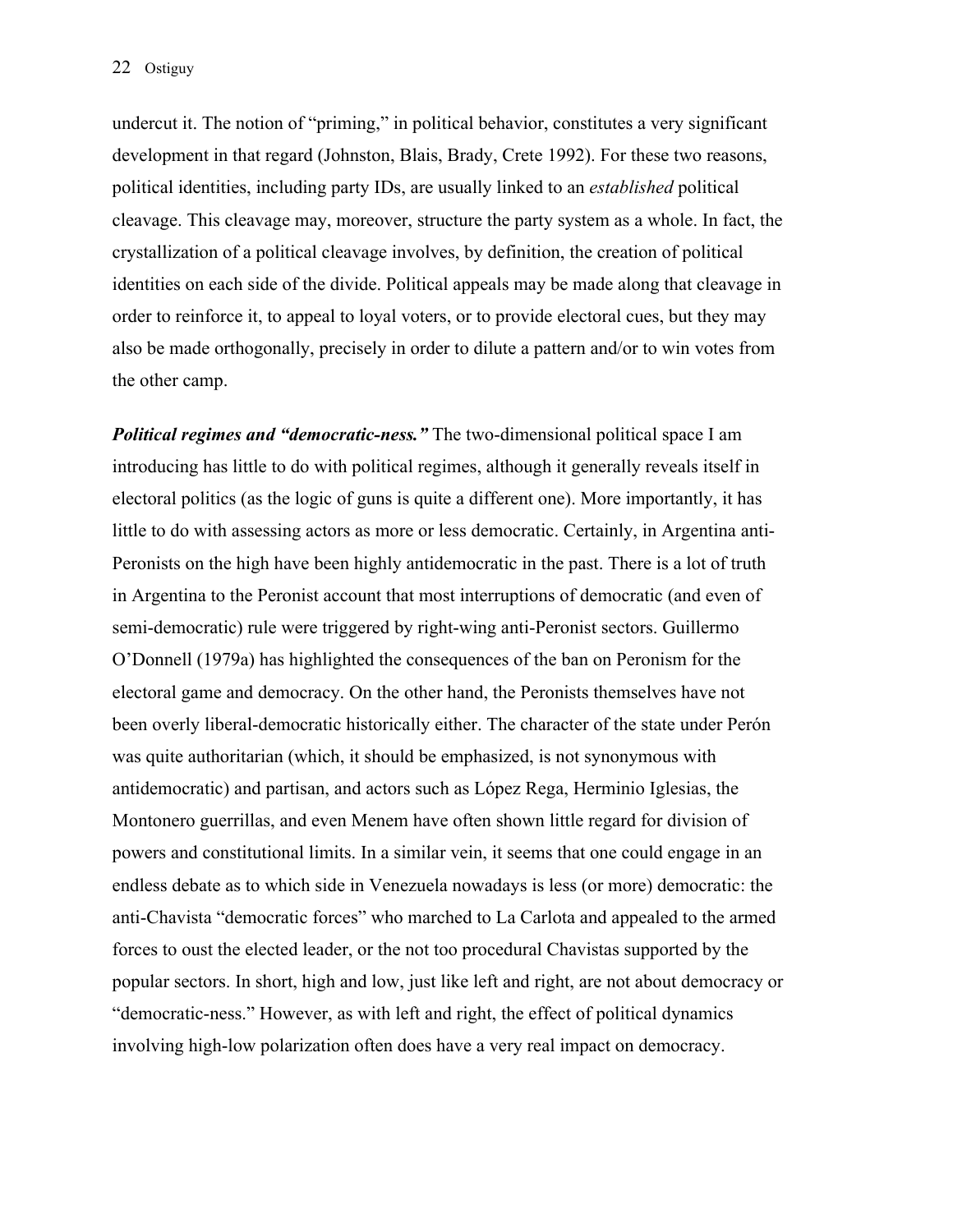*The difficult normative neutrality.* Finally, an important challenge analytically is to be as normatively neutral as possible in the description of the two political categories, even though, just as for left and right, one may have a personal preference for one or the other. In the literature on political behavior, axes orthogonal to the left-right scale have often been normatively biased in a quite heavy-handed way (e.g., in Kitschelt or Inglehart), praising one pole and by extension the voters who also prefer that particular pole. Also, and at times explicitly, the "other" axis has often not been orthogonal, or neutral, with regard to the left-right dimension. To be clear, the low is not necessarily "bad," as it is often quite "fun," warm, and exciting, although it is scary or appalling for many intellectuals, and the high is not necessarily "good," as it can be perceived as cold and uncaring, if not simply boring. In the same vein, practices of clientelism are possible on both sides, although it seems that in the general public discourse and popular perception they are more commonly associated with the low.

### **POPULISM AND THE REACTION TO IT**

 The above definition of the low in politics in fact constitutes a particularly solid, intuitive, minimal, and—something now rare—not overly polemical definition of populism. The low is, at the very least, an essential *and* noncontroversial defining feature of populism. To the extent that cleavages involve antagonisms, the low therefore also involves antagonism. I suggest that populism as a concept can in fact be condensed into our definition and description of the low presented above, and that the high synthesizes what anti-populism is about.

 The understanding of populism as low—something additionally quite intuitive is an attractive advantage in light of the difficulties surrounding the definition of populism.48 More importantly, what I have called (accurately or not) the "politicalcultural" component of high and low, described above, fully incorporates the *lack of institutionalization* (more on this below) so dear to most political scientists in defining populism (e.g., Weyland 2001). But here, *at the very same time*, high and low can legitimately be understood as political styles, the rival approach convincingly used to define populism (e.g., De la Torre 1992 and 2000; Knight 1998). And indeed, populist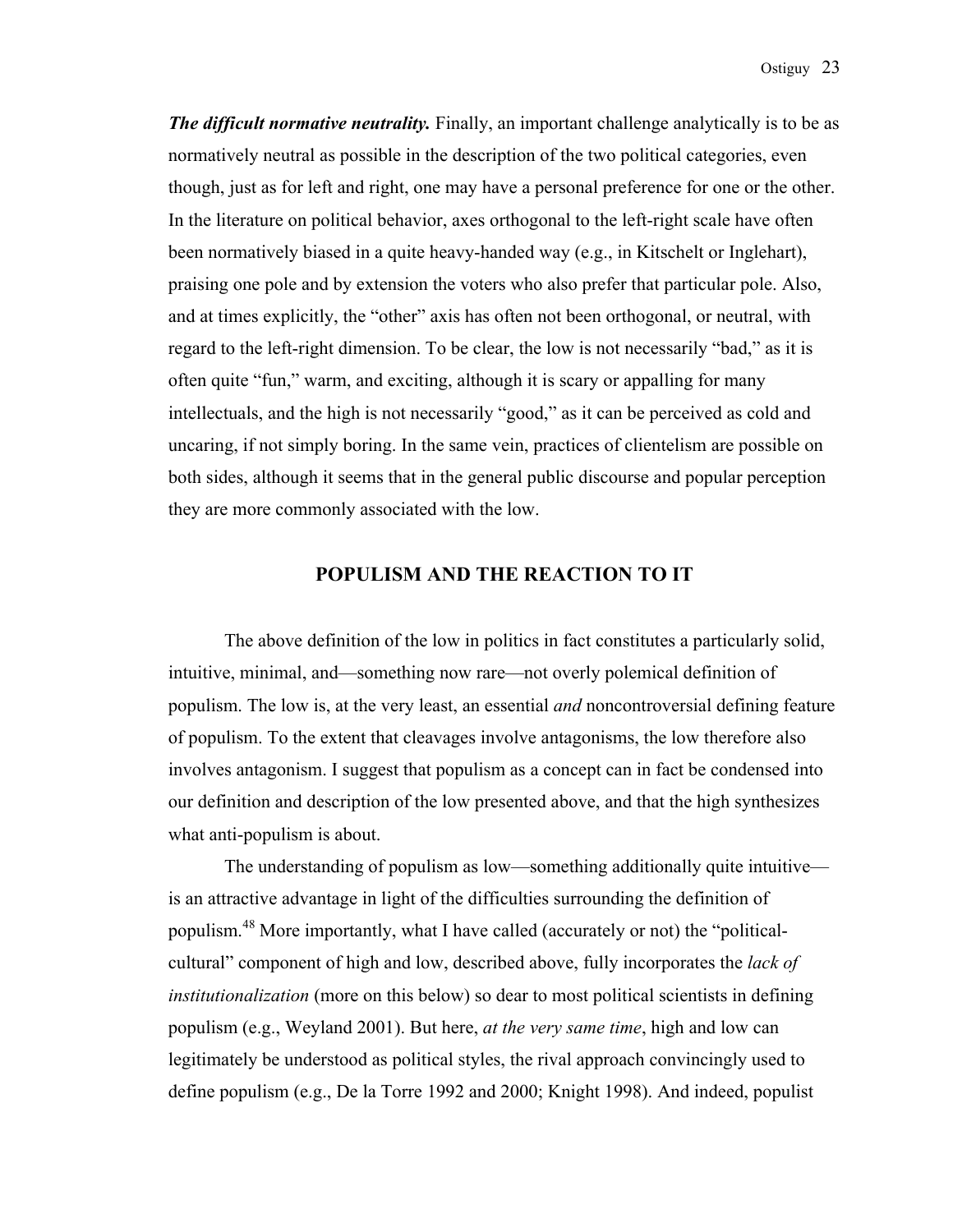appeals are generally made on the low. The "low" more readily brings to mind, as well, its opposite: the historically important notion of *anti-populism,* which has never really been studied or thematized as such.<sup>49</sup>

 While the above definition and characterization of the low in politics cannot pretend to encompass every possible single observable *trait* of "populism" nor, still less, provide a theory of populism, it does appear to cover all cases usually considered populist in political science and to exclude those not considered populist. The present definition is thus somewhat narrow in intention (nothing is said about economic policies, for example, and little about organization) but is specific in its extension.

 The present two-dimensional space also has advantages. First, it explicitly identifies the political opposite of populism. More importantly, it underscores the formal neutrality, or conceptual "perpendicularity," of the populist/anti-populist axis relative to the much-used left-right scale in politics. Making this neutrality explicit is particularly important: often political scientists have regarded populism as *implicitly* left-of-center, since it is said to redistribute income in favor of the popular sectors, oppose orthodox economic policies, and, in Latin America, allied historically with labor unions. Equally often, in other settings, populism is thought *"obviously"* to be on the right, since it demagogically bypasses the deliberative institutions of liberal democracies, creating a somewhat authoritarian and plebiscitarian relationship between the leader and his followers. The antagonism of populism to liberalism has furthermore been consensually recognized, from Urbinati's forceful piece (1998) favoring liberalism, to Laclau (1977), favoring populism, including Coppedge's in-between sharp description of the theoretical trade-off (2003). While the first understanding has been prevalent in the study of 1930sto-1970s Latin America, the second has been dominant in Europe and has also reentered Latin American politics with the debate on neo-populism and the neo-populist politicians, as well as with the increasing concern of the discipline with institutional issues and its move away from socioeconomic dynamics.

 We do know intuitively that there are both unquestionably right-wing populists (George Wallace in the US, Jean-Marie Le Pen in France, Carlos Menem in the Argentina of the 1990s, Maurice Duplessis in Québec) and left-wing populists (Lionel Brizola, João Goulart, Hugo Chávez). Unlike the definition of populism that focuses on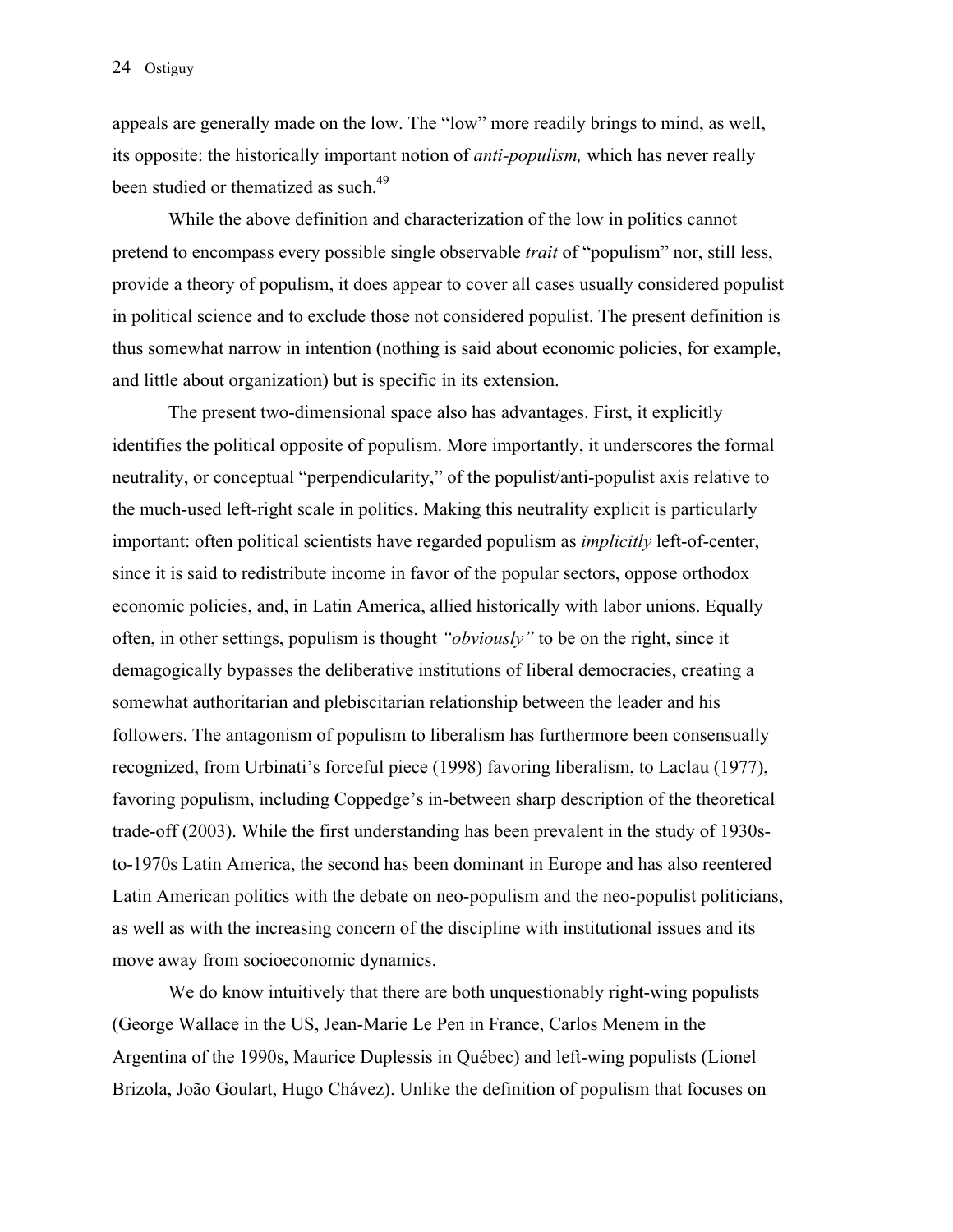economic policy, my conceptualization of populism as the low in politics (in both of its subdimensions) does allow precisely for the existence of a populist left and a populist right. Since there is no reason to limit this statement to the low, it also underscores the existence of a high-right (conservative, proper, polished, and favorable to existing differential entitlements) and a high-left (refined Marxist intellectuals, "serious" socialists of the Lionel Jospin or Ricardo Lagos type, educated "liberals," and many practitioners of the social sciences and humanities) sector. The high-right has been the historical enemy of populism in countries such as Argentina and Brazil (with the high-left equidistant from each position), while the high-left has been the main enemy of populism in Europe (with the high-right equidistant from both positions). The four quadrants shown in Figure 2 thus logically come to the fore.

 A final advantage of the low-high terminology over the use of the category of "populism" (for the low) is that it allows for a quantifiable scale, just like that used for the left-right axis. It would be foolish to describe George W. Bush as populist; however, Bush positioning (or being) himself significantly to the low of the very high Gore arguably played a role in Bush's marginal victory in 2000, especially with floating voters. The same may perhaps be said about Joaquín Lavín, clearly not a populist, and Ricardo Lagos, quite on the high (left), a few months before. This does not in any way imply that the US or Chilean party system is structured along the high-low axis, quite the contrary in fact, or that populism is an important phenomenon in these contemporary societies, as it is not. But high-low positioning may play an electoral role with uncommitted voters. Furthermore, we need a vocabulary to describe politicians like Fernando De la Rúa, Arturo Illia, or Javier Pérez de Cuéllar, one that names what they have in common and what *starkly differentiated them* from their lower political adversaries. Finally, we need terms that do not have any temporal or historical connotations attached to them, as populism still (correctly or not) has, insofar as it is sometimes treated either as a political phenomenon associated with a phase of import substitution industrialization or as a transitional moment between tradition and modernity.

 A "strictly political" understanding of populism should not be equated with a narrow institutionalist understanding of the political, as is perhaps too often the case. Certainly, a consensus has arisen within political science that populism should not be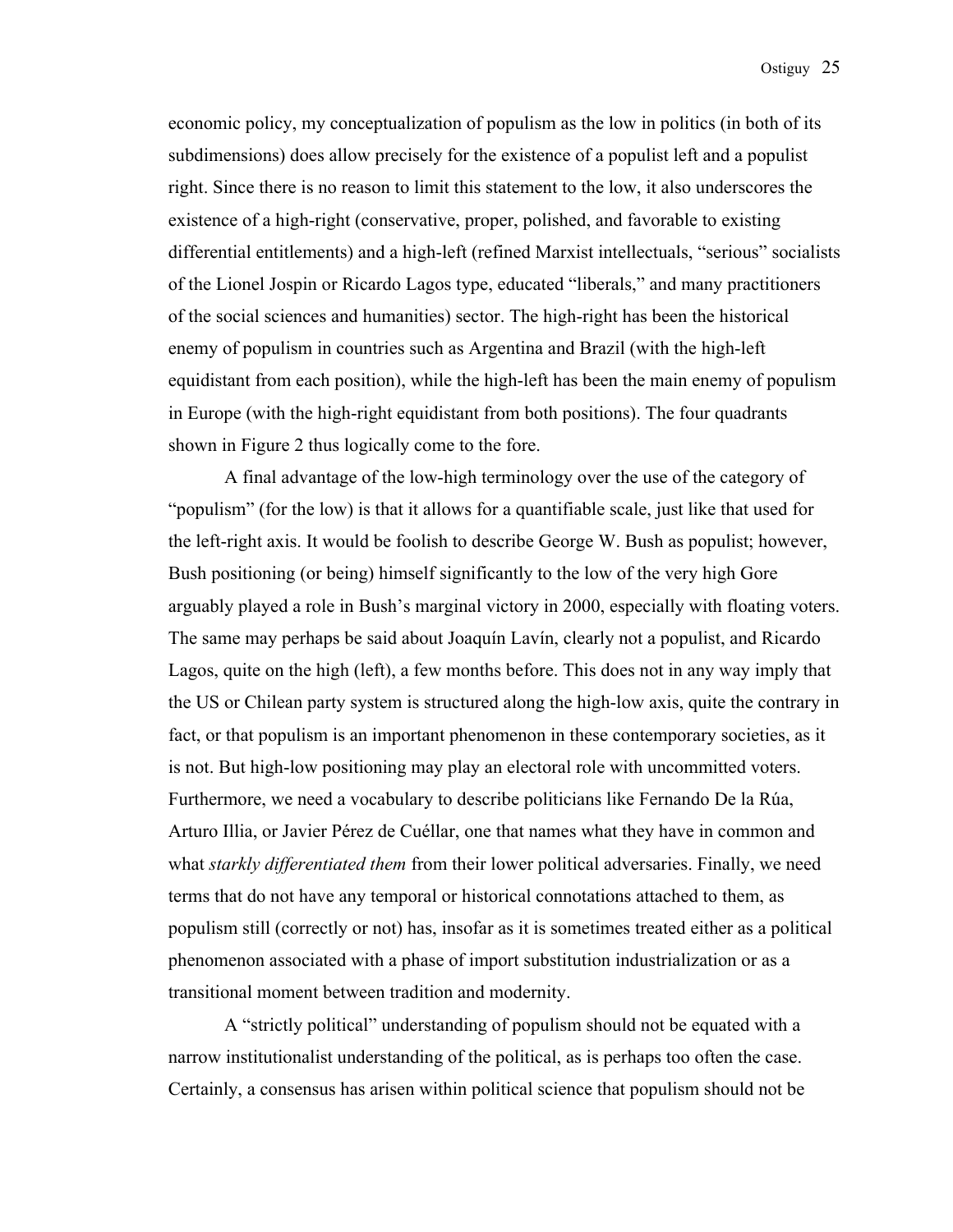understood either in terms of expansionary and redistributive economic policies (e.g., Dornbusch 1991) or sociologically in terms of a particular class alliance or coalition, as originally stated in Di Tella (1965a). But politics is more than just institutions. As stated above, the dichotomy between the personalist authority of a strong (often male) leader and the institutionally mediated, more procedural, and comparatively more impersonal authority of the high fully encompasses the institutionalists' concerns. Populism as "noninstitutionalization" or "non-mediated" authority, however, remains a definition by the negative. Usually, it is preferable to define by the positive. Taking here as our starting point Weyland's article aimed at clarifying the concept of populism by anchoring it in the political domain, we have "a direct, unmediated contact to a largely unorganized mass of followers" (2001: 5), where "an individual leader seeks or exercises governmental power based on the support from a large number of followers" (12). But what is meant by this "direct"? Can it be given some content or substance? How is it achieved? It seems to me that to dwell on the *content* of this directness irremediably forces us in the direction of political style, or at least political communication. To state it in a more forceful way, the process of political mobilization that bypasses institutionalized forms of mediation is embedded within the political style of populism.<sup>50</sup> In other words, the "power" capability" of numbers is activated as a "political strategy" through political style.<sup>51</sup> Political appeals on the low are indeed a political strategy, "a method and instrument of winning and exercising power" (12). For a leader with such power capabilities, domination is not necessarily fickle, as seen in the case of Chávez already more than ten years after his initial electoral victory. In fact, political success may lead to the exact opposite of institutionalization, as it increases the unchallenged dominance of the leader over all forms of organization and bureaucratic formal institutions. Focusing only on the institutional aspect furthermore risks missing what after all constitutes a central, if not the central, appeal of populism. A tight and fair working definition of populism must thus involve both the political-cultural and the social-cultural components described above. Without those special—and often colorful—appeals described, there is in fact no populism to speak of. $52$ 

 The exclusively institutionalist and/or organizational approach has led to a remarkable and major paradox, whether one examines neo-populism or classical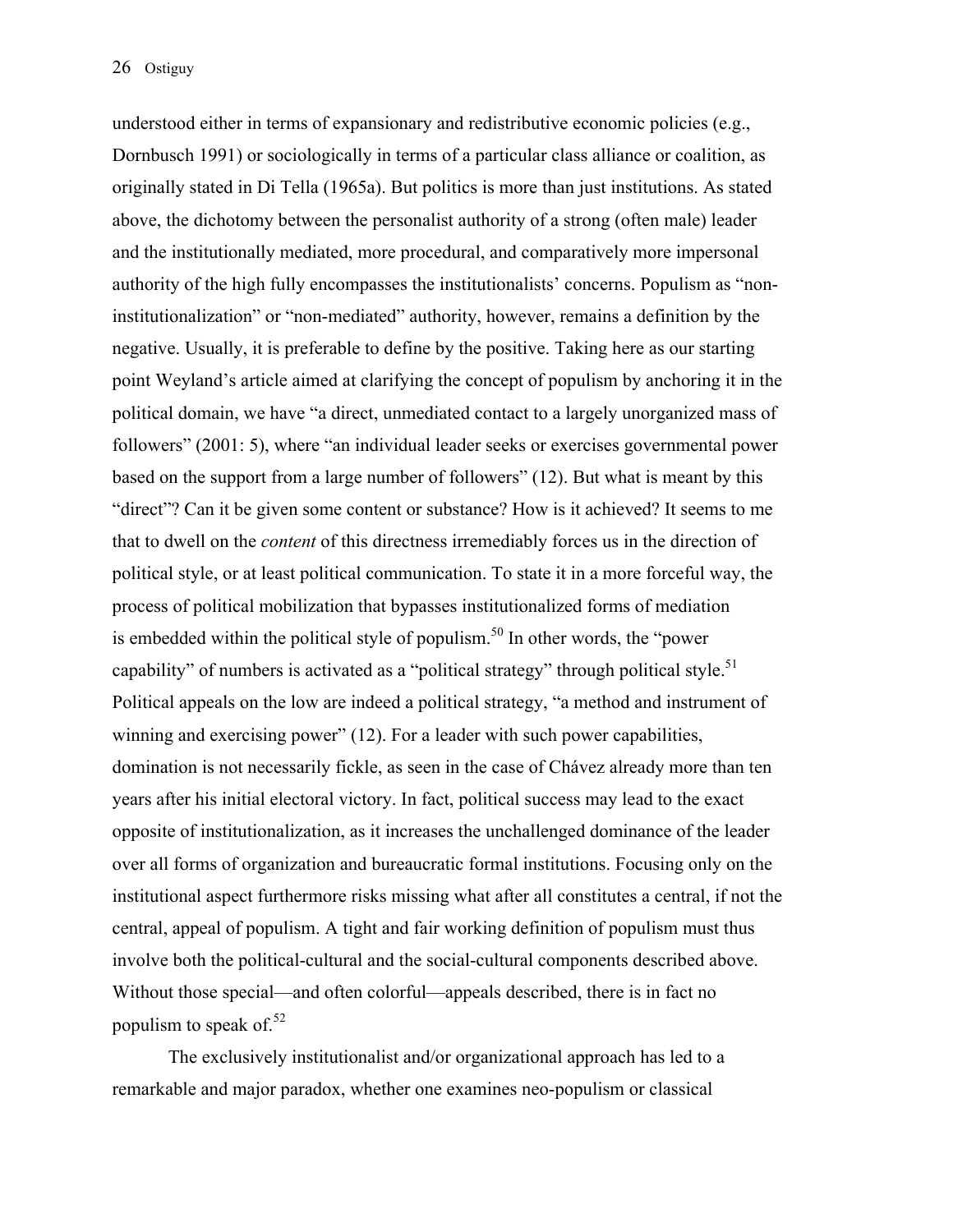populism in Latin America. As we saw, Weyland's definition of populism (2001:14) convincingly emphasizes *lack of* organizational mediation and lack of constraints on the populist leader. On the other hand, Collier and Collier (1991), examining what most scholars would call the various "classical populist" experiences of Latin America (Juan Perón, Lázaro Cardenas, Rómulo Betancourt, the Peruvian APRA,<sup>53</sup> etc.), differentiate *populist* from *non-populist* types of initial incorporation of labor by the key criterion of "union linkage to a party or a movement"  $(1991: 167,$  also 163, 165), that is, an eminently organizational and institutional variable (see for example their central Figure 5.2, in 1991: 166–167). But here, the more organized and the more institutionalized this linkage, the *more* populist the type of incorporation is. In support of their view, one can state confidently that, for example, organizing the masses was probably by far Perón's main political project in the 1940s and 1950s.<sup>54</sup> Certainly, classical populism is associated with the formation of the largest, and therefore presumably most organized, mass parties of Latin American politics: the Partido Revolucionario Institucional (Institutional Revolutionary Party, or PRI), the Partido Justicialista (Justicialist Party, or PJ), Acción Democrática (Democratic Action, or AD) for forty years, Alianza Popular Revolucionaria Americana (American Popular Revolutionary Alliance, or APRA) for almost a century, etc. To thus simplify, from an institutionalist, organizational standpoint, one has populism as a noticeable *lack of* organization and as *hyper*-organization. An institutionalist perspective is thus not overly helpful for resolving this conundrum. To me, there is no contradiction in having personalized rule by an individual leader *with* highly effective mass organization—that is, after all, what fascism was all about, to name a prominent case. Within the institutionalist paradigm, this riddle was arguably solved in a similar (and more refined) way by Levitsky's idea<sup>55</sup> of "parties with low routinization and strong mass organization" (legend of Figure 1.1 in 2003: 23), under-institutionalized party organization, nonroutinized intra-party rules of the game, and informal mass linkages (1998b: 451), "informal organization" (1998a: 86) or "informal mass parties" (2003: 59) or, to summarize in my own words, parties with strong organization (and mass linkages) but weak institutionalization, understood as routinization—conceptualizations inspired by, and particularly applicable to, the paradigmatic populist case of Peronism.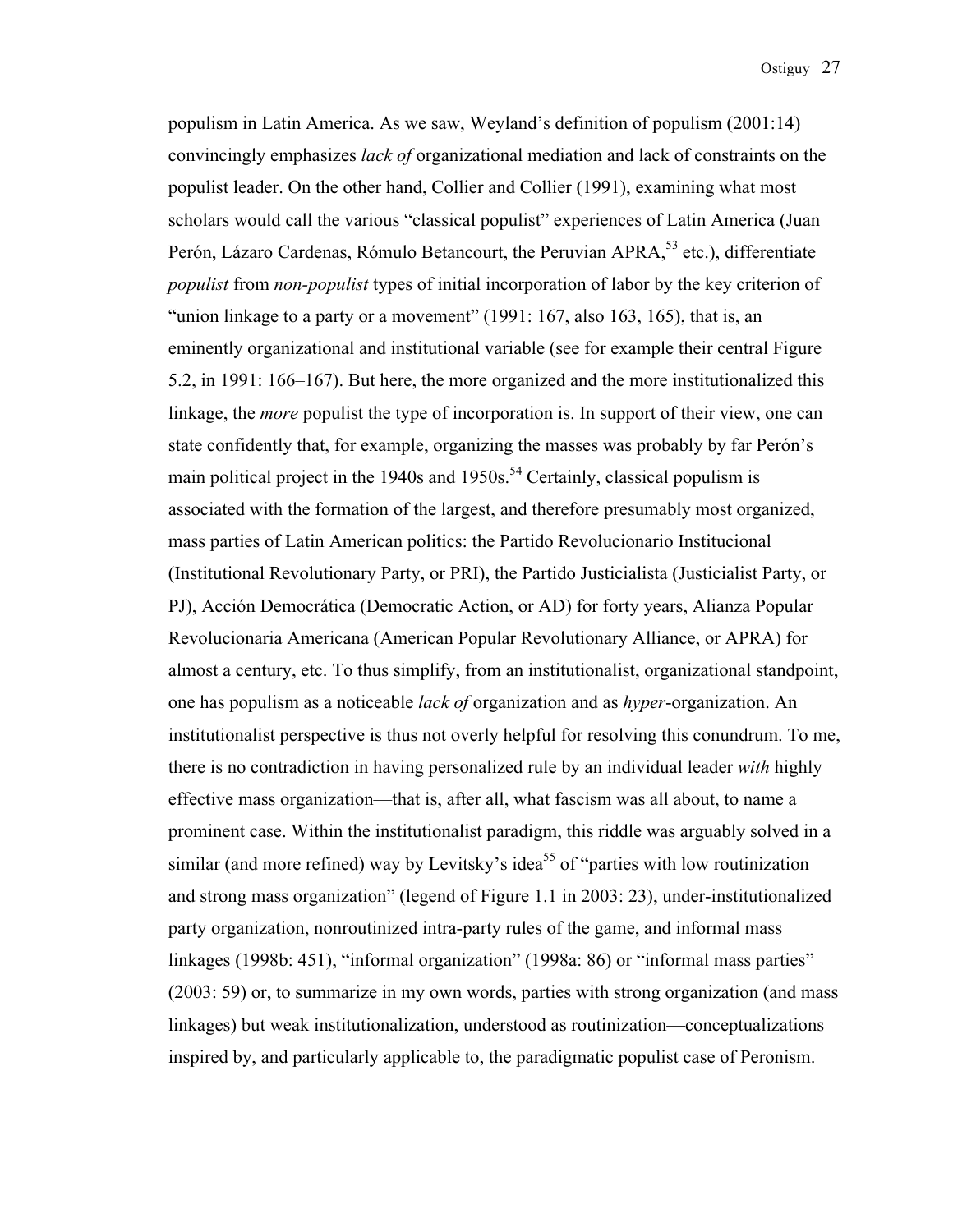While clientelism is often used to explain what makes this non-institutionalized, but organized, domination "by an individual" or a few individuals at the top not only possible but *appealing*, it cannot explain the rise of populist leaders *prior* to their taking over the command of the state or a state (e.g., Chávez in the 1990s). The well-known but empirically understudied Weberian concept of "charisma" (here taken outside of its religious redemptive context) is the other common alternative variable often used to explain their *attractiveness*. 56 To me, it is actually essential to study appeals (whatever these appeals may be in practice) and reception, to empirically explain such leaders' attractiveness.<sup>57</sup>

 Whether left or right, populism always involves the expression and manifestation of popular ways in politics, a strong personalist leader, and a certain procedural "relativism" (within the organization). On the social-cultural front specifically, populism is thus a type of political appeal that resorts for power purposes to established and concrete local forms of the culturally popular (including also socially differentiated desires—expressed in tastes). $58$ 

#### **COMPARATIVE CASE APPLICATIONS IN LATIN AMERICA**

How generalizable is the high-low framework? The high and low dimension is present in the politics of numerous countries. The fact that one can recognize such a dimension in many settings does not mean, however, that most party systems are *structured* along a high-low divide. In fact, I would argue that this is not the case. There are, however, a variety of countries, including in Latin America, where the high-low divide plays a crucial role in the structuring of political conflict and/or political competition at the level of the party system. The fact that such polities may be a minority does not detract from the dimension's great relevance; on the contrary, it may enhance it. Indeed, it helps to circumscribe the universe of study, in much the same way as did discussions surrounding the concept of bureaucratic-authoritarian regime; that is, it avoids a dilution of the concept that, as with all cases of dilution, could risk making the concept banal.

 There are differing levels of importance at which the high-low axis can come into play in the study of electoral and party politics. At the highest and most relevant level, the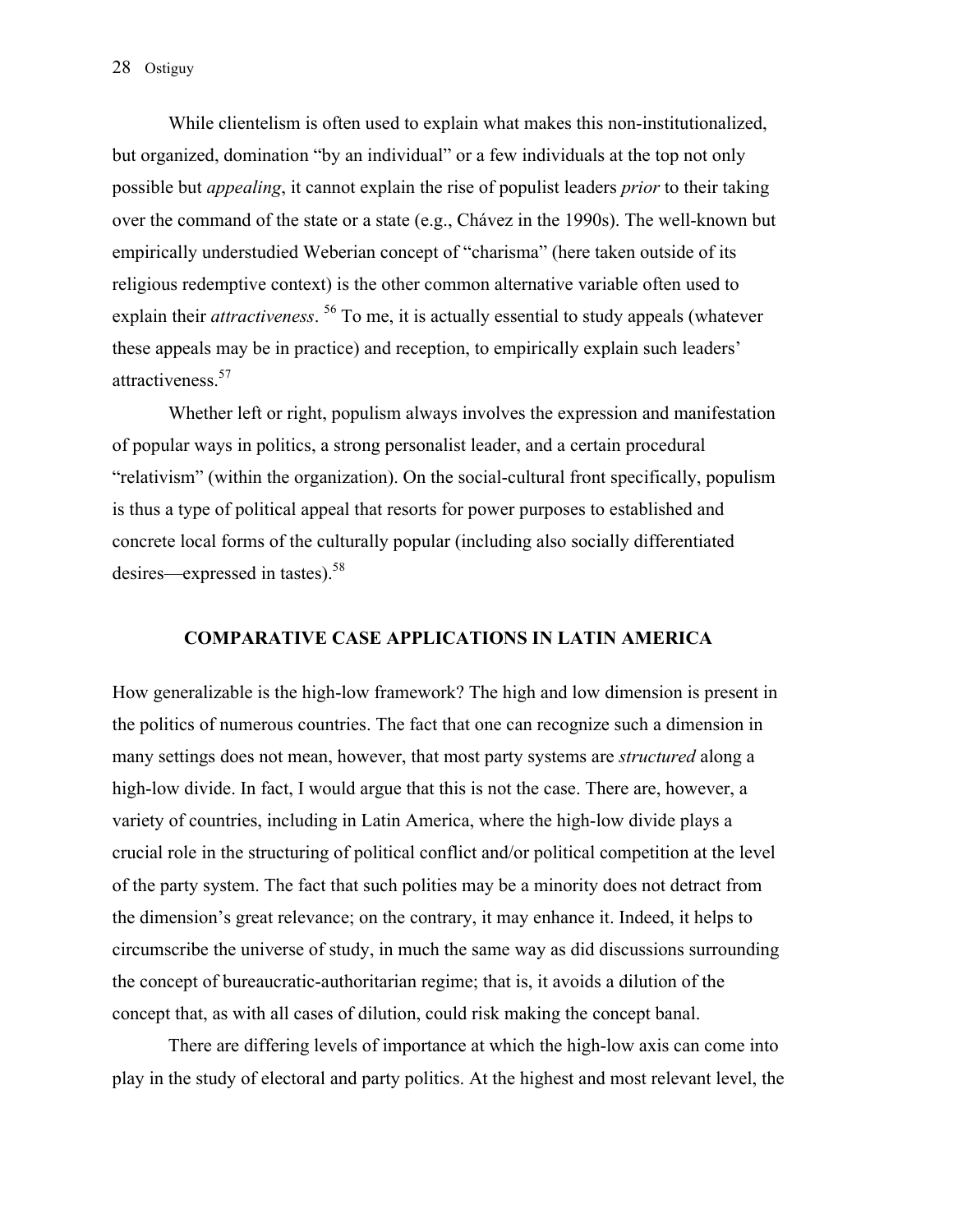high-low axis is the main dimension defining the political cleavage of a given country. In Latin America, I would argue that this has been the case in Argentina for decades, and that it is now largely the situation in Venezuela since the emergence of Chávez and the anti-Chavista opposition. Even in such cases, this does not mean that the *left-right* dimension is irrelevant, as seen above and illustrated in Figure 2 (e.g., the Chávez government is clearly on the left). There is also the instance where high-low differences play a key role in a given election, but do not play a structuring role in a given party system for the simple reason that there is no party *system* in that polity, due to high electoral volatility and little continuity of political actors. This arguably has been the situation in Ecuador and, less clearly so, in the Peru of 1995. Second and at a less prominent level, high-low differences may play an important role in *intraparty* competition, that is, in differentiating factions vying for power within a political party. It seems to me that an important, but not exclusive, aspect of political differentiation within the PRI in Mexico during the 1980s and 1990s was along the high-low dimension, with the so-called dinosaurs on the low-center<sup>59</sup> and many of the technocrats and/or democratizers on the high, with some left-right differences among the latter.

 In the least important way, high-low differences may be present among political candidates, but without playing a structuring role in politics, where political conflict occurs along some other dimension, whether right-left or other. In these instances, such high-low differences may make for enjoyable journalistic commentary, but they are not central in the party system or at the intraparty level. These differences may nonetheless have an electoral effect at the margins, especially among undecided voters and/or voters with no established political preferences or identities.

 In the remainder of this paper, I shall briefly make use of the high-low dimension to explain the politics, and more precisely the structure of the political arena, of three Latin American countries.

*Argentina.* The use of high and low to describe Argentina's main political cleavage and explain Argentina's ever-changing party system forms the topic of an elaborate Kellogg Working Paper that should be read in conjunction with the present paper.<sup>60</sup> The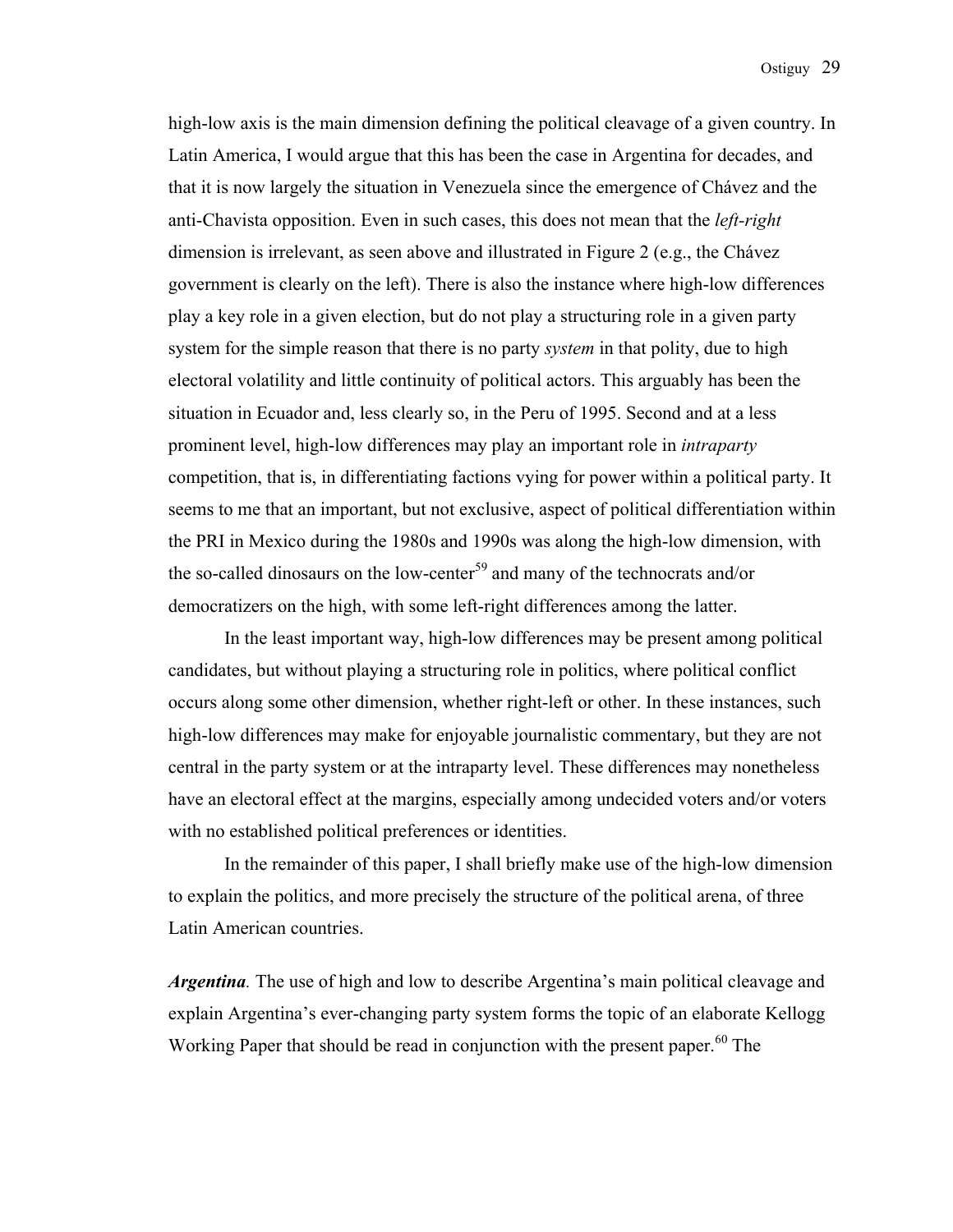conceptual categories of high and low in fact emerged genetically from the close study of Argentine politics over the years.

 Let it be said that the main political cleavage that structures and defines the Argentine party systems is that between Peronism and the political forces opposing Peronism-in-power, i.e., anti-Peronism. While particular institutional parties and political fronts have come and gone over the last sixty years in Argentina, that particular cleavage has, in contrast, proven remarkably resilient. In fact, it may be one of the few stable features of Argentine politics over the years. The importance of the Peronist/anti-Peronist cleavage does not mean, quite on the contrary, that the left-right axis is irrelevant in Argentina. In fact, the left-right dimension is essential, but not sufficient, for understanding Argentina's politics. What is particularly striking in Argentina is the fact that the Peronist/non-Peronist cleavage has over the years proven to be quite perpendicular to the left-right axis. That is, there is clearly a Peronist right, a Peronist center, and a Peronist left, including all shades and nuances along that spectrum. Similarly, one finds anti-Peronist socialist forces on the left; anti-Peronist center, centerleft, and center-right *Radicales* and "Radical offspring"; and—historically—a quite vehement anti-Peronist right.

 Consequently, I argue that the dynamic Argentine party system is structured in a remarkably *stable* way as a *double political spectrum* (see Figure 3). Such is, in fact, the argument historically developed and analytically demonstrated in the companion working paper "Argentina's Double Political Spectrum: Party System, Political Identities, and Strategies, 1944–2003" (Ostiguy: 2009), an account of Argentine politics.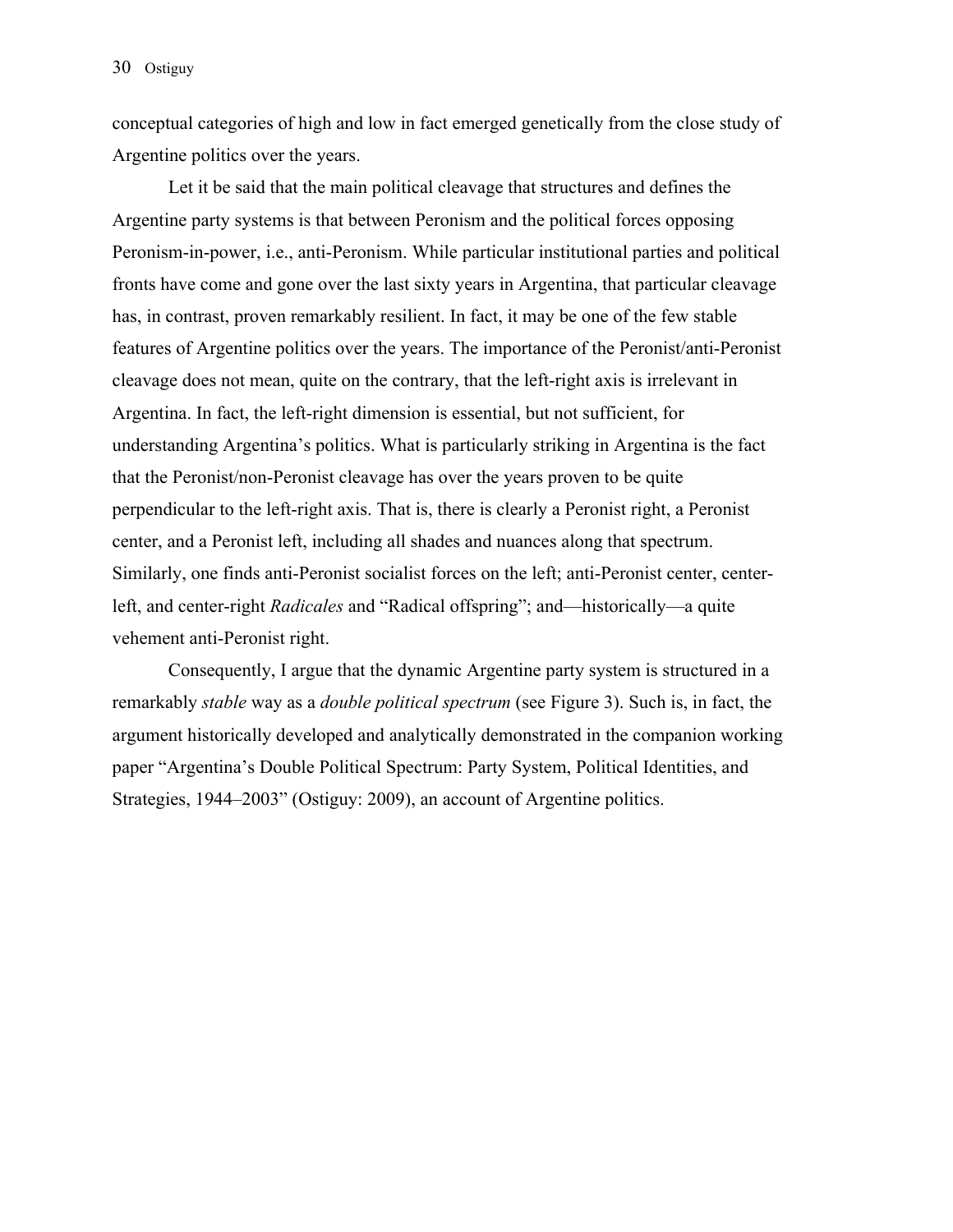# Figure 3

# The Argentine Political Space: A Double Political Spectrum

# HIGH



L OW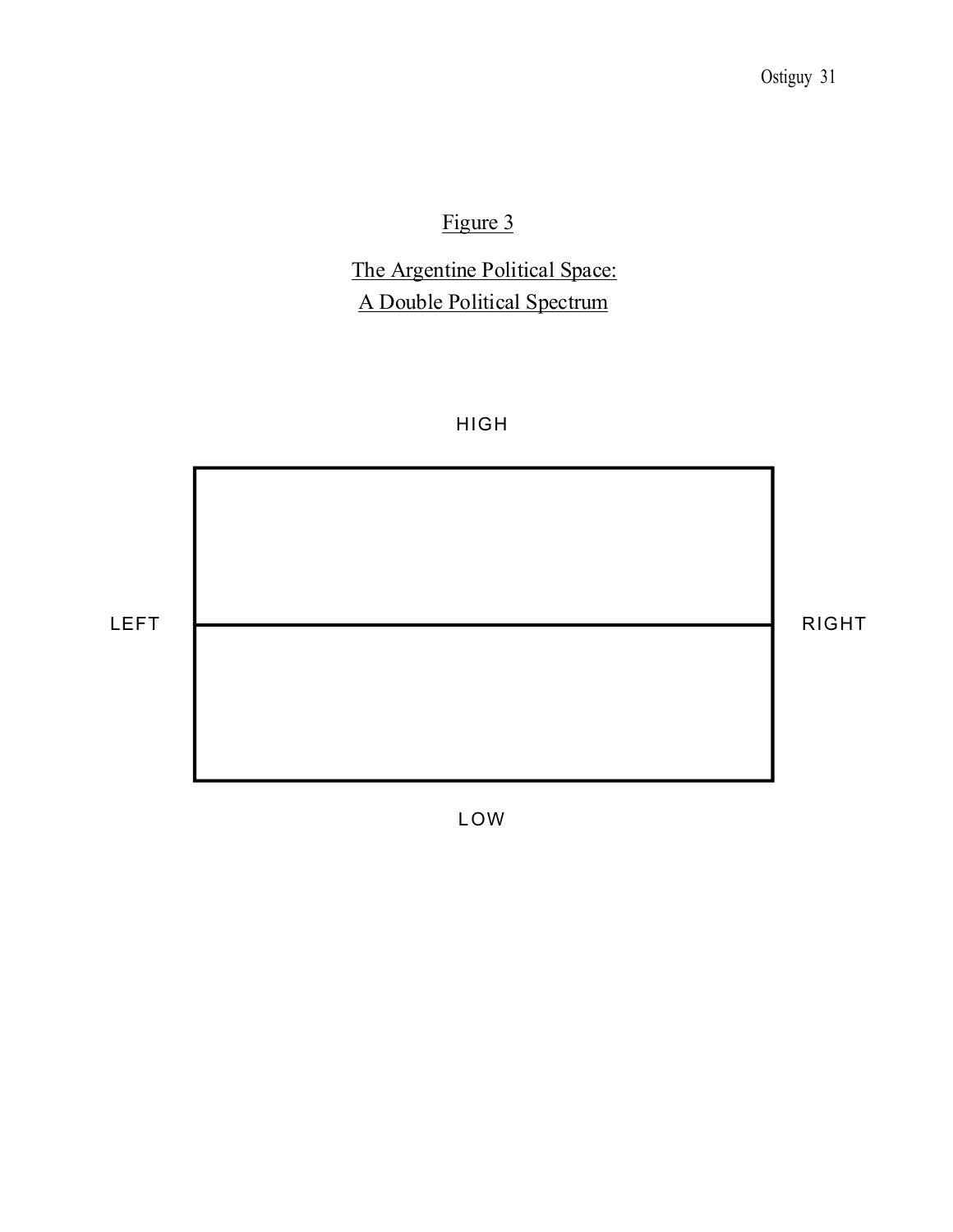In spite of its resilience, however, this cleavage between Peronism and anti-Peronism has been notoriously difficult to characterize *politically,* including ideologically. Even more so, while intensely felt nationally in Argentina, the cleavage has proven difficult to categorize in analytic terms that would display comparative validity and conceptual traction. And while historical narratives are certainly essential for providing contextual richness and local meaning, comparativists need categories that can be usefully and validly applied with a minimum of violence across cases. In that light, I argue that Peronism over time is best described as politically on the "low" and that anti-Peronism has presented itself as being politically on the "high" (Ostiguy 2009).<sup>61</sup>

 The high-low dimension in fact has a long history in Argentine politics. Not coincidentally, the major political cleavage and political-military conflict during most of Argentina's 19th century was drastically framed and labeled by one of modern Argentina's founding fathers—Domingo Sarmiento, himself a vehement advocate of the high—as one between "civilization and barbarism." In this radical cultural dichotomy, the Federal caudillos and gauchos of the hinterland were labeled, characterized, and defined by Sarmiento in his most famous book (1974 [1868]) as "barbarians"—a social reality that had to be overcome through the political agency of the offspring of the Unitarians (Unitarios) by bringing civilization.<sup>62</sup> Certainly, this divide had already been resolved (by force) by 1880, but in the 1940s opponents of Perón forcefully brought it back to life. It should be emphasized that the Federal/Unitarian divide was political, *aesthetic* (in terms of style), and, in the sense alluded to above, "cultural" (at least in terms of political project).<sup>63</sup> Many Peronists, ever since the late 1960s, have incidentally also claimed the exact same "continuity," vindicating figures such as Juan Manuel de Rosas, Facundo Quiroga, and Ángel "Chacho" Penaloza, in antagonistic relation to the "ungrounded," culturally "snobbish," and Eurocentric Unitarians.

 As just stated, *both* Peronism and the various anti-Peronist forces have *fully ranged* across the left-right spectrum. Even in its inception, the electoral coalition of parties that brought Perón to power in 1946 included the newly formed left-of-center Labor Party and right-wing, pro-Axis nationalists. The forces that then opposed Perón, calling themselves the Democratic Union, ranged from Communists and Socialists on the left, to *Radicales* in the center, to conservative business sectors on the right. In the 1970s,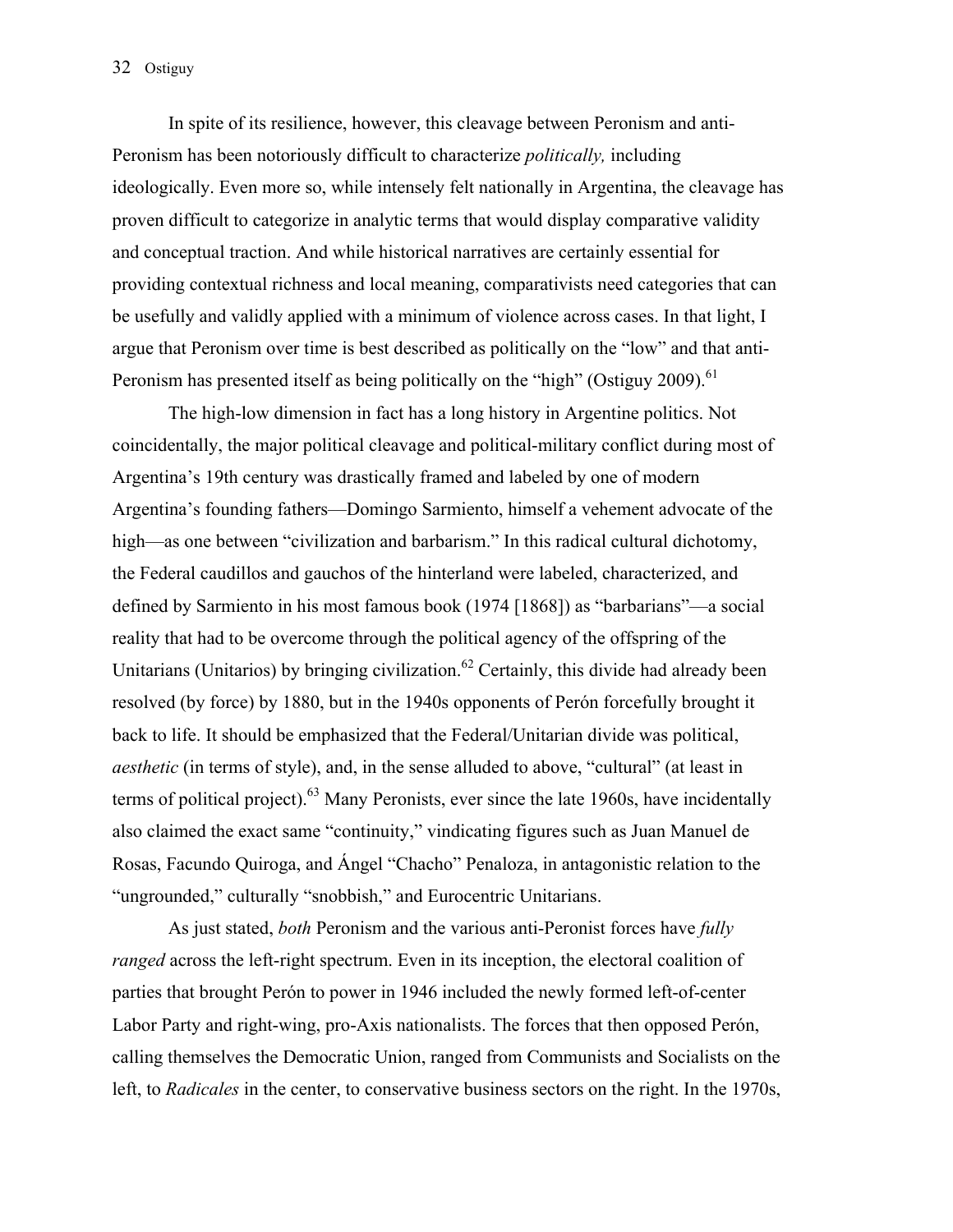the Peronist right and the Peronist left were waging gunfights against one another.<sup>64</sup> In the post military regimes era, Peronism eventually came under the domination of rightwing Peronist Carlos Menem, to be later succeeded by his Peronist nemesis on the left, Nestor Kirchner. Needless to say, an equal political distance characterizes the anti-Peronist left and right.

 Precisely because the Argentine party system is structured as a double political spectrum, it has been both relatively easy and frequent to have the Peronist party (PJ) leadership and the main anti-Peronist parties "leapfrog" one another along the left-right axis, without fundamentally altering the party system. This observation would seem, at first glance, to contradict the general pattern found in basically all countries of Europe by the Manifesto Research Group (MRG) of the European Consortium for Political Research. The MRG found that parties rarely leapfrog each other and that parties shift their positions only within "ideologically delimited" areas of the policy space (Adams 2001: 122). However, the framework developed in this article makes it plain that Argentina is no special exception. The very same "positional" logic as that described by the MRG is at work in Argentina, but *along the high-low dimension*, which is also the country's main political cleavage. Moreover, the frequent leapfrogging of Argentina's main political parties past one another on the left-right scale does not appear to alter, nor to have altered in the least over the last decades, the central political cleavage that structures party competition and the party system in Argentina.

 To a certain extent, this cleavage is largely class based. Empirically, education level is an even more remarkable statistical predictor of voters' preferences across this cleavage than income level.65 "Argentina's Double Political Spectrum" (Ostiguy 2009) provides ample data on the social composition of the vote over time in Argentina, as well as qualitative and quantitative data on political preferences and reasons stated for such preferences. Politically, the paper sheds light on numerous paradoxes. It shows how the double political spectrum, which certainly involves questions of identities, explains the electoral viability of the 1990s neoliberal Menem government *as well as* the nature of the political opposition that it created, with the evolving spatial positions of the Frente Grande (Broad Front), Frente País Solidario (Front for a Country in Solidarity, or FREPASO), and Alianza (Alliance). It delineates the configuration of the new party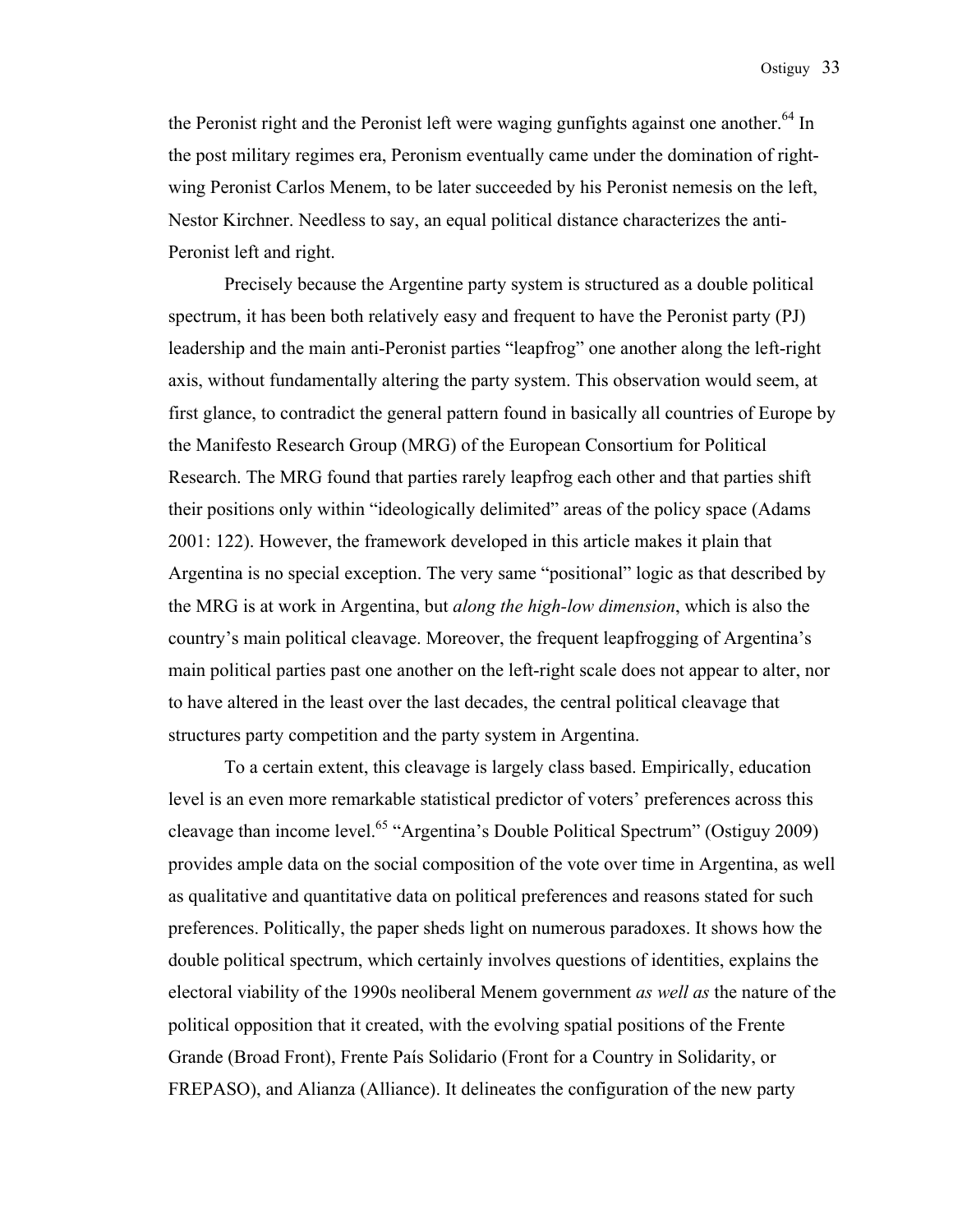systems in Argentina since the collapse of late 2001, and it even accounts for the current inability of the anti-Peronist left and center and of the Peronist right-of-center to form a joint coalition in their common antagonism to Kirchnerism on the Peronist left.

*Venezuela.* Since 1998, the Venezuelan political arena has been conspicuously and notoriously structured by a—social, political, and cultural—cleavage between Chavismo, on the political "low-left," and anti-Chavismo, claiming to be on the political "high." In contemporary 21<sup>st</sup>-century Latin American politics, one would be hard-pressed to find a more emblematic figure of a successful leader on the political "low" than Hugo Chávez.<sup>66</sup> There is one key difference with the political space of Argentina, however. In Venezuela, Chávez is *also* very clearly located on the left, while correspondingly the center of gravity of anti-Chavismo is, although perhaps less clearly so, right of center. There is thus no double political spectrum in Venezuela. In contrast, the two-dimensional space in Venezuela is arguably largely made up, very roughly, of a single spectrum ranging from the Chavista low-left to the demographic bulk of the anti-Chavistas, on the high-right although clearly anti-Chavismo does range from left to right. In other words, a low right within Chavismo is absent in Venezuela, in contrast to Argentina.

 Chávez embodies to a maximal extent the two subdimensions of the "low" in politics. He is maximally on the "coarse, uninhibited, culturally *popular*" pole (Figure 1), and he is at the same time an extreme manifestation of the personal authority of a strong male leader, with "balls." To watch Chávez in public is either a pure enjoyment or a source of aversion, depending on the viewer. Hugo Chávez sings in his speeches, coarsely insults his opponents, remembers the feats of his *llanero* (cowboy from the plains) great-grandfather "Maisanta," salutes the crowds, evokes vivid images, and sings again, all dressed in not-exactly subtle red. The opposition is appalled, despairs, and, just like the anti-Peronists of the 1940s, intermittently shows signs of hysteria.<sup>67</sup>

 Obviously, both the right in the US and the left-wing partisans of Chávez are misleading in overly associating Hugo Chávez with *Castrismo* (Castro communism) in Cuba. There are no meaningful, polarized, competitive elections in Cuba, while this is certainly not the case in Venezuela, which, in contrast—and in a rather typical populist fashion—has a mania for closely spaced electoral contests. The number of elections,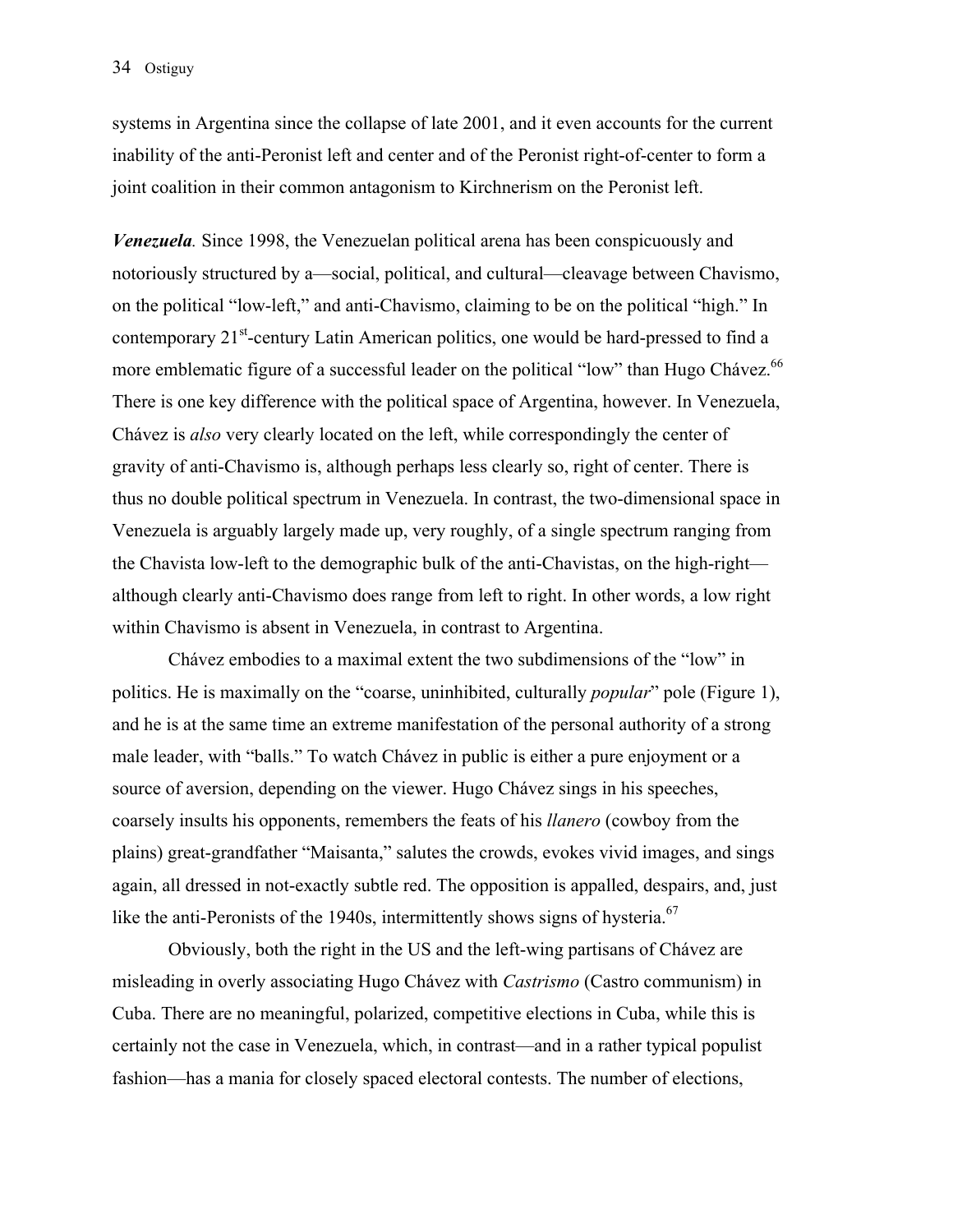referenda, and popular consultations in Venezuela since late 1998 has indeed been quite extraordinary. The country is in fact in almost constant electoral battle. A much more accurate comparison is with historical Peronism, with its large and recurrent rallies for electoral (and power) purposes in the plaza, its lack of institutionalization, its not exactly precise ideological project, its anti-imperialism, etc. Undoubtedly, both Chavismo and Peronism are populist and, more specifically (and conceptually less controversially), "low"—with Chávez, however, being more unambiguously on the left than Perón.

 Within the low, the traits that probably set Perón and Chávez apart most conspicuously from other political leaders with popular-sector support are their pronounced behavior and mode of communication on the *sociocultural* low. In Venezuela, the radio program "Hello President," where callers phone the president and he talks to them with expressions of affection, words of love for the women who call, reminders to rural folks to "tie up the donkey," and so forth, partakes of the same cultural revolution which Perón accomplished four decades before by taking his coat off, using folksy language, etc. Such successful appeals on the low and the identification of the popular sectors with "their" leader led to a drastic restructuring of the party system in Argentina and will eventually do likewise in Venezuela, where the old party system has now collapsed and where anti-Chavismo is as strong as anti-Peronism was in Argentina in the early 1950s, although less well-organized. In both instances, the largely middlesector political opposition discursively stresses democracy, civil society, and proper procedures (i.e., the other subdimension of the high) in their political attacks, $68$  while Chávez and Perón use the language of identification with the *pueblo* (the people) and the *patria* (motherland), claiming a close, direct, personal, and even affectionate bond between themselves and the popular sectors.

 In practice, it should be emphasized that much of the opposition to Perón and Chávez, especially among the educated middle sectors, is not mainly a reaction to leftwing economic policies, but rather to the combination of seeing the government in the hands of "undereducated" and "unqualified" men and the so-called "farcical," "grotesque" image that the leader and his rhetoric (i.e., the cognitively dominant, socialcultural dimension of the high-low axis) are seen as projecting abroad. The image is vastly at odds with the political opposition's (educated middle-class) self-image as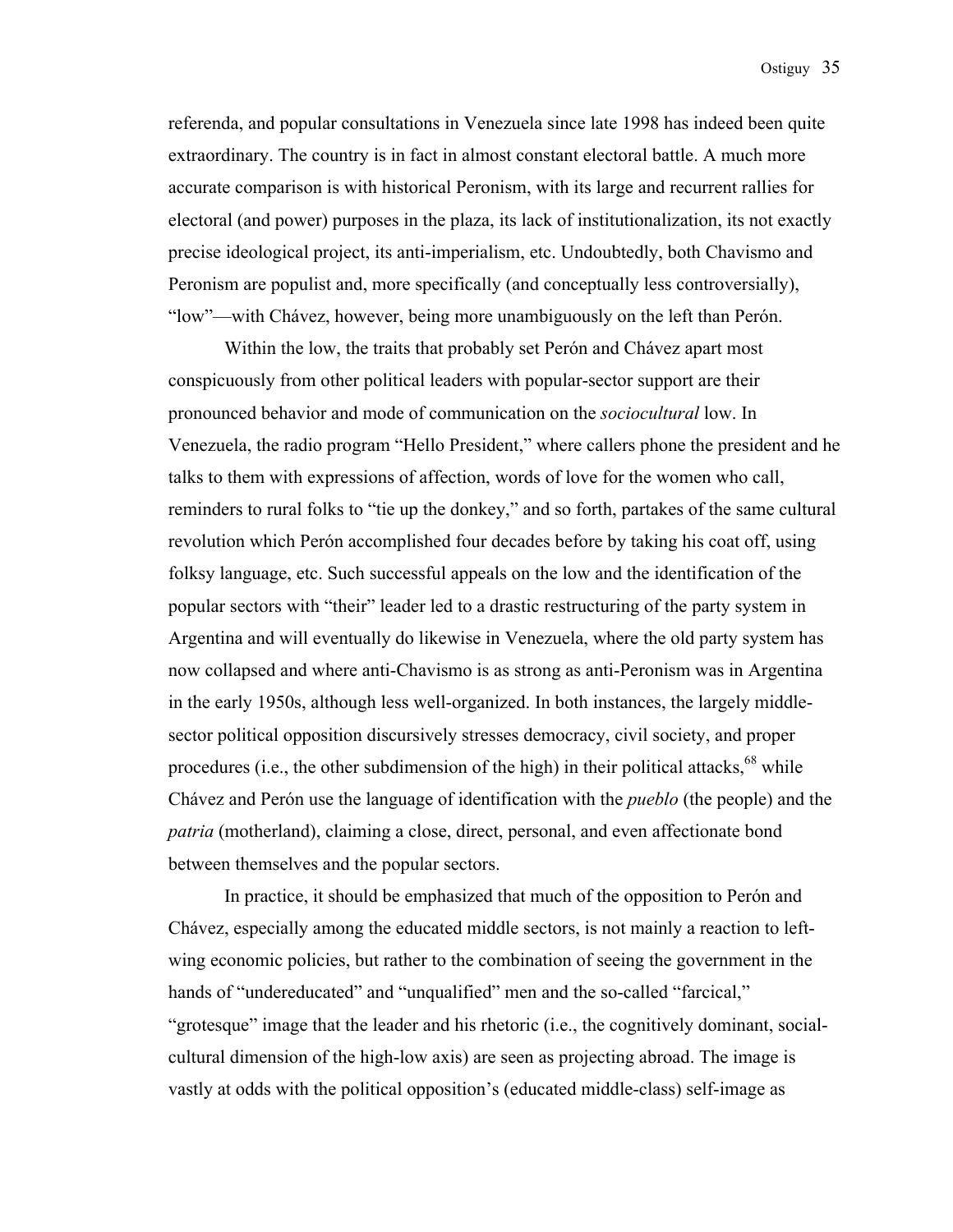proper, "European" (in the case of Argentina) or basically similar to US middle-class ways (Venezuela).<sup>69</sup> Colorful, but non-leftist, invectives on the part of such leaders on the low, such as "squealing pigs," vis-à-vis those who oppose them, drastically antagonize the "*decente"* ("respectable") middle sectors but reinforce identification among the popular sectors.

 While Weber (1978: 246–254, 1121–1133) predicts a routinization of charisma, which, for the two cases examined here, would entail a withering of socio-cultural and political-cultural traits on the low in favor of institutionalization, such was not was the case in Argentina with Peronism. If, as I originally wrote in 2002,<sup>70</sup> Venezuela continues on the same path (and it has), this will not be the case in Venezuela either. What becomes institutionalized, or routinized, is instead a certain set of *performances* on the low. Such a pattern has many advantages: performances on the low nourish certain bonds, while "institutionally" acting on the low has the adaptive advantages that Levitsky and his collaborators (Levitsky 1998; Levitsky 2003: 25–27, 75–81, 84–87, 3, 13–14, 20–22; Burgess and Levitsky 2003; Helmke and Levitsky 2004; Freidenberg and Levitsky 2006) have highlighted. What does become institutionalized over time in the conventional sense, however, is precisely the *political divide*.

 This routinization of performances, rather than institutions, has led to a rich debate amongst political theorists and comparativists, with regard to the relationship of populism and liberal democracy. Some scholars have forecast the gradual transformation of the populist leader into an authoritarian leader, with the erosion of constitutional guarantees, checks and balances, division of powers, and other defining features of liberalism restraining the state.<sup>71</sup> Other scholars have, in contrast, highlighted the danger of class-based authoritarian reactions that populism often triggers.<sup>72</sup> Certainly, there is a difficulty in "getting rid" of populist leaders, considering their effective appeals, mobilizational abilities, close and demonstrated identification with "the people," lack of interest in alternation in power, and preference for constitutional amendments allowing for repeated or indefinite reelections. Not surprisingly, populist leaders are thus vulnerable to losing power through a coup on the high-right or high-center. Perón was first almost deposed in October 1945 by the "democratizing" faction of the armed forces, which wanted to hand power to the Supreme Court and civilian authority, and he was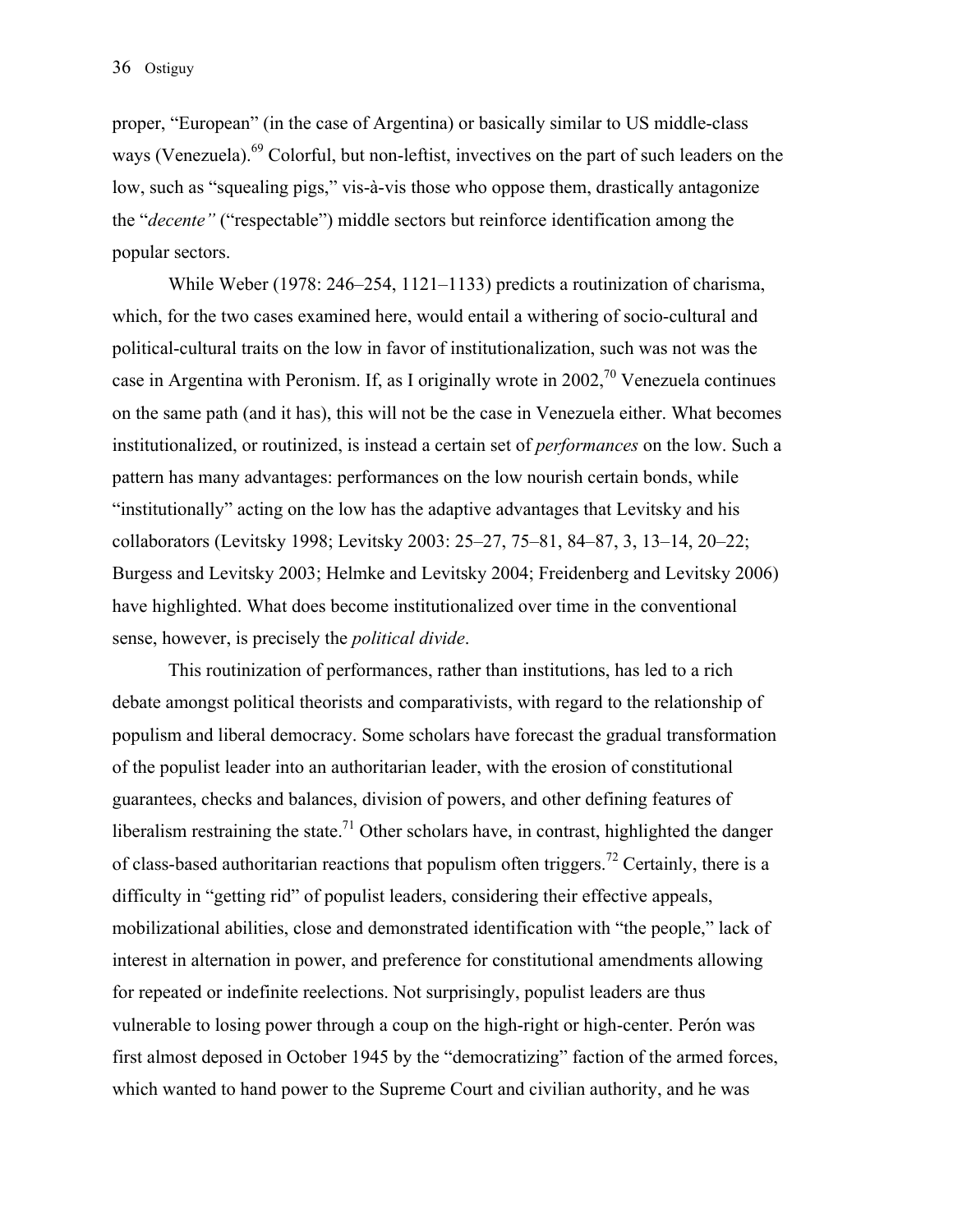saved in extremis by an impromptu huge demonstration by the popular sectors in favor of "their" colonel. In April 2002, Chávez was also briefly deposed by a fraction of the military, which wanted to hand over power to conservative civilian representatives, but he was also saved in extremis by violent spontaneous protests from his lower-sector supporters. Perón was taken out of power by an anti-populist military coup in 1955, after ten years of concentration of power and intense antagonisms.

 Perhaps of greater interests to political scientists is the search for causes leading to the creation and structuring of political cleavages (and political spaces) along the highlow dimension. In terms of immediate causation, here again the cases of Venezuela and Argentina show a similar pattern. In the Argentina of 1930–43 and in the Venezuela of the 1990s, the party system had lost all representative legitimacy and was seen as controlled from above *and* also as restrictive of alternative majority expressions. The socalled *partidocracia* ("party-cracy") that eventually developed from the pact of Punto Fijo in Venezuela and the Concordancia of Argentina shared striking similarities. In both instances, it became clear that the party system was "closed," with collusion between the main parties, a sharing of the spoils, and a wide gap between what electoral competition is meant to entail and actual practices of "representation." Such a situation, whether a product of "patriotic fraud" and of a *concordancia73* like in Argentina, or the *partidocracia* between AD and COPEI<sup>74</sup> in Venezuela, created a legitimacy crisis, compounded by the effects of a severe economic downturn, both in 1930s Argentina and in 1990s Venezuela. The party system of Venezuela in the 1990s, like that of Argentina in the 1930s, thus faced a severe legitimacy *and* effectiveness crisis. Note that in each case, the preceding political situation was not that of authoritarianism or military rule, but of representative failure of the existing arrangements in a clearly somewhat exclusionary (and pacted) party system.

 In terms of historical genesis, in both cases a nationalist colonel was involved in a military coup to overhaul the party system and the mechanisms of representation. In 1992, Hugo Chávez failed in his coup attempt, while Perón, as part of the Grupo de Oficiales Unidos (United Officers Group, or GOU), succeeded in 1943. Both leaders became immensely popular among the popular sector electorate and triggered hatred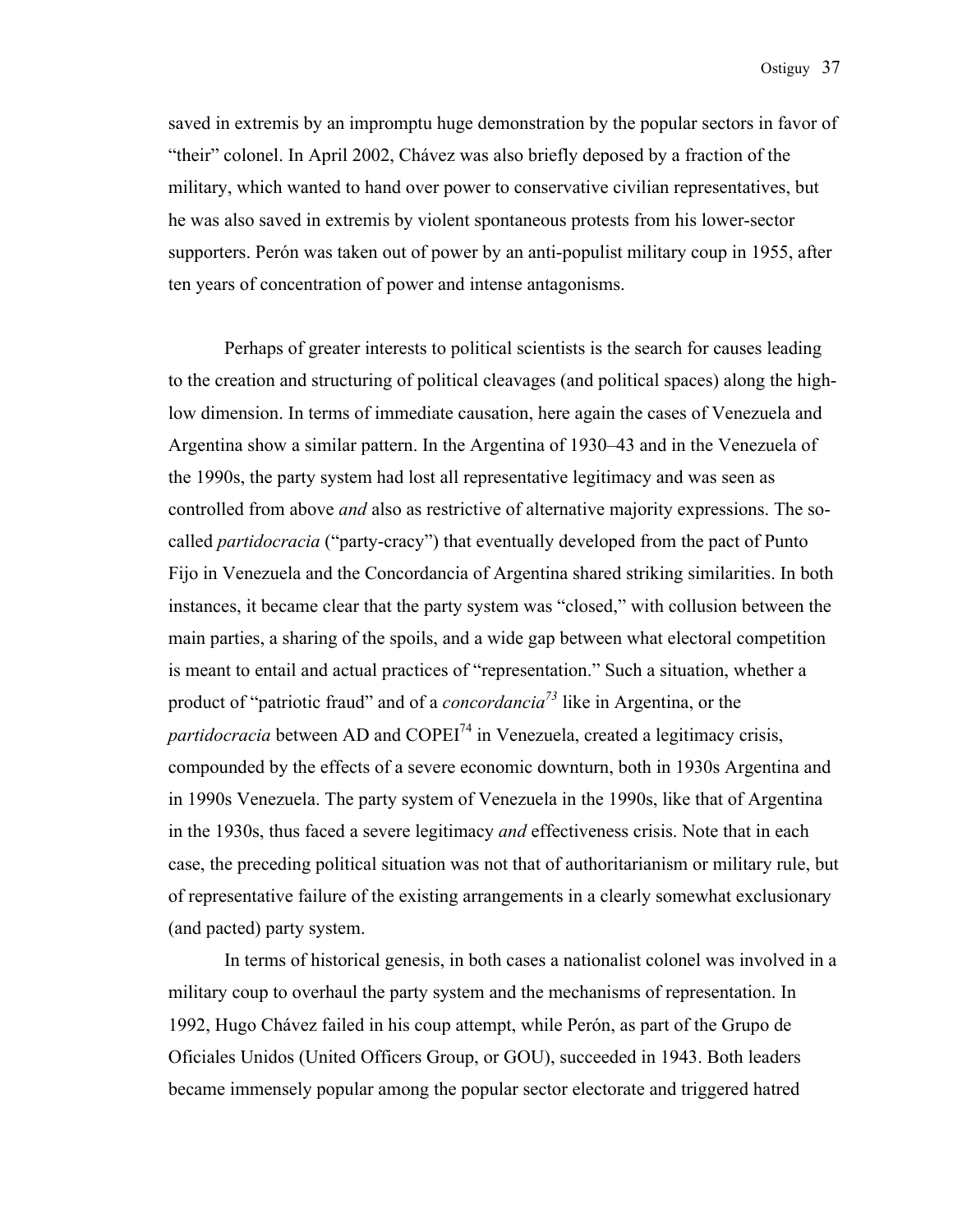from the middle sectors, not mainly because of their economic policies but because they positioned themselves very much on the low socioculturally and political-culturally. In both instances, the older political parties and newer groups from civil society united in opposition to the "demagogue," forming a broad (formal or informal) left-right front under the banner of "democracy" in its liberal democratic form. Chávez and Perón both counterattacked by colorfully maligning the "oligarchy"—as the "squalid ones," in Venezuela—and accentuating their low demeanors, vocabulary, and mode of relating to "the people." In Argentina, the socialists, communists, and *Radicales*, all of which had had a strong presence in the labor movement, adopted a very high position politically, while their popular-sector electorates gradually shifted toward Perón. In Venezuela, a similar phenomenon occurred with the country's trade union umbrella organization Confederación de Trabajadores de Venezuela (Confederation of Venezuelan Workers, or CTV) and with AD.

 While deeper socio-historical structural explanations should perhaps be sought, they should be viewed not so much as direct determinants, but instead as (fertile) terrain *positively* enabling the emergence of such a high-low dimension, beyond leaders' sheer circumstantial strategic abilities and sense of timing. History, as well as "culture," a much-maligned term that may be best understood here as a repertoire and itself a historical product, may indeed come into play. We already saw what could be understood as the idiosyncratic role of the Federal wars in Argentina during the  $19<sup>th</sup>$  century, the historical opposition between the Federal caudillos and the "civilizing" Unitarians, and how such debates occupied the centerstage of Argentina's political (and military) life for almost a century. Venezuela, from its early wars of independence up to the end of the Federal Wars with Ezequiel Zamora, saw the exact same divide. Historians of Latin America are all fully familiar with the well-known reputation, feats, and image of the *llaneros* in 19<sup>th</sup>-century Venezuela. In the vast plains of a free-ranging cattle economy, *llaneros* and gauchos are equivalent. Simón Bolívar's project of independence failed during the second republic because of the fierce, terrible, and "barbaric" *llaneros* under José Boves. Bolívar's project of independence succeeded in the third republic *because* of the *llaneros* and their self-made-man caudillo leader José Páez, who later became Venezuela's first president. Even more relevant, the Federal Wars in Venezuela show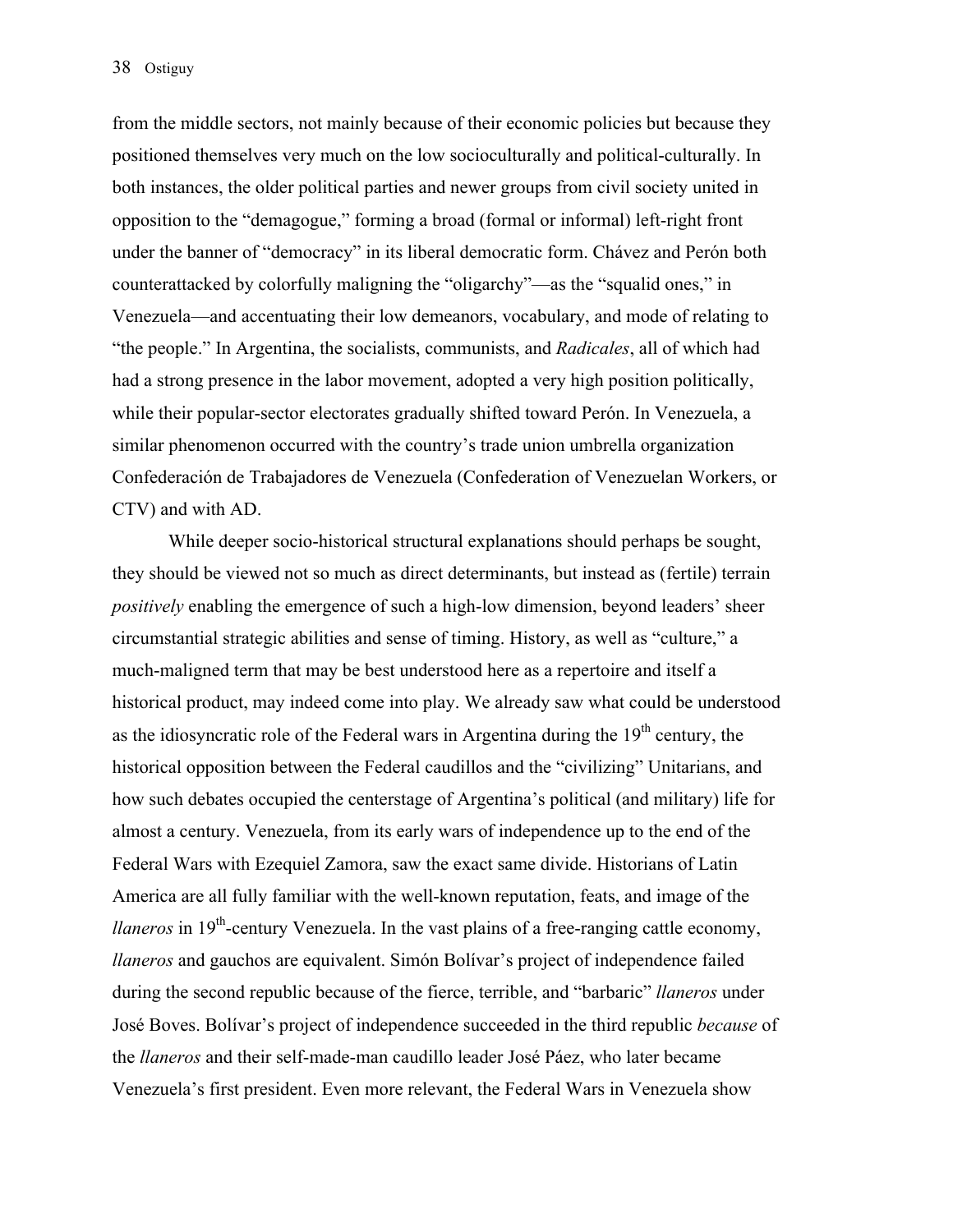sociocultural similarities to those of Argentina, in terms of the nature of the two sides in each case. Political scientists often ignore that one of Chávez' main historical reference points is indeed Ezequiel Zamora, the caudillo with little formal schooling who violently challenged the coastal oligarchy. Not surprisingly, Hugo Chávez named his key electoral battle to defeat the recall referendum of 2004 (arguably the biggest electoral challenge to his rule) the battle of Santa Ines, which Zamora won.

 In other words, there is a terrain—a set of usable dichotomies, which have resonance for the local population (and for the leader) and which are defined largely in high-low terms—that seems to play a role as a sort of structural precondition or, to use a different metaphor, as a fertile terrain, for the rise of high-low cleavages in politics. Interestingly, Ecuador, which certainly lacks these  $19<sup>th</sup>$ -century precedents, also very clearly has such structural preconditions, in its very well known sociocultural discursive opposition between its coast, arguably the most fertile terrain for populism in all of Latin America, and its sierra.

*Ecuador.* Abdalá Bucaram, who briefly was President of Ecuador in 1996–97 thanks to his base in Guayaquil, the center of gravity of coastal Ecuador, probably holds the continental record for politician most on the low in all of Latin America. Bucaram, however, is not unique as a politician located on the low there. Coastal Ecuador in fact has a long populist tradition: from the Concentración de Fuerzas Populares (Concentration of Popular Forces, or CFP), to Jaime Roldós Aguilera, to the Partido Roldosista Ecuatoriano (Ecuadorian Roldosista Party, or PRE), to Bucaram (uncle and nephew), to Álvaro Noboa, up to the contemporary and milder Rafael Correa.<sup>75</sup> The coastal style of politics in Ecuador contrasts with the more "restrained" style of the sierra, whether on the left, as with the Izquierda Demócratica (Democratic Left, or ID) politicians, or on the right, as with Jamil Mahuad. These are to a certain extent stereotypes, but these regional stereotypes have an element of truth and do in fact inform the discursive political scene of Ecuador.

 The presence of the low in Ecuadorian politics has been extremely well documented in the work of Carlos de la Torre. On Abdalá Bucaram, De la Torre quotes him as stating in an interview that Rodrigo Borja Cevallos, the leader of Izquierda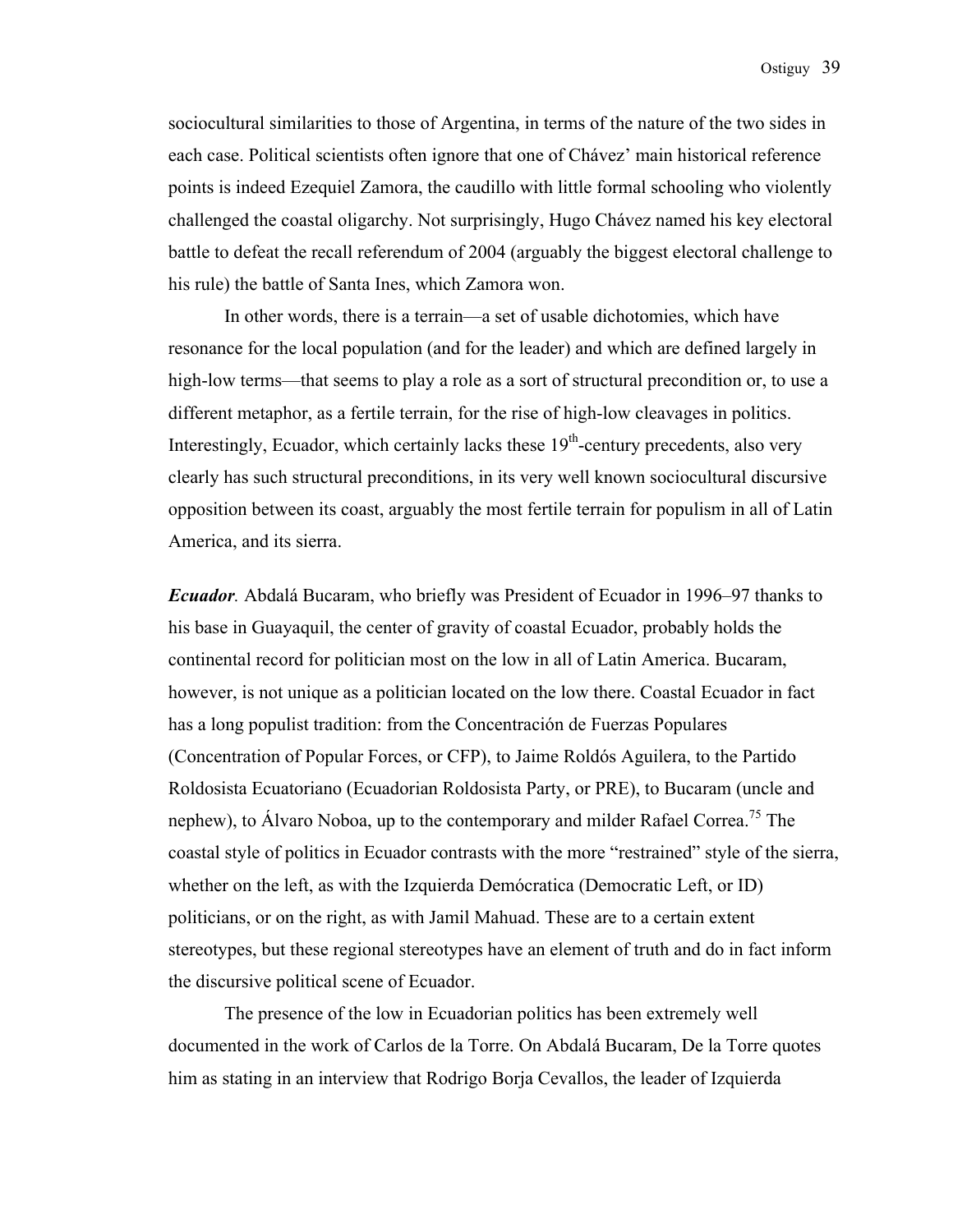Democrática, had "watery sperm" and was a "lukewarm man"; that with regard to his coastal rival, León Febres Cordero, "I have bigger balls than [him]. In other words, I have balls, Febres Cordero does not" (1997: 16). He once even stated that, "voting for me is like…throwing excrement at Guayaquil's elitist Club de la Unión" (17). Almost as if he had had the present paper in mind, De la Torre himself writes: "[Bucaram] ridicules his rivals' delicate manners and tastes, which he contrasts to his own and the common people's masculine ones. The representation of the oligarchy as imitators of foreign and effeminate lifestyles is well received by his audiences" (17). He adds: "those who consider themselves 'civilized and cultured' abhor Abdalá's words and political style" (18). Interestingly, Bucaram's career ended up abruptly when the Congress of Ecuador, under pressures by the Armed Forces, ended up dismissing him from the Presidency on charges of "mental inability."

 Ecuador has often been considered a paradigmatic case of a polity without a structured party system. In his overview of national party systems in Latin America, Coppedge (1998a: 196–197) characterizes Ecuador as "the most consistently unstable country in Latin America," underscoring that "the overwhelming fact of Ecuadorian politics has been instability and, therefore, political parties have hardly organized."<sup>76</sup> This is absolutely true. While the party "system" has proven to be very fluid (Mejia Acosta 2002), there have nonetheless been some patterns in Ecuador's political space of electoral competition between (ever-changing) parties and candidates.<sup>77</sup> The Democratic Left (ID) party was clearly on the high during the 1988 presidential campaign; it is left of the center and operates mainly in the sierra, especially Quito. The Roldosista Ecuadorian Party (PRE) is very much on the low; it is also left of center, and it operates mainly on the coast. In terms of personal demeanor, Rodrigo Borja Cevallos of the ID, president of Ecuador between 1988 and 1992, was definitely on the high, while former President Abdalá Bucaram (1996–1997) of the PRE was singularly low. The 1988 presidential election, thus, was structured mainly by high-low differences, in terms of both the political dimension and, literally, altitude.

 The political relevance of the high-low political divide, moreover, has not been limited to presidential elections. Some smaller parties on the low-left such as the Movimiento Popular Democrático (Popular Democratic Movement, or MPD) have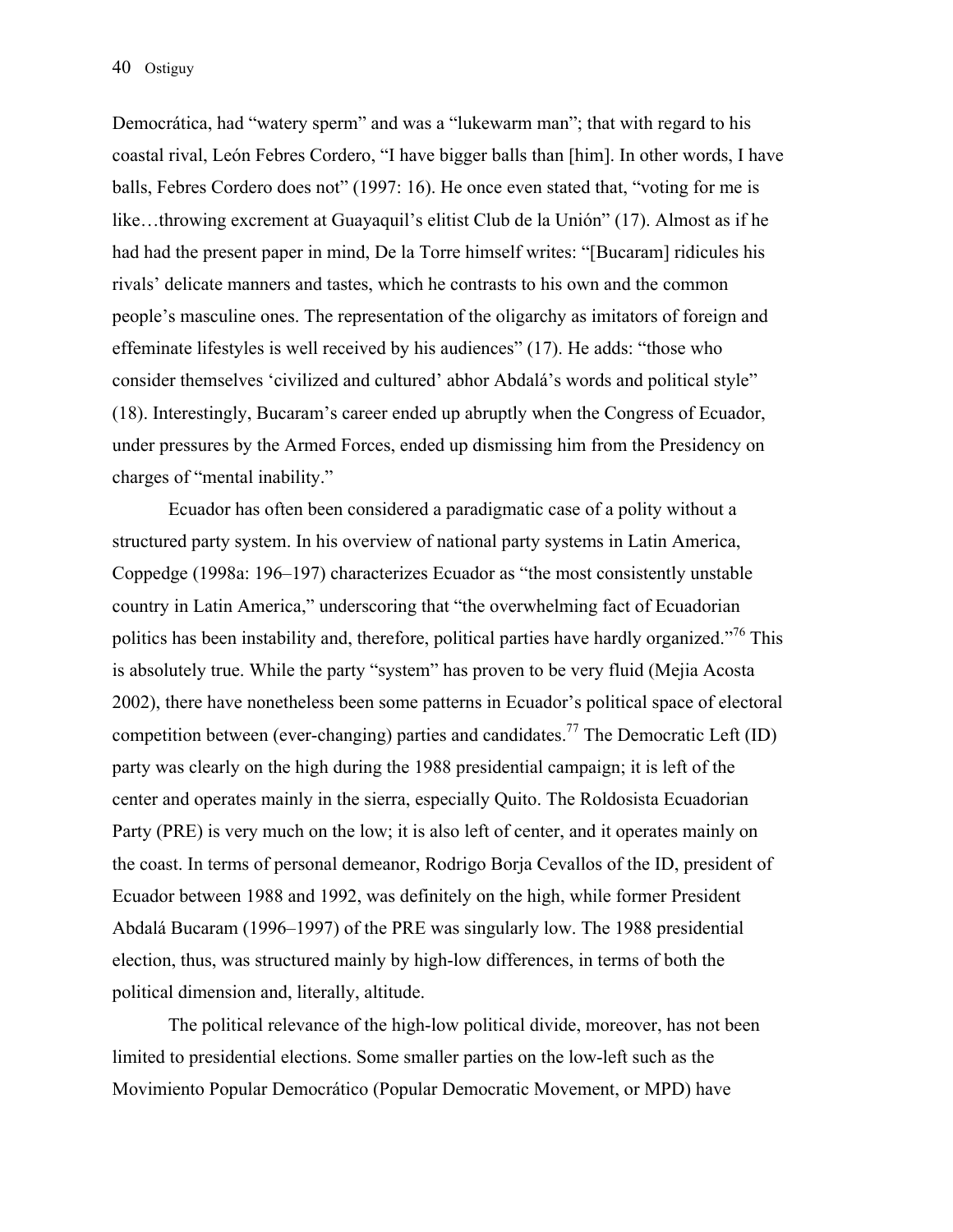attempted to capture votes in the sierra, occupying a space that the coastal PRE had attempted to fill. Similarly, on the coast, the Partido Social Cristiano (Social Christian Party, or PSC) on the right and the PRE on the low have attempted to squeeze each other out from the low-right corner. Party leaders have thus adapted their electoral strategies along the high-low axis in order to improve their electoral performance.<sup>78</sup> In this way, this spatial situation is a magnification of the phenomenon already described in the case of Argentina: institutional actors are highly unstable in their organizational existence, making them poor objects of study from an institutionalist party perspective, but spatial positions and antagonisms show a discernable and (relatively, in the case of Ecuador) more stable pattern.

 Within Ecuador's two main regions, class or educational levels are likely to significantly correlate with voters' positions on the high-low axis. However, in Ecuador nationally, it seems that it is sociocultural differences between the more constrained sierra and the more exuberant coast (which are also part of Ecuadorian lore) that most self-evidently correlate with high-low political differences in the overall national political space, especially on the left.

*Peru 1995.* In the Andean country of Peru for the 1995 elections, Alberto Fujimori's main opponent was former United Nations Secretary-General, Javier Pérez de Cuéllar, a candidate who was uncommonly erudite, cosmopolitan, prudent, lacking in charisma, and procedural, that is, highly "respectable" in terms of both dimensions of the high. On the political-cultural front, his campaign was about liberal democracy and the rule of law. Pérez de Cuéllar also located himself somewhat left–of-center. During the first five years of his mandate, meanwhile, Fujimori had successfully positioned himself on the low—by historical Peruvian standards—on the *political-cultural* dimension.<sup>79</sup> In the elections of this decade, Lourdes Flores has stood repeatedly on the high-right and, like the two previous candidates on the high, lost. In Peru the low has arguably become an increasingly viable and large space in the political arena,  $80$  especially as the Marxistinfluenced left has lost its strength.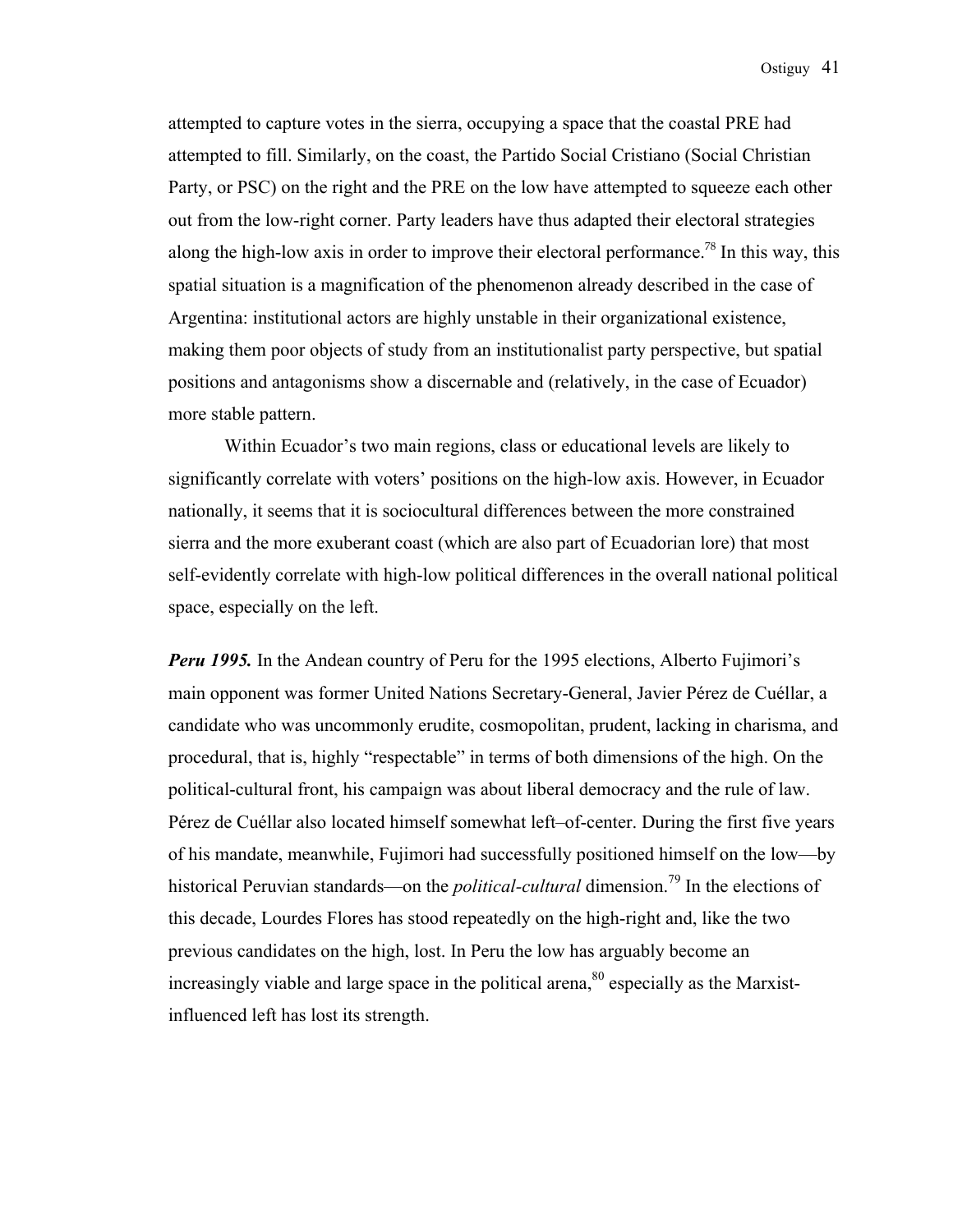#### **CONCLUSION**

The paper has introduced the political concepts of high and low in order to characterize an overall dimension structuring given political cleavages and party systems. High and low as appeals are also, in addition, an important part of political actors' political campaigns and spatial strategies. Just like left and right (or liberal and conservative in the US), high and low can easily be integrated into the type of methodology prevalent in the field of political behavior, electoral studies, and campaign analysis. Political preferences are not limited to issues or even ideologies, nor are they always governed by strict calculations of material interest, since motivations behind preferences are varied and identification is an important factor. Following Weber's sociology of action (1978: 4– 26), it should be remembered that social action, like all actions, may be guided by instrumental rationality, often understood in material terms, by normative concerns (for example regarding corruption or the importance of loyalty), and by expressive considerations, particularly when they invoke identities and/or social-cultural preferences. Since spatial analysis follows a Downsian logic, there is fortunately no reason why the logic of distance/proximity and of preferences cannot be applied to questions of identity and of social-cultural and political-cultural preferences. Broadly understood, the notions of "utility" and of preferences thus have an open-ended realm of application. The two-dimensional political space introduced in this paper can thus readily be used as an analytic tool for a spatial analysis of politics, whether structural or conjunctural, as well as to inform the sociological analysis of the reception of parties and candidates in society.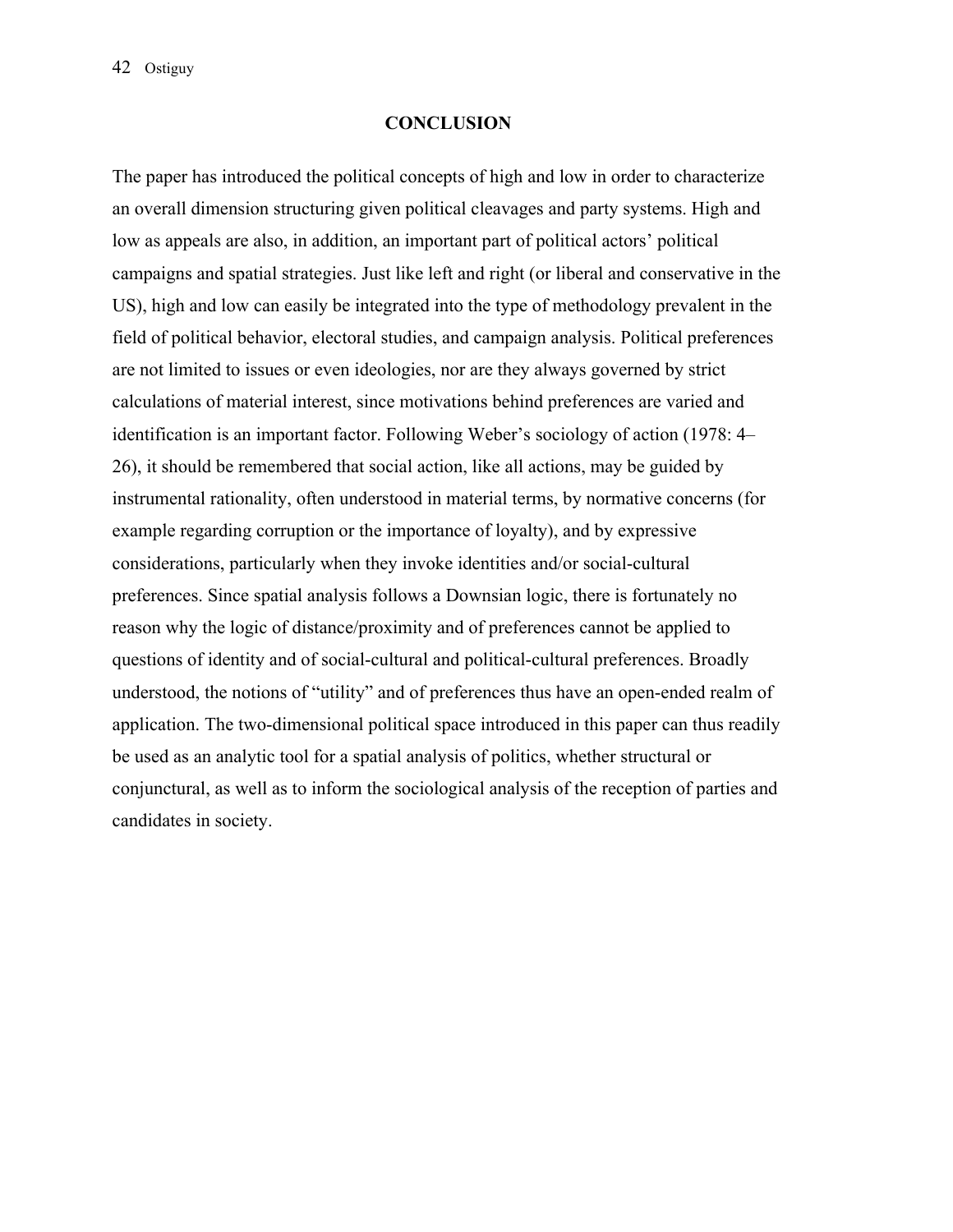#### **ENDNOTES**

<sup>1</sup> For example, if I say that George W. Bush is "to the low of Al Gore," this does *not* mean that I take Bush to be a populist.

 $2<sup>2</sup>$  I apply in a detailed fashion the concepts introduced in the present article to the analysis of the case of Argentina's political space and party system in the companion working paper (Ostiguy 2009).

 $3$  On the relation between "systematized concepts" and indicators in research design, see for example Adcock and Collier (2001).

 $4$  As Kruskal and Wish (1978: 12) emphasized regarding MDS, "once the configuration has been obtained, however, it is usually important to interpret it." Very few authors have engaged, like Ronald Inglehart and to a certain extent Herbert Kitschelt, in *both* theory construction and survey analysis, which in part explains those authors' unusual success. Less theoretically driven survey analysis (or survey analysis which, for lack of resources, must start with given survey questions) often engages in testing previously stated theoretical propositions regarding social, cultural, or political change, as well as empirical refinements of cross-national comparisons. Usually, the concepts used in the analysis are taken from a given repertoire.

 $<sup>5</sup>$  Or at least they relate to how the public understands a politician to be and behave.</sup>

<sup>6</sup> "Well-mannered" or "well-bred" in demeanor is used here as translation of "*bien educado*" in Spanish or "*bien-élevé*" in French.

 $<sup>7</sup>$  In Argentina, Fernando De la Rúa is a clear case, but one can also think of Walter Mondale in</sup> the US, of Lionel Jospin in contrast to Jacques Chirac in France, or of Georges-Émile Lapalme in contrast to Maurice Duplessis in Québec.

<sup>8</sup> Heavy local accents and expressive body language are all in a certain way difficult-to-ignore intrusions of physicality, of the concrete particular body, in the interaction. In contrast, it seems that on the high the body and all its distracting marks and particularistic presence has been somewhat evacuated from the discourse, making it in that sense more "clean" (as "simply words") and thus—though only seemingly—more "universal."

 $9^9$  Examples of cases on the extreme low include Abdalá Bucaram in Ecuador and Vladimir Zhirinovsky in Russia. Cases more typical of the low are, in Argentina, Carlos Menem and many in his entourage (such as Luis Barrionuevo or Armando Gostanian) or, even lower, Herminio Iglesias. On a narrower scale, skewed significantly toward the high, in the US on the low one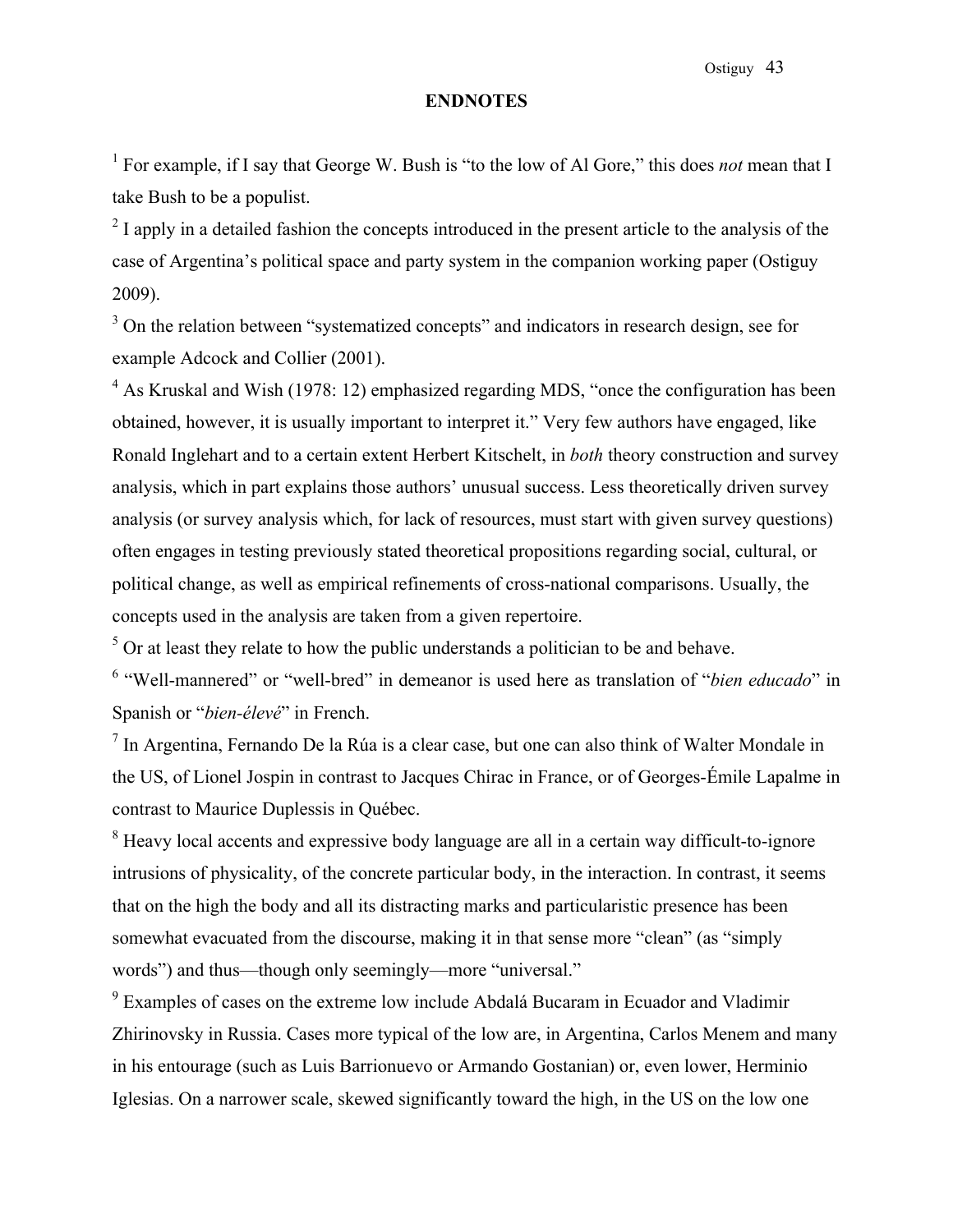finds the ex-wrestler Jesse Ventura, especially in the late 1990s, and Ross Perot. In electoral competition, Bill Clinton effectively cast himself lower than Bob Dole. In Canada, Camil Samson or Réal Caouette (a car dealer) of the Social Credit Party in the 1960s, were very clearly on the low.

 $10$  Elias' interest logically led him to the sociology of excitement and sports (1986), including soccer—a topic highly relevant in Argentina in more ways than one, especially for concretely understanding the powerful conjunction between Peronism and popular culture.

<sup>11</sup> It is important to emphasize that these are *claims*, repeatedly made in the political arena, rather than observations of actual behavior along those lines. They are, in other words, types of appeals and ways of presenting oneself to the public. Of course, to be credible it helps if there is a relation between those claims and actual practices, or that there at least be no overt contradiction. <sup>12</sup> This characterization is *not* to be equated with "authoritarian," even if politicians on the high often attempt to make that equation for politically motivated purposes. There have been many instances of impersonal and highly authoritarian rule, as O'Donnell (1979: 91, 102, 76–85) emphasized with regard to the bureaucratic-authoritarian regimes. Certainly, to the followers of those strong personalistic leaders, the latter are not "authoritarian" but rather strong leaders who, relying on popular electoral support, care for them and can lead the nation.

<sup>13</sup> It would be tempting to say "legal-rational," but Max Weber's standards may be too high for many developing countries and thus, as an ideal type, not that useful for purposes of characterization.

 $14$  "Fairness" is a much-debated category on that dimension. The high claims to be more "fair" because it claims not to discriminate, to promote equality before the law, and to have the public administration treat every claim equally. The low claims to be much more fair, socially, even if it implies a trade-off with at least minimal procedures and non-partisanship. A good local example is the work and rhetoric of Evita.

<sup>15</sup> Initiated by Guillermo O'Donnell (1994) with his work, first, on lack of horizontal accountability and delegative democracy and then on the polyarchies that are not of the global Northwest (1996), a significant debate on the question of accountability in Latin America has developed in North America among major scholars of Latin American politics, such as Jorge Dominguez and Susan Stokes. While in O'Donnell (1996) the debate was internal to the category of democracy, it subsequently came to be about accountability *and* democracy.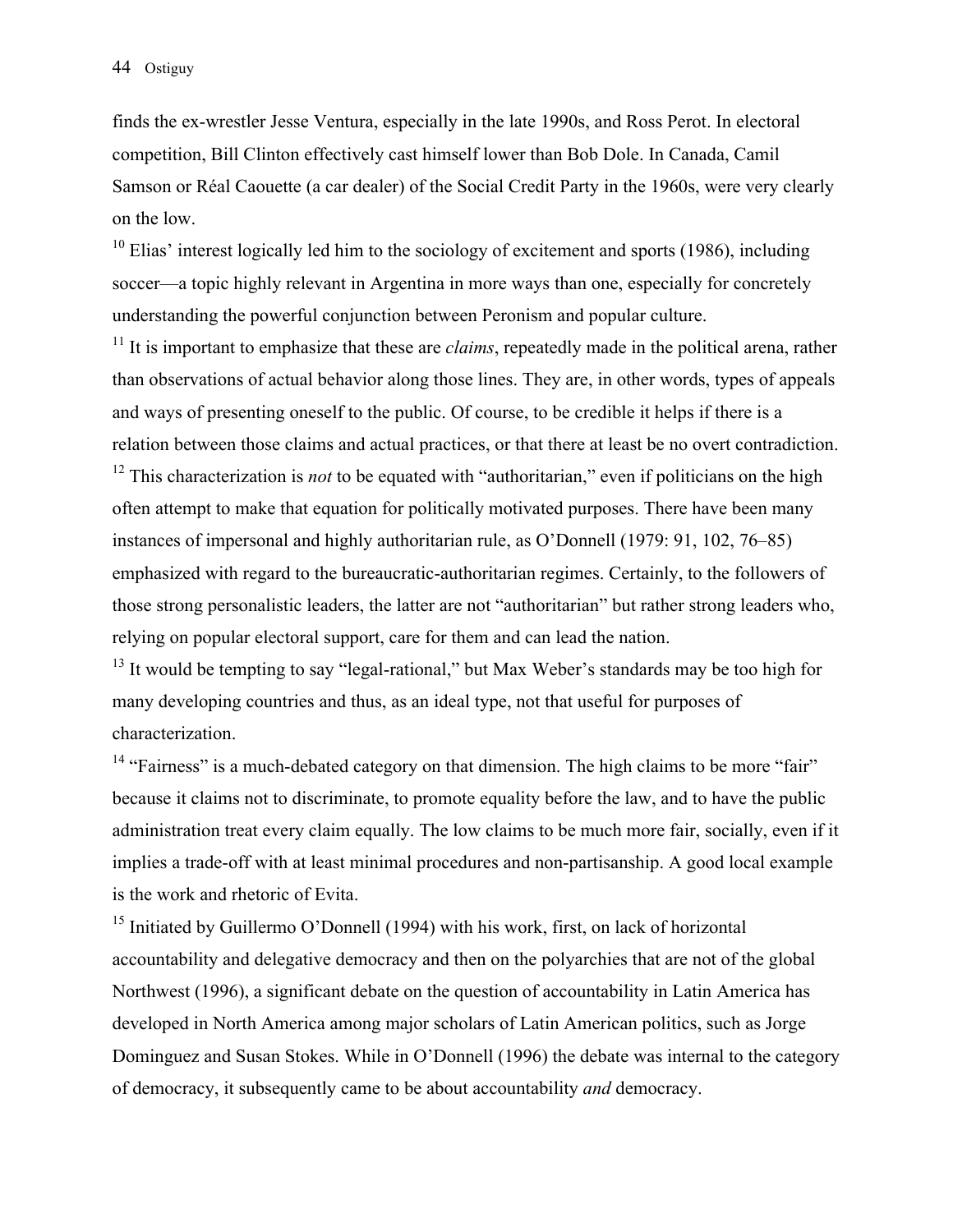$16$  Aldo Rico made this famous statement, now a part of Argentine folklore, in front of television cameras in January 1988, in the aftermath of the military rebellion of Monte Caseros. Rico had been a leader of the 1987 military rebellion against the human rights trials of military officers responsible for the torture and disappearances during the military regime. Under house arrest for this rebellion, he escaped to the garrison of Monte Caseros, where he led a second military rebellion against the Alfonsín government. After being defeated by governmental troops, he made the famous declaration quoted here, not regretting anything, before going back to jail. <sup>17</sup> Again, the point is *not* that leaders on the high do not steal, while those on the low do, as there are several cases that clearly illustrate the contrary. The point is about a certain mode of presenting and legitimating oneself, a certain type of discourse displayed in the public arena to gather political support and perhaps a sort of "out-of-place frankness," as in the case of Luis Barrionuevo in Argentina.

 $18$  On the low, electoral success is a clear demonstration and empirical proof of closeness to "the people," of their support by the *pueblo* (people), "their" *pueblo*. On the high, clean elections with clear rules and without irregularities are an integral part of what they advocate and claim to stand for. To make the same point negatively, politicians on the high have often employed constitutional clauses or enacted *legal* measures to bar certain political actors or components of society from the electoral contest, while politicians on the low have often committed certain "irregularities" during the contest.

 $19$  Sublimation and suppression of drives are obviously not the same thing. The first was highly valued by Freud, for example, as the psychological mechanism for "civilization," including the production of its most refined artifacts. Suppression is a different story. While I certainly do not think the low is more "natural" (a somewhat absurd proposition), I do not view it either (at least, in most of its instances) as a "return of the repressed."

<sup>20</sup> Independently of political programs or of ideologies, it is the affinities along a high and low dimension which often make people comfortable socially with one another, for example in leisure activities (be it a prolonged dinner, a night at the bar, or a weekend spent together).

<sup>21</sup> On this particular point, my analysis is close to that of Weyland (e.g., 2001) on populism and neo-populism. See below.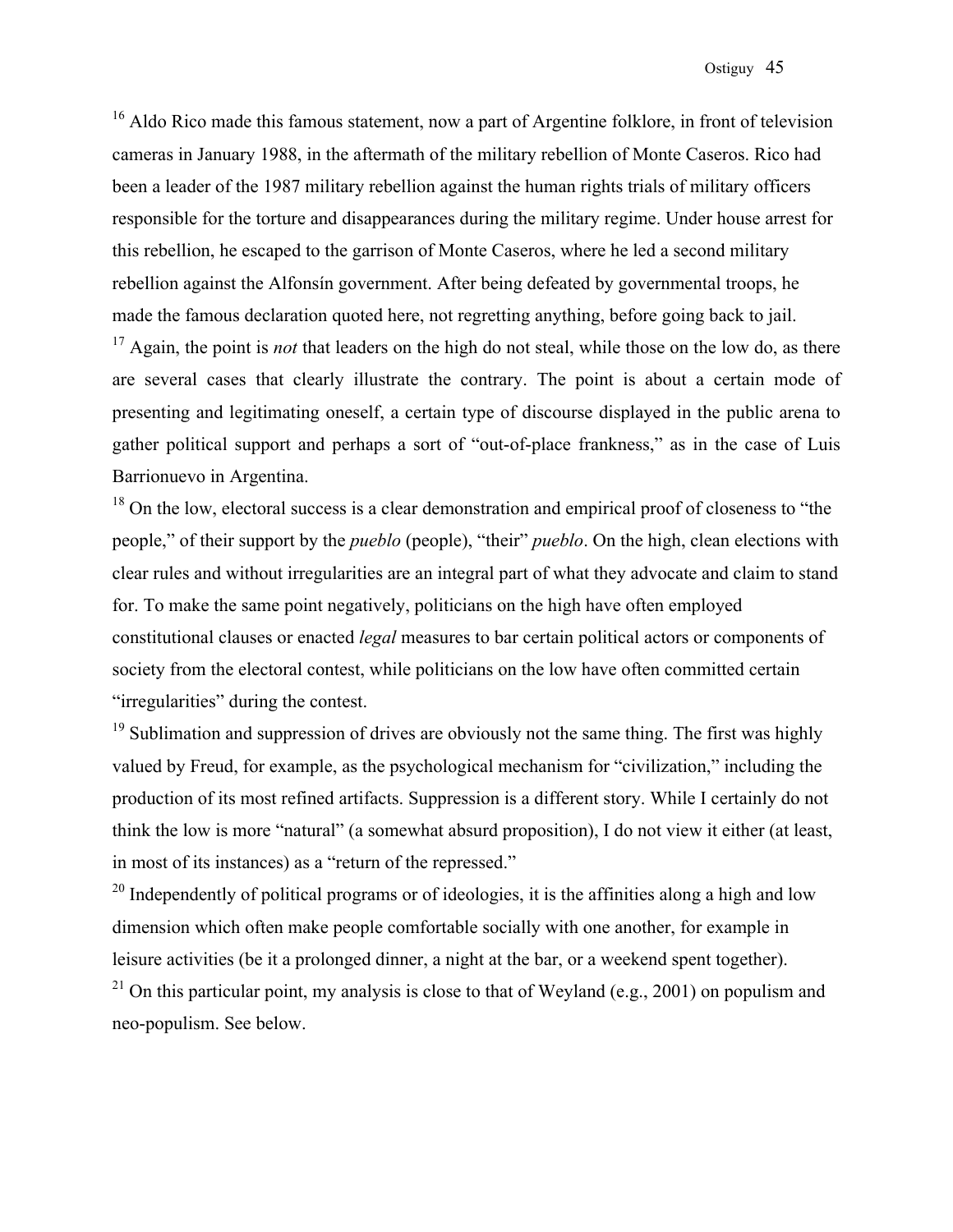$^{22}$  Leaders on the low often claim that politicians on the high are hypocritical and, for example, as corrupt (or improper) if not more so than they are, but that they themselves, at least, do not make a "big fuss" about the concrete realities of politics or about "crass" taste and practices.  $^{23}$  A notable exception is Daniel James (1995). In his writings on 17 October 1945 in Argentina, for example, James makes the reader understand what was at stake, including within the "structure of feeling" on the low—particularly on the social-cultural dimension.

 $24$ This feature is particularly at play in a context of "transnational," Western or Westernized, elites who are often trained in Western institutions and have adopted a certain set of common "master-keys" and modalities. There is often a clear "trickle down" or demonstration effect to the middle class.

 $^{25}$  By "localist," I do not mean local in the sense of local community, the town hall meeting, or other type of small-scale localities. Localism refers to an emphasis on particularistic traits, manners, and expressions displayed in public and understood (felt) as an important cultural element of one's own self-definition. In a sense, they are cultural referents.

<sup>26</sup> See for example Huber and Inglehart (1995) and, for Latin America, Talavera (1995). A major conceptual and historical work on the categories of left and right, remarkable for its breath and depth, is that of J.A. Laponce (1981). The more recent bestseller by Bobbio (1996), the accessibility of which does not detract from its learnedness, is also an excellent summary.

 $27$  See for example the set of indicators and questions used in the Eurobarometer surveys, which correspond to those two dimensions of left and right. See also Huber (1989), Knutsen (1989; 1995), Kitschelt and Hellemans (1990), and Inglehart (1990: 258–300). It cannot be argued that this scale is simply a product of the survey analysts' questions (i.e., a social scientific construction) since much of this research in political behavior has been precisely on the *semantics* (or meaning for ordinary users of the term) and underlying value dimension of the leftright orientations in mass publics.

<sup>28</sup> See for example Huber (1989), the prolific work of Knutsen (e.g., 1988, 1989, 1995), or Inglehart (1990).

 $29$  On the concept of entitlement, as used here, see the work of Amartya Sen (e.g., 1981).

<sup>30</sup> In the 18<sup>th</sup> century, as Laponce (1981) correctly points out, privatization, free competition, and free trade were on the left, with the right favoring mercantilistic privileges and close ties to the Crown. Equality and equalization is, and has been, the main criterion to define the left.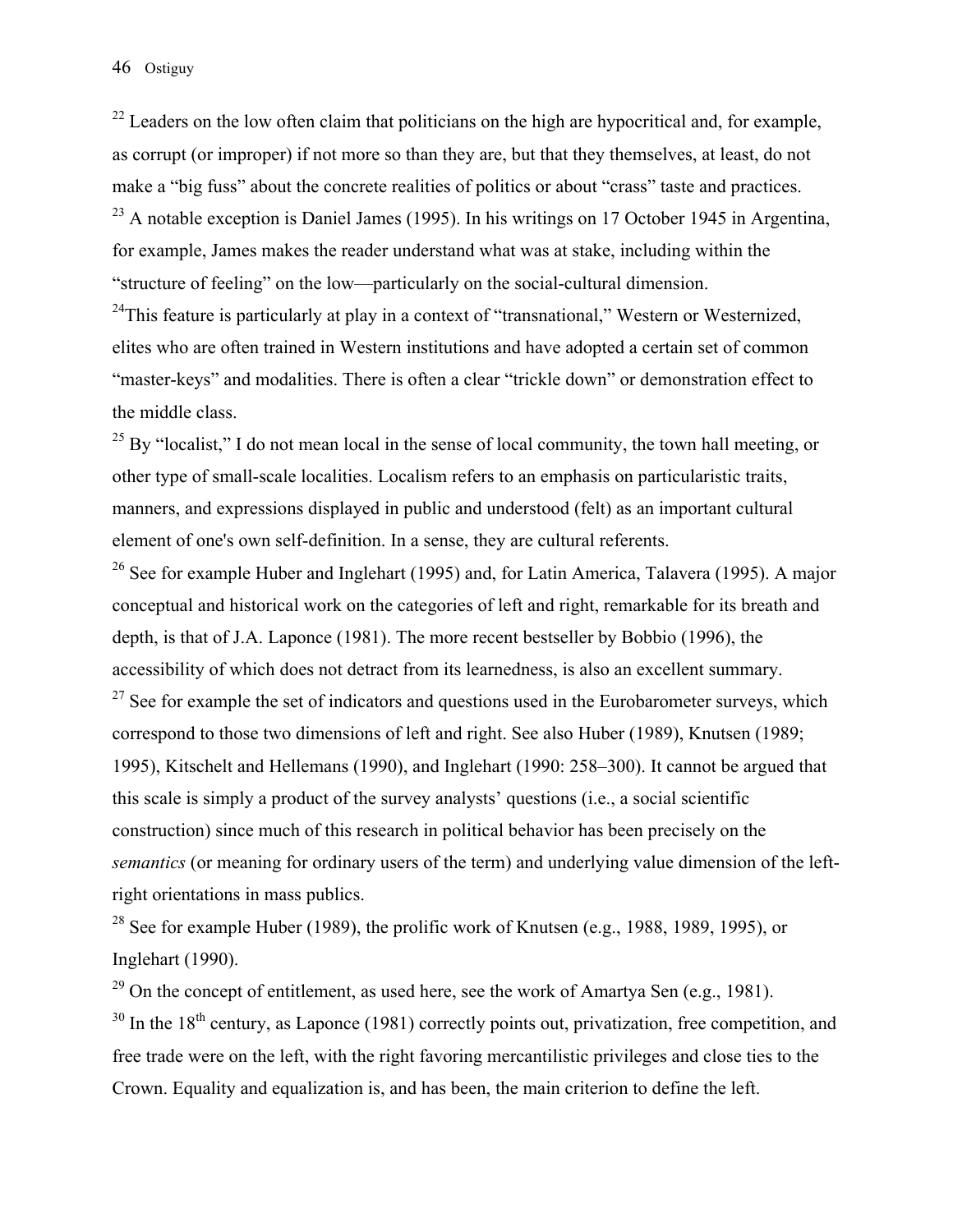$31$  It is precisely for this reason that fascist governments in the  $20<sup>th</sup>$  century, or mercantilist states in the  $18<sup>th</sup>$  century, are *not* considered on the left, even though each favored particularly heavy state intervention in the economy. The goal of their political intervention in the economy was not to achieve greater socioeconomic equality.

 $32$  It would certainly be a mistake to understand the left pole of this subdimension as being *necessarily* more "liberal-democratic", and the right pole as *necessarily* "anti liberaldemocratic." Riots, protests, and anarchist bombings, on the left, have often contributed to the downfall of liberal democracies. Conversely, moderately conservative scholars, such as Almond and Verba (1963) and many since them, have been arguing for a political culture that allows for engagement in, and respect for (when not deference to), *established* institutions as a prerequisite for stable liberal democracies. A more conservative scholar such as Huntington (1968) of course went beyond concerns for liberal democracy to state, in contrast, that his main interest was in the "degree of government" or "political order," independently of liberal-democratic forms *per se*.

 $33$  Just as for the first dimension of left and right with the declining relevance of nationalizations and the rise of the antiglobalization agenda, issues that are relevant to that second dimension for a given time period do change, but the overall conceptual polarity remains basically the same.  $34$  As is well known, Inglehart (1990) has elaborated the sophisticated and empirically sound theory, based on Maslow's (1954) hierarchy of needs, that there has been a major "culture shift" among the public of advanced industrial democracies. Although relative percentages may have changed historically, it is not clear that "post-materialism" itself or, more exactly, the specific questions used to measure relation to order, freedom, self-expression, beautification, or military might are in reality new, even as political, public issues.

 Some of the batteries of questions for measuring the post-materialist/materialist divide basically correspond to a "soft" ("friendlier," more "beautiful") versus "hard" (defense, police, hard work) divide, the soft side of which may admittedly have grown, even if the polarity itself is not new. However, the questions on workers' participation refer to a century-old program of the participatory left dating back to the  $19<sup>th</sup>$  century. This participatory left seems to have peaked in different time periods, such as the late 1960s or, in Southern Europe and its offshoots, at the beginning of the  $20<sup>th</sup>$  century with the anarcho-syndicalist movement.

 $35$  We shall return later to Kitschelt's "political spaces," when we discuss the very explicit relation of Kitschelt's categories to *left and right* and to the definitions provided here. In terms of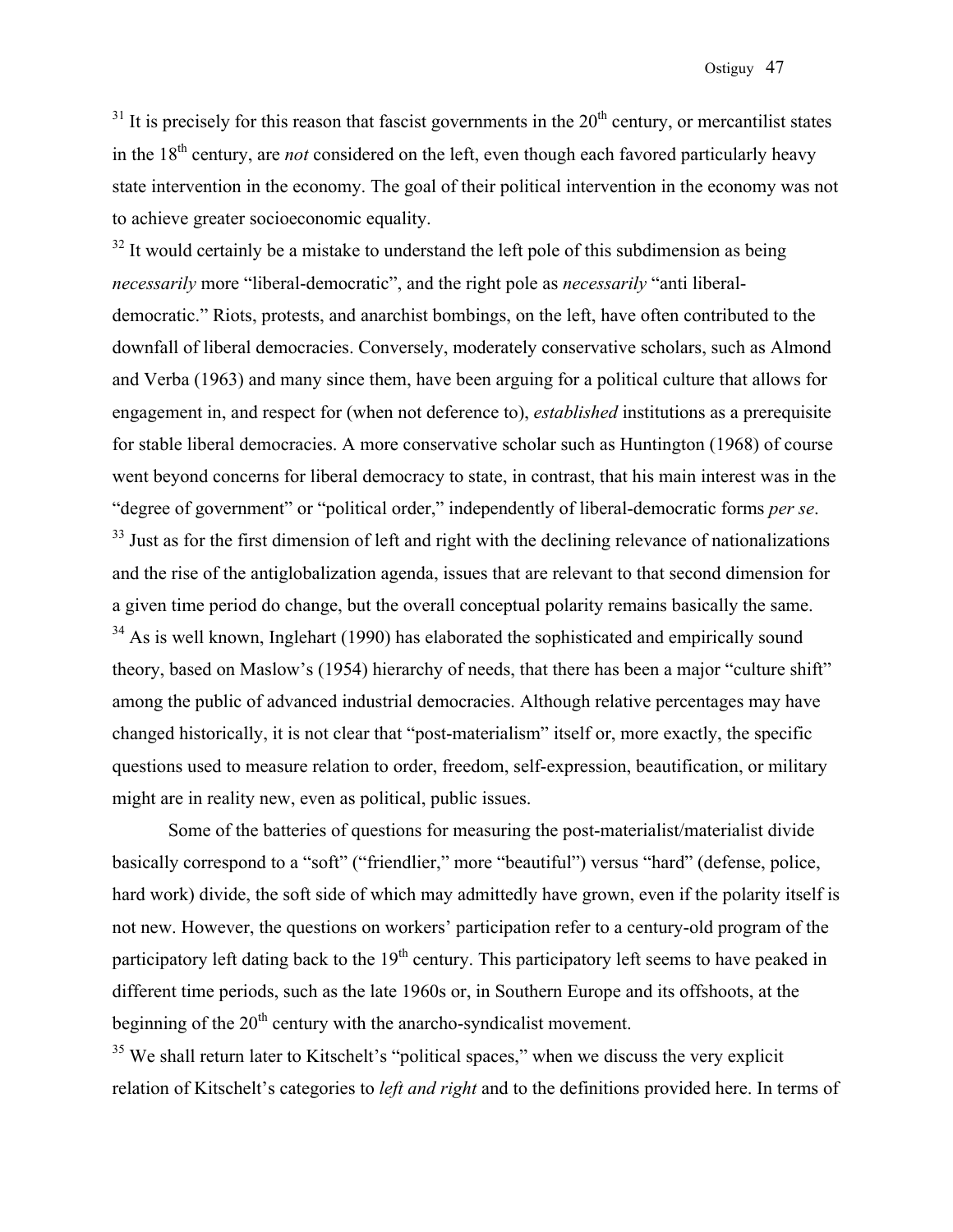terminology, Kitschelt called this spatial dimension "social-cultural" in most of his early 1990s writing (Kitschelt and Hellemans 1990; Kitschelt 1992; Kitschelt 1994; Kitschelt et al. 1999), but repeatedly calls it "political-cultural"—referring to "political-cultural governance"—in his later, more recent texts (1997: 139–40, 2004, 2004; Brinegar, Adam, and Jolly 2004; Kitschelt and Rehm 2005: 6–10).

<sup>36</sup> As Knutsen writes, "new politics supporters *assume* that the explanatory power of this [leftistrightist materialism] value dimension diminishes when a social class dealignment or more generally, a status dealignment takes place. This approach implicitly assumes that left-right materialist values and social status variables are very closely related so that the former will not have large causal explanatory power when the impact of the latter variable group seems to be strongly reduced" (1988: 326–327). In his empirical research, he "found support for the argument that the Left-Right dimension has altered from a structural class or status cleavage to an *independent* ideological cleavage (in a causal sense)" (349).

 $37$  An underexplored area of left and right, particularly in this second dimension, is the relevance of rigidity, the danger of "mess" and "dirt," and the fear of somewhat uncontrollable life (and "sexualized") forces, on the part of the right, and, on the other pole on the "new" left, the centrality of notions of "self-expression" and "self-fulfillment," when not (to speak in euphemisms) of "exploratory hedonism." The polarity between the slogan of *métissage* (racial mixing) in France, on the left, and the phobic National Front, on the right, is a very illustrative case, not entirely unlike the earlier polarity between Haight-Ashbury's "gyrating" hippies and Ronald Reagan in late 1960s California.

Back in the 1930s, Wilhelm Reich (1974 [1945]: 157–160; 168–247) made the quite original, and historically documented, claim that the Russian revolution turned to the right the moment it adopted an explicit policy to crack down on the youth communes that had proliferated in the 1918–1928 revolutionary period in Russia. While historically questionable from a causal standpoint, Reich's analysis is fully in line with that second dimension of left and right, as are the writings of Habermas (1984: 119–197) on "system" and "lifeworld." Most movements on the far right have certainly been much more concerned with phobia of contamination or "miscegenation" than with the defense of private property.

<sup>38</sup> The conflict and polarity between rebellious students and police forces is certainly not limited to the advanced industrial countries, nor is the conflict between student-staffed guerrilla and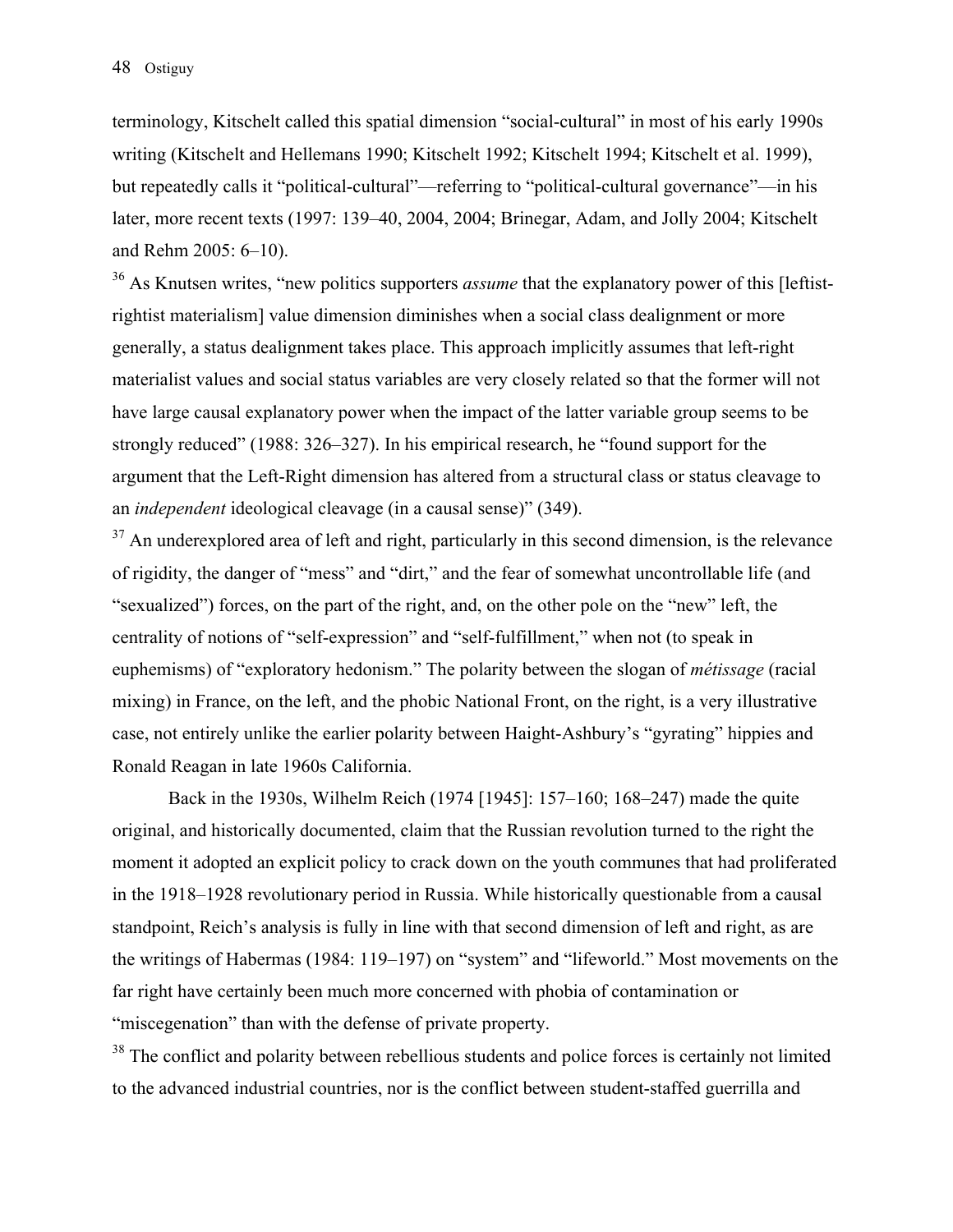national guard troops limited to Latin (especially Central) America. See for example Kroes (1975).

<sup>39</sup> In fact, non–political science books and magazines directed at a wider public concerned with questions of social status, distinction, and social trends, such as *The Atlantic,* have addressed the phenomenon quite squarely, publishing electoral sociology articles with titles such as "Joe Sixpack's Revenge" (Caldwell 2000), "America's Forgotten Majority" (Rogers and Teixeira 2000) and "Crossing the Meatloaf Line" (in "One Nation, Slightly Divisible," Brooks 2001) or highlighting the inverse (social, political, cultural) category of "bobos," or bourgeois bohemians (Brooks 2000).

 $40$  For an example of a normatively "balanced" perspective in that dimension of left and right, see Hirschman (1979: 87–97), with his observations on the complementary (and contradictory) function of what he called the entrepreneurial (accumulation) and reform (redistributive) functions.

<sup>41</sup> In discussions of politicians' and parties' locations in Argentina with both country experts and nationals, I have found it striking that there is a much greater consensus about where to locate actors along the (much less well-known) high-low spectrum (of my "creation," so to speak) than along the more familiar left-right spectrum.

<sup>42</sup> In fact, spaces delineated by non-orthogonal axes tend to become unidimensional over time. <sup>43</sup> In a certain way, the two poles of this subdimension largely correspond to what in the US are called "social conservatives" and "liberals." No one in the US would doubt that the liberals are to the left of the conservatives, or the conservatives to the right of the liberals.

 That I call this second dimension of left and right "political-cultural" while Kitschelt has called it "social-cultural" (Kitschelt et al. 1999) is irrelevant here. Both are "noneconomic" and, more importantly, the specific dimension tapped is the same (Kitschelt et al. 1999: 418–419). In both instances, this dimension has to do with relation to authority, social order, power involved in social roles and related mores, and perhaps individual "self-government" and expressive selfdevelopment as well. More recently, Kitschelt has also referred to it—appropriately--as "political-cultural" (see endnote 34).

 Very unfortunately, in the US this axis is often referred to as "social issues," while one thing Kitschelt's writings and mine do agree on is that it is "cultural" (independently of the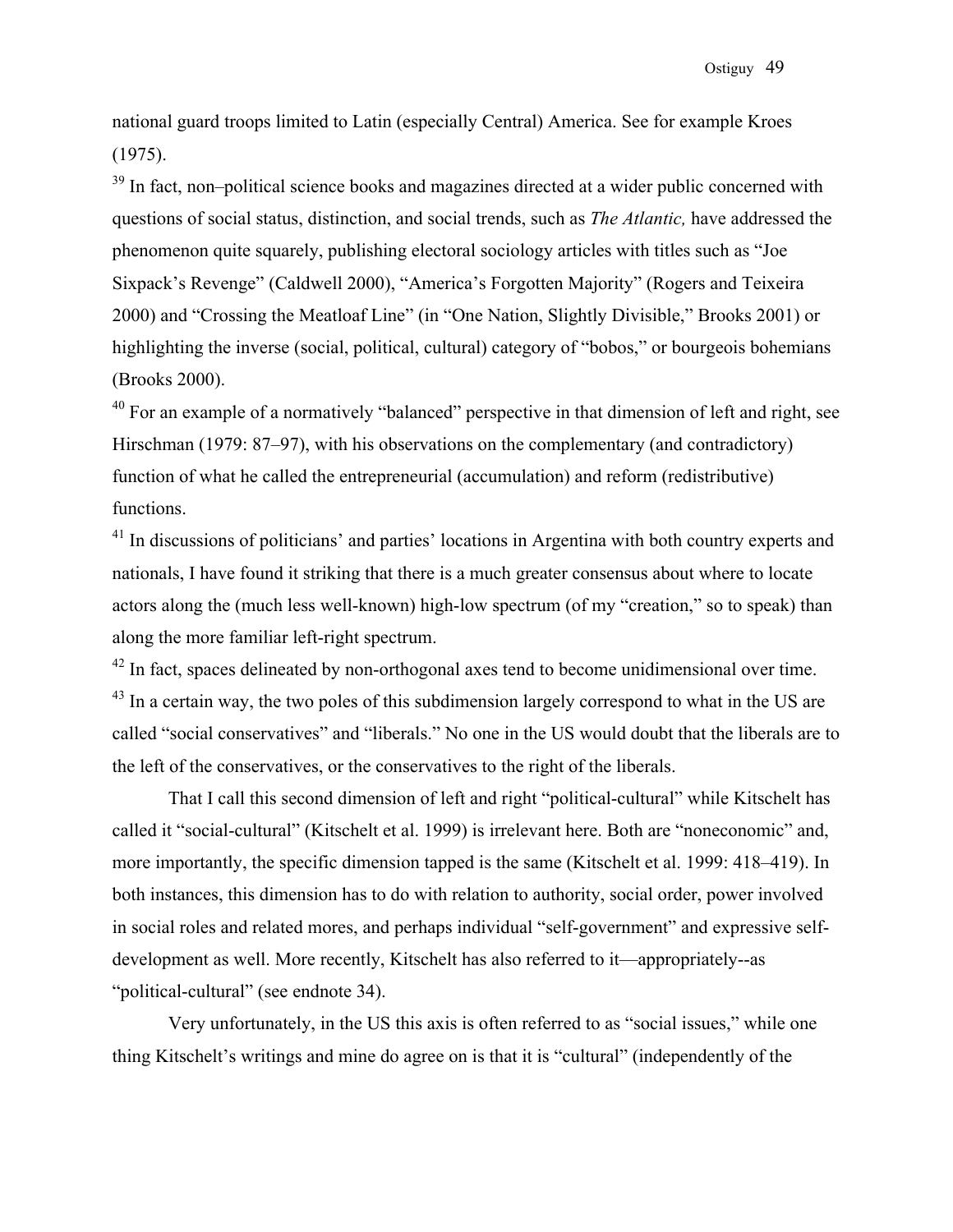adjective preceding it). This anomalous American media terminology is not unlike the "red" states standing for states on the right of the spectrum, instead of on the left.

<sup>44</sup> In their empirical study of the semantics of left and right in post-communist Eastern Europe, Kitschelt et al. find two relevant dimensions of left and right: one socioeconomic and about economic policy alternatives (dominant cognitively in the Czech Republic and Bulgaria), and the other non-economic. On the latter dimension, "*left and right* relate primarily to [non-economic] issues, with *rightist* positions signifying policies of closure *against* autonomy of the individual, universalistic norms of conduct, multicultural tolerance, and participatory decision making, while *leftist* positions endorse such visions of *political order*" (1999: 73).

 $45$  To be fair, this mistake of relying on assumptions (themselves not culturally neutral), rather than observation, has occurred mainly in the comparative politics version of rational choice and not in the field of political behavior. In political behavior, rational choice does not posit any preferences a priori and allows for a *multiplicity* of interests relevant depending on the particular issue at hand. In elections, of course, there are always many issues on which both politicians and voters must take a stand.

<sup>46</sup> *Positions* or *preferences* (on a scale, in a space, etc.) must be assessed based on empirical observation, not assumed or "logically" derived from institutions' rules. In my dissertation work, I studied the nature and formation of those preferences among popular-sector Peronist voters.

As Fiorina (1996) points out, rational choice is furthermore clearly much less useful for analyzing mass electoral behavior than the behavior of politicians. The stakes are lower for people who vote once every few years, many of whom may have little interest in politics, and whose employment is not a direct consequence of the electoral outcome. To Weyland (2002)'s criticisms, we would add that people, or voters, may have several rationalities when casting their votes.

 $47$  The number of dimensions of possible appeals is of course almost infinite, as are, in a different domain, the issue positions measured in conventional political behavior. There can be leftist and rightist appeals, nationalist and antinationalist appeals, crass material appeals, cultural-identity types of appeals, and ideational-normative appeals. Left-right and high-low *condense* the number of dimensions. Appeals can also arouse a variety of sentiments: desire (whether for material or economic gain, or sexual through proxy prowess), fear (of aliens, delinquents, people of color, etc.), resentment, social envy, etc.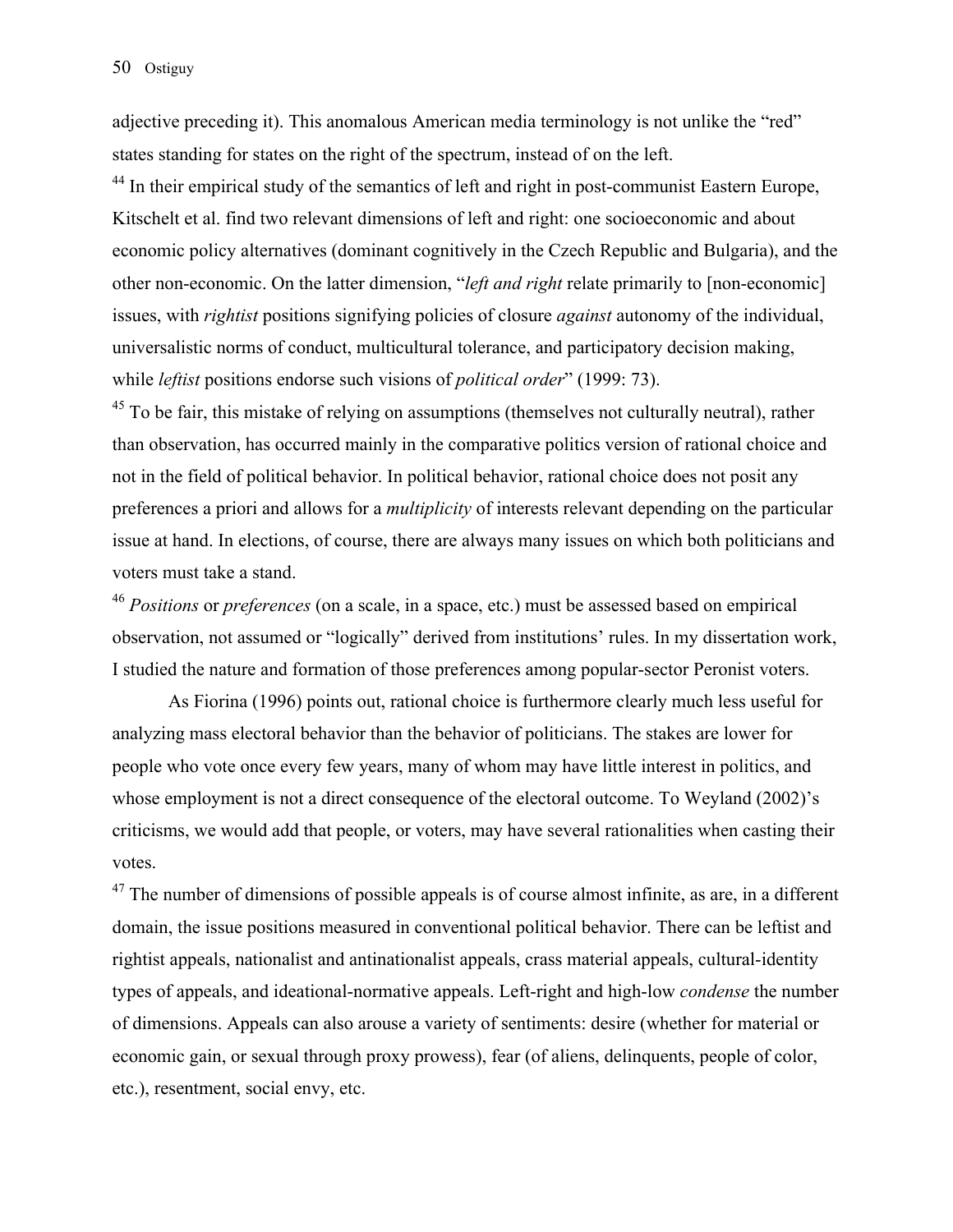<sup>48</sup> The list of books and articles that have addressed the debate over the meaning of the concept of populism is too lengthy to include in detail here. One can mention, on the definitional debate itself, the work of Margaret Canovan (1981, 1982, 1984, 1999, 2002, 2004, 2005), Laclau (1977; 2005), Conniff (1982; 1999), De la Torre (1992), Knight (1998), Taguieff (1995), Weyland (2001), Collier (2001), Panizza (2005), Arditi (2007), as well as the older pieces by Di Tella (1965), Ionescu and Gellner (1969), Germani (1978), and Weffort (1978), to name but a few.  $49$ Various forces, which can be characterized as anti-populist and more specifically as high, played a key role in the transformation of their polity. One example, left of center, is that of the Progressives in the United States. In France, Republican discourse has moved increasingly on the high and has become a stalwart barrier against all historically resurgent forms of populism, from Poujadism to Le Pen's Front National (National Front, or FN), understood in France as a dangerous form of populism. On the high right in Argentina, repeated attempts by anti-populist forces to stamp out Peronist populism and return Argentina to "political normalcy" have failed, but they became ever more central in that country's violent politics.

 $50$  I want to thank one of my students, Giampaolo Bianconi, for this wonderful synthesis.  $51$  To characterize political style as "a broad," "not clearly delimited concept" that can be "occasionally adopted," or turned on and off at political will, is an easy criticism. On the contrary, the political style on the low is clearly recognizable and delimited, empirically. It simply requires a different method of observation and a different acquired comparative expertise: the watching of innumerable videos of campaign rallies, political advertising, speeches, televised appearances, etc., all of which are often far from the institutionalists' domain. Second, style is no more occasional than populist leaders' reliance on clientelistic practices (which can also be increased or decreased).

 $52$  It appears to me incorrect to include, in and of itself, rule by opinion polls as a form of populism. It is conceivable to imagine a political leader who is lacking color, completely cold, and entirely without charisma yet who rules through surveys precisely in order to make sure he has the numbers and who would be legitimized that way. But without that special appeal, there is simply no populism.

<sup>53</sup> APRA is the acronym for the Alianza Popular Revolucionaria Americana (American Popular Revolutionary Alliance). While APRA was not formally in power at any time during the long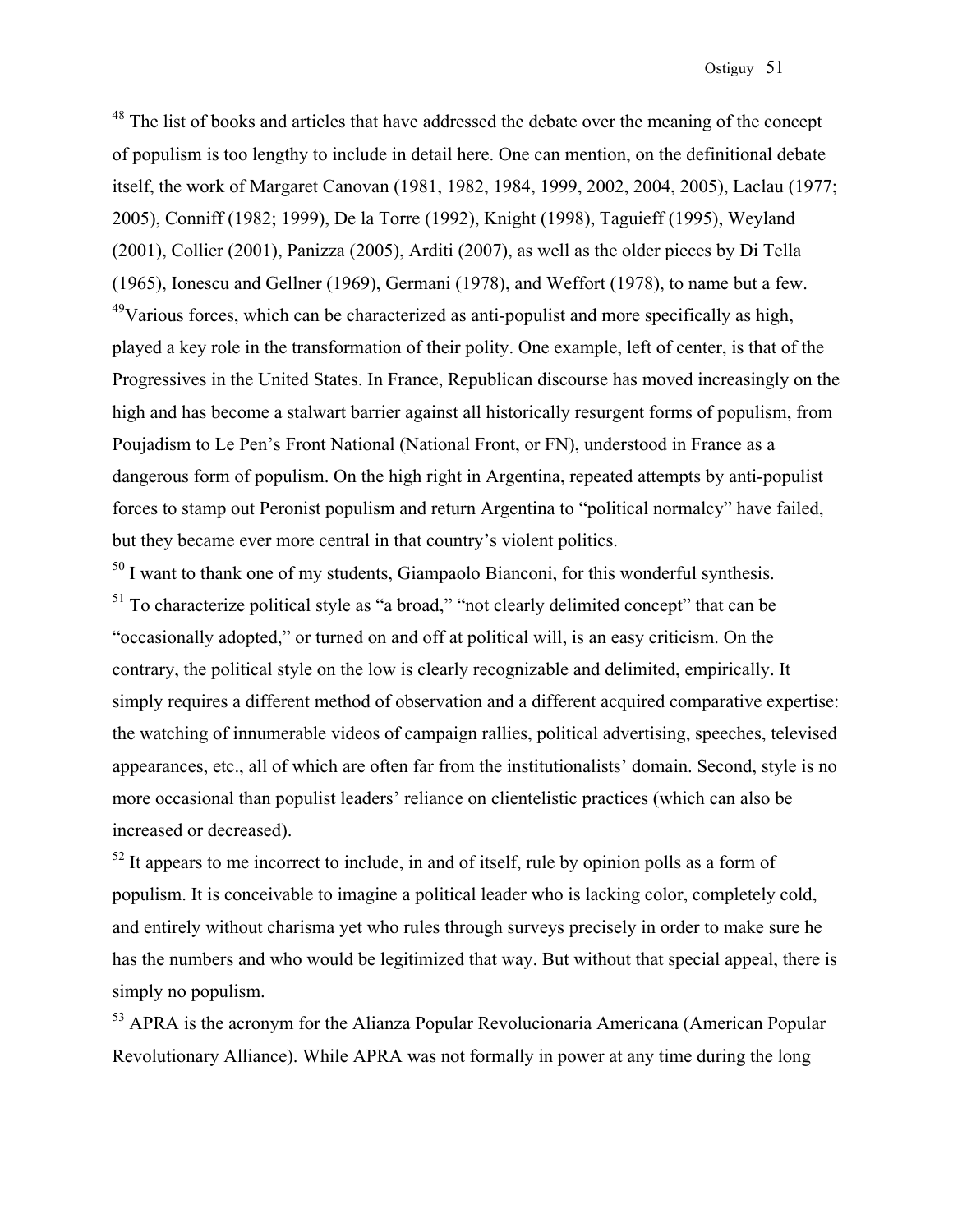leadership of Haya de la Torre, the Colliers clearly associate the incorporation of labor in Peru to APRA (as a mass party) during the José Luis Bustamante government.

<sup>54</sup> Books, writings, and speeches of Perón are bountiful on this topic. A classic work by Perón is his book *La comunidad organizada* (1983). In line with his military training, one of his key concepts was "the nation in arms." Perón in power had an incessant drive to "organize the people." Together with "leadership" (*conducción),* "organization" was his leitmotiv.

<sup>55</sup> The terminology, as listed here, has been somewhat varied, but the basic idea remains one and the same.

<sup>56</sup> Outside of the work of Madsen and Snow (1991), there has been little empirical study, in Latin American politics, of "charisma" as charisma—and not as an easy short-cut—with its intrinsic components of redemption and unlimited allegiance.

 $57$  While the extremely well documented organizational approach of Levitsky (2003, 2001; Burgess and Levitsky 2003) explains how the rapid transformations of the PJ were made possible, it only goes so far in explaining what made (or kept) Peronist populism *attractive* to Peronists, besides the simple (but causally limited) truth that it was able to "adapt" pragmatically to adverse environmental circumstances once in power. "Adaptation," in and of itself, is not a source of appeal or a way to increase (Downsian) "utility," but simply a condition for party or governmental *survival*. Obviously, the questions asked here are different.

<sup>58</sup> The behavior of a politician with the lifestyle of a soap opera star, on the low, is likely to be quite popular among the popular sectors, while it may be looked down upon or condemned on the high. The examples of Fernando Collor de Melo in Brazil and of Menem in Argentina in the 1990s seem to illustrate this point. The type of comparatively more *sober* lifestyle displayed by Fernando Henrique Cardoso, despite his being quite wealthy, stands in sharp contrast.

 In developed countries, quite noticeably and differently, populist leaders often *appeal* mainly to popular *fears* (about foreign immigrants, terrorism, national decline, etc.) rather than desires. This tendency is in fact a characteristic of right-wing populism.

 $59$  That the so-called dinosaurs were on the low was clear. That they were on the center may be debated.

 $60$  See Ostiguy (2009). These two Kellogg working papers should normally be read together, as they form a series.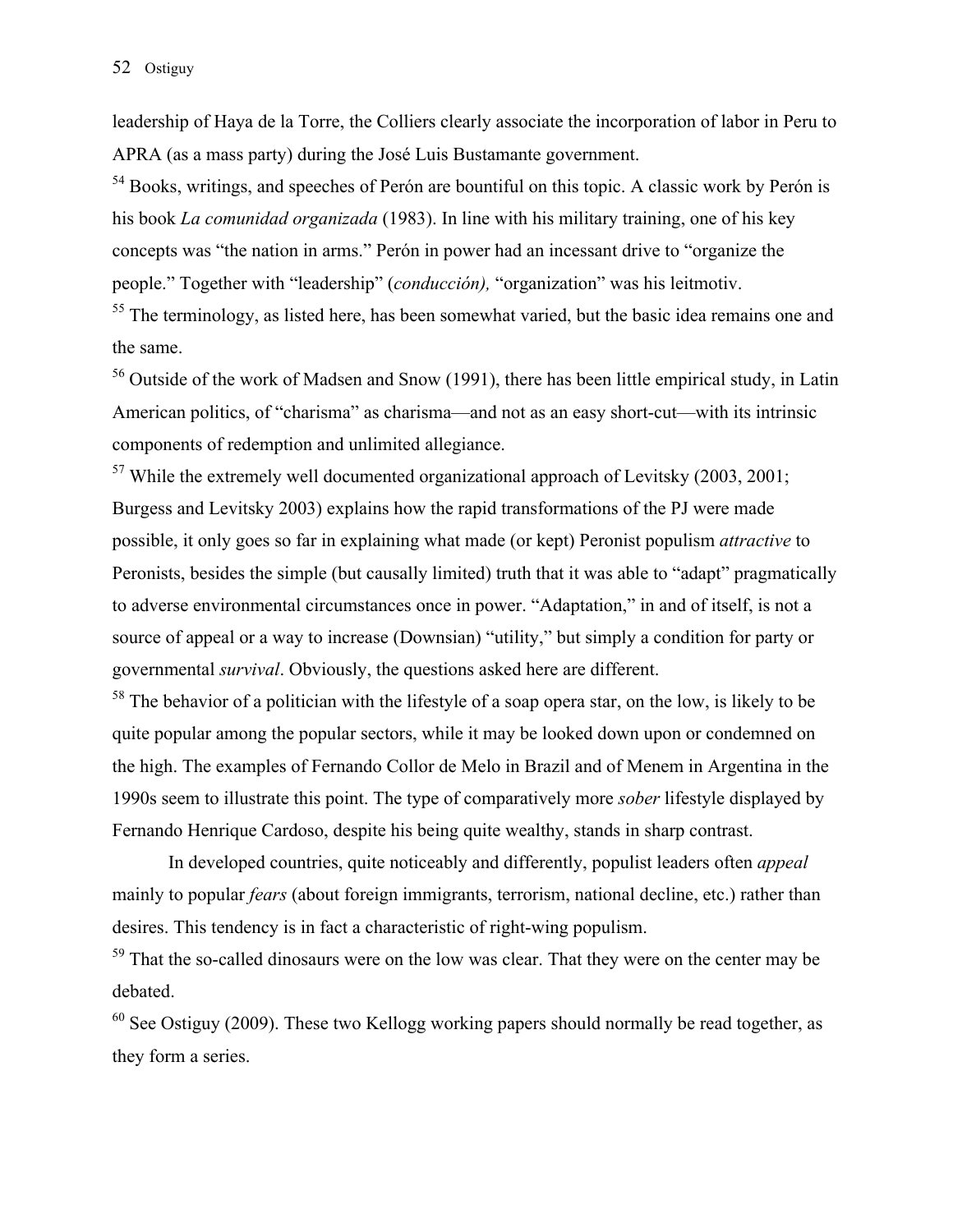$<sup>61</sup>$  Once more, we need to reiterate that "high" and "low" are not normative categories. It is</sup> equally possible to politically favor the low as it is to favor the high. Laponce (1981) has convincingly shown that in everyday usage and in religious worldviews, "right" and "high" are dominant and normatively positive, with "left" and "low" comparatively negative. But he has even more convincingly shown that with the inversion brought about by democratic politics against the "natural cognitive order," "left" and "from below" have often generally become the normatively preferred categories of modern politics.

 $62$  The Unitarians (Unitarios), the centralist political force in  $19<sup>th</sup>$ -century Argentina (or what became known as Argentina), were largely based in the city of Buenos Aires and stood in sharp conflict with the Federals (Federales). The conflict between Unitarios and Federales defined most of  $19<sup>th</sup>$ -century Argentine politics.

 $63$  Any historian cannot but be struck by the aesthetic difference between the "dandy-looking" Unitarian figures of the independence period, whether on the left, such as Mariano Moreno, or right of center, such as Bernardino Rivadavia, and the hyper-macho and fierce appearances of Juan Manuel de Rosas, Facundo Quiroga, José Gervasio Artigas, and most major Federal caudillos.

 $64$  Or to be more precise, the Peronist right started a campaign of physical elimination against the Peronist left, which in turn had been gunning down centrist Peronist union leaders.

<sup>65</sup> I demonstrate this fact in my book manuscript through a logit regression based on survey data. Results display a remarkable significance level  $(\alpha)$ , under .0005.

 $66$  Providentially for the present author, the emergence of Hugo Chávez on the political scene came after the formulation of the concepts of low and high in politics.

 $67$  The latter is something not overly surprising to me, considering the somewhat "social Freudianism" underpinning the high-low differences (see Figure 2). In fact, the one truly surprising absence in Chavismo is the lack of offensive, explicitly sexual ("in your face," so to speak) imagery, in sharp contrast with the playful and extreme male obscenities of the Peronist chants, or the equally extreme sexual public language of Bucaram in Ecuador's coastal populism. <sup>68</sup> Note that in both Argentina and Venezuela, it is the anti-populist high that has been most associated with (successful) military coups, in their aversion to the low.

 $69$  In other words, "this is not 'us."

 $70$  The first draft of this paper was written in 2002.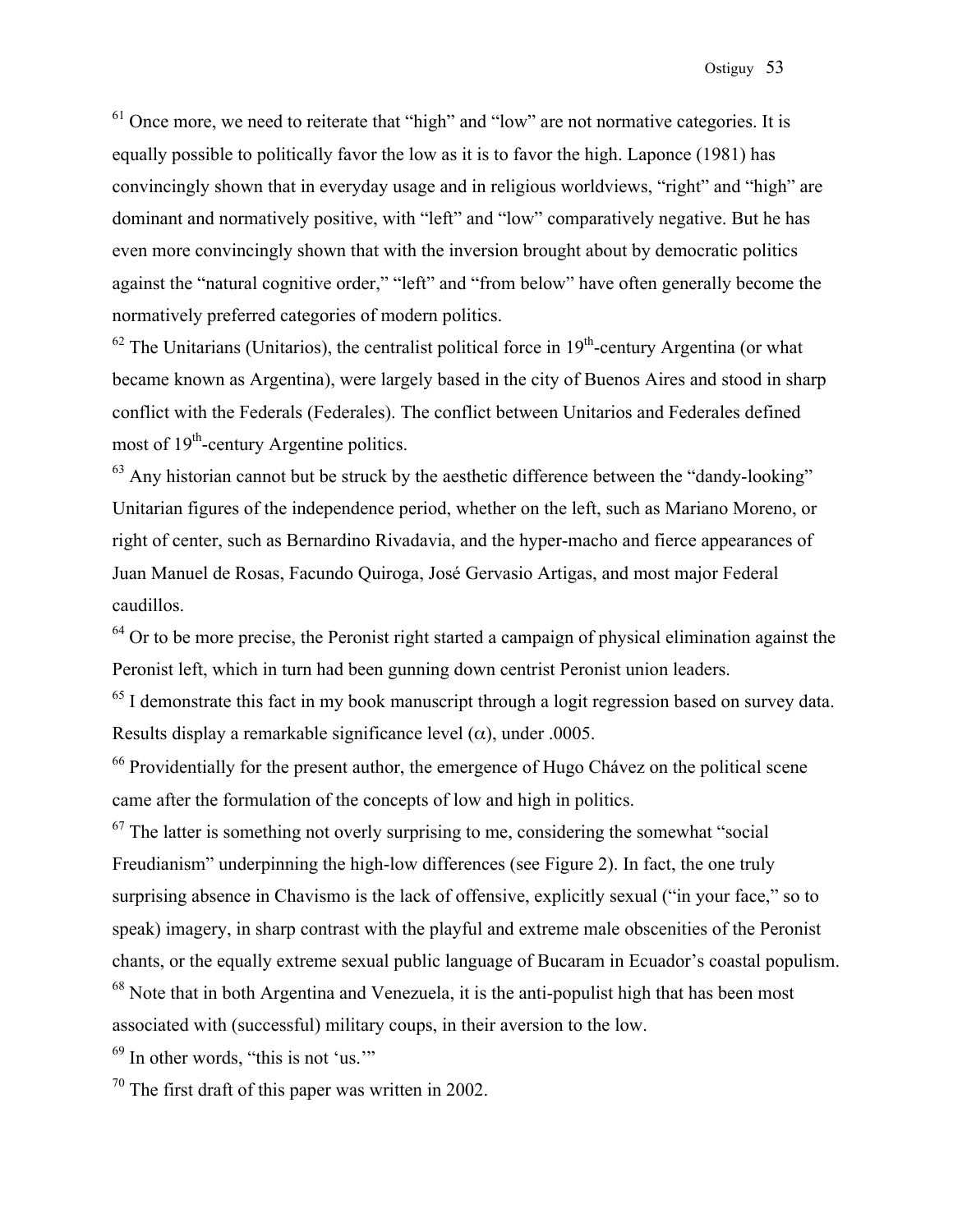$71$  This "liberal" tradition is probably the dominant one in political science and can be traced back to Aristotle, in whose *Politics* demagogical leaders on the low gradually become despots. 72 Oddly enough, Guillermo O'Donnell almost belongs to *both* categories of scholars. He played a central role as a scholar in the second perspective during the first part of his career (1977, 1978, 1979a, 1979b, 1988, 1999). His writings on delegative democracy and horizontal accountability (1994, 1996a, 1996b, 1999a, 1999b), during the more recent part of his career, almost placed him in the first perspective as well, but in fact not quite, as he is adamantly clear that delegative democracy is a full form of democracy. One cannot help but think, however, that "delegative democracy" is a "lesser" form of democracy (or a democracy of particularly low quality), with a particularly powerful—in the sense of unchecked and, in between elections, unaccountable leader. The affinity between delegative democracy and populism in electoral democracies is quite apparent.

 The greater emphasis on class analysis in O'Donnell's early career tends to lead the analyst to expect a coup from the ruling class (and the right) against populist experiments, while the greater institutional emphasis in O'Donnell's later career can lead one to expect (probably as a misreading) an erosion of liberal institutions of checks and balances in favor of ambitious populist leaders.

73 The *Concordancia* ("deal," "agreement") in Argentina was an agreement between some of Argentina's main political parties to govern together *and* to exclude the *Radicales Yrigoyenistas* (the *Radicales* belonging to the Hipolito Yrigoyen wing of the Radical Civic Union), also called *personalistas* (personalists) from fairly running for elections. The *Radicales Yrigoyenistas* had been the largest political force in Argentina from 1916 to 1930. Yrigoyen was overthrown in 1930 by the first military coup in Argentina.

74 The Comité de Organización Política Electoral Independiente (Independent Electoral Political Organization Committee, or COPEI) was one of Venezuela's two main political parties from the mid-1960s to the mid-1990s. It is a Christian-Democratic party, on the center-right.

 $75$  Even macho Febres Cordero, not a populist, was comparatively on the low.

 $^{76}$ A similar assessment is provided in Mainwaring and Scully (1995). Coppedge (1998b) offers some nuances to an overall similar appraisal.

 $^{77}$  For a regional mapping of Ecuadorian parties in the earlier part of the decade, see Eduardo Pizarro and Simon Pachano, "Atomización y regionalización partidista: Colombia y Ecuador,"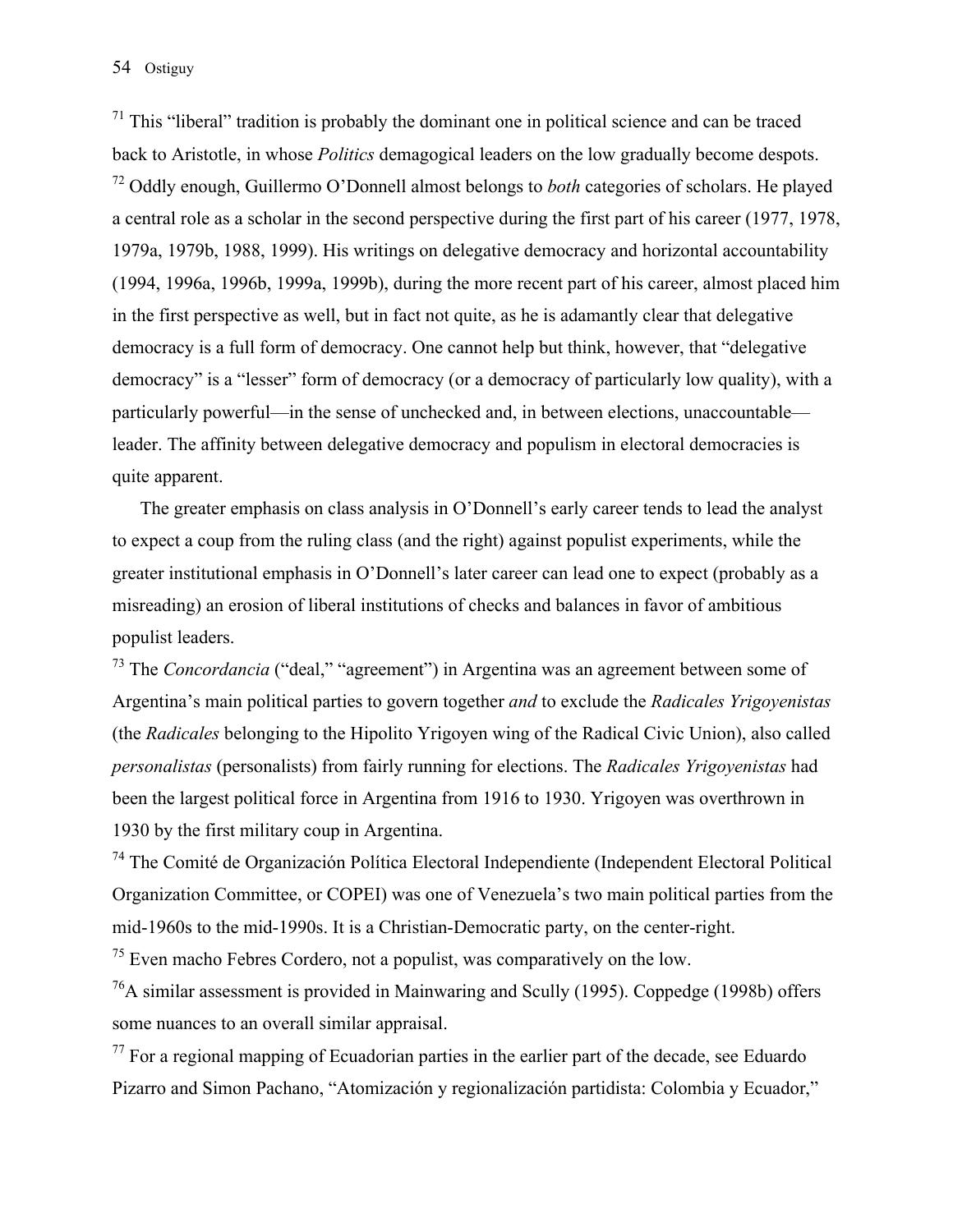paper presented at the conference "The Crisis of Democratic Representation in the Andes," Kellogg Institute for International Studies, 13–14 May 2002. On Ecuador, together with the already cited work of De la Torre, see Freidenberg (2001a, 2001b, 2004, 2006, 2007, 2008a, 2008b, 2009), Mejia Acosta (2002), Conaghan (1995), and Mertz (1980, 1983), amongst others.  $^{78}$  I wish to express my warmest gratitude to Andres Mejía Acosta, for the original inspiration and subsequent highly valuable insights about the politics of his country.

 $79$  In his initial 1990 campaign, Fujimori had also noticeably positioned himself on the culturally *popular*, dressing up in a poncho and dropping chicha on the ground in honor of Pachamama, something quite unprecedented on the part of a presidential candidate in Peru.

<sup>80</sup> Although Peru has historically been a somewhat elitist country politically (at least as perceived by the population), there have been important politicians on the low before the current contemporary period, perhaps most conspicuously Manuel Odría.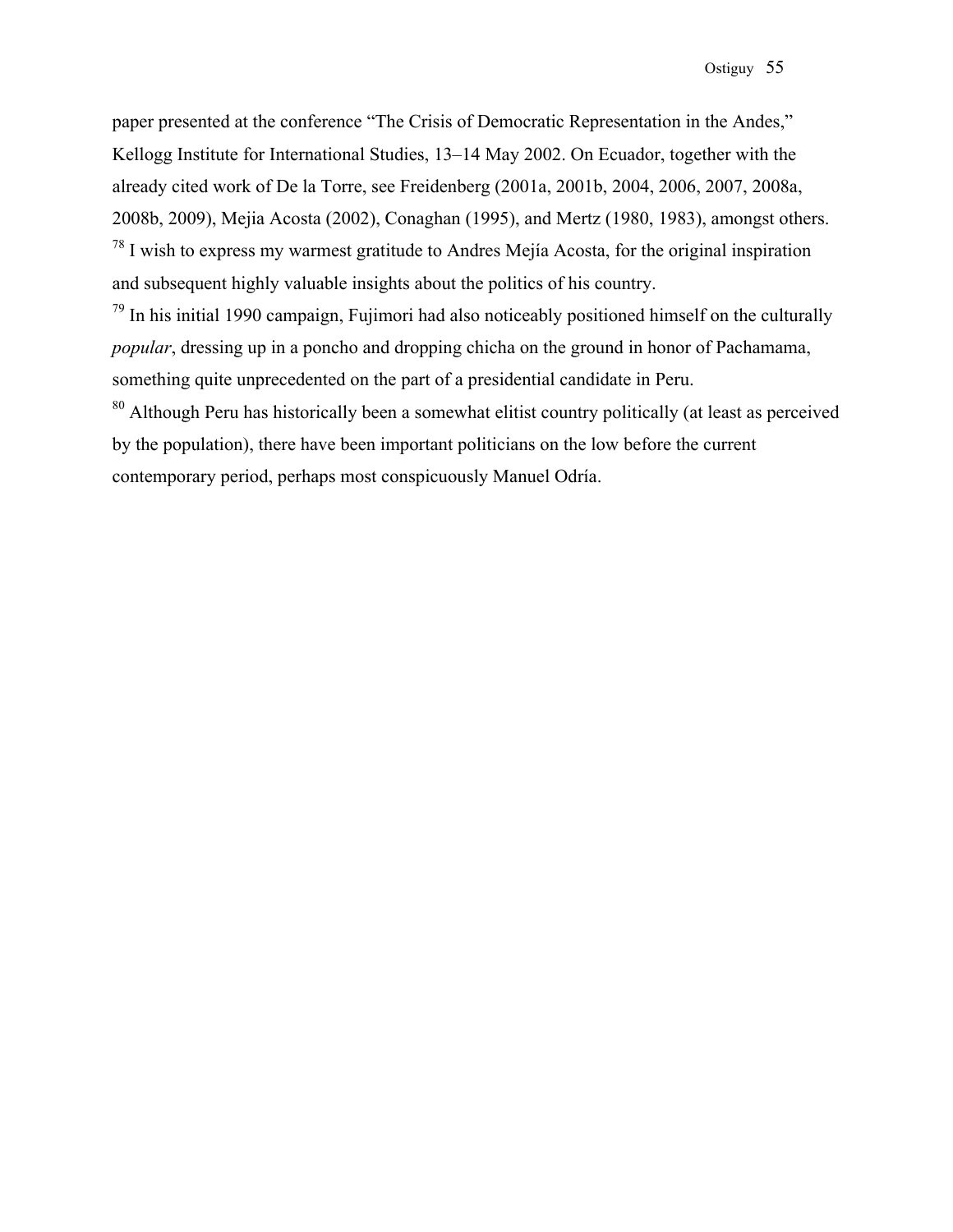### **BIBLIOGRAPHY**

- Adams, James. 2001. "A Theory of Spatial Competition with Biases Voters: Party Policies Viewed Temporarily and Comparatively." *British Journal of Political Science* 31: 121– 158.
- Adcok, Robert, and David Collier. 2001. "Measurement Validity: A Shared Standard for Qualitative and Quantitative Research." *American Political Science Review* 95 (3): 529– 546.
- Almond, Gabriel, and Sydney Verba. 1963. *The Civic Culture: Political Attitudes and Democracy in Five Nations*. Princeton: Princeton University Press.
- Arditi, Benjamin. 2007. *Politics on the Edges of Liberalism: Difference, Populism, Revolution, Agitation*. Edinburgh: Edinburgh University Press.
- Bartolini, Stefano, and Peter Mair. 1990. *Identity, Competition, and Electoral Availability: The Stabilisation of European Electorates, 1885–1985.* Cambridge: Cambridge University Press.
- Baschetti, Roberto. 1988. *Documentos de la resistencia peronista, 1955–1970.* Buenos Aires: Puntosur.
- Blais, André; Richard Nadeau; Elisabeth Gigendil; Neil Nevitte. 2001. "The Formation of Party Preferences: Testing the Proximity and Directional Models." *European Journal of Political Research* 40: 81–91.
- Bobbio, Norberto. 1996. *Left and Right: The Significance of a Political Dimension*. Cambridge: Polity Press.

Bourdieu, Pierre. 1979. *La Distinction.* Paris: Les Editions de Minuit.

Brinegar, Adam, Seth Jolly, and Herbert Kitschelt. 2004. "Varieties of Capitalism and Political Divides over European Integration." In G. Marks and M. Steenbergen, eds., *European Integration and Political Conflict*, 62–89. Cambridge: Cambridge University Press.

Brooks, David. 2000. *Bobos in Paradise.* New York: Touchstone.

\_\_\_\_\_. 2001. "One Nation, Slightly Divisible." *The Atlantic*, December.

Budge, Ian; David Robertson; and Derek Hearl, eds. 1987. *Ideology, Strategy and Party Change: Spatial Analyses of Post-War Election Programmes in 19 Democracies.* Cambridge: Cambridge University Press.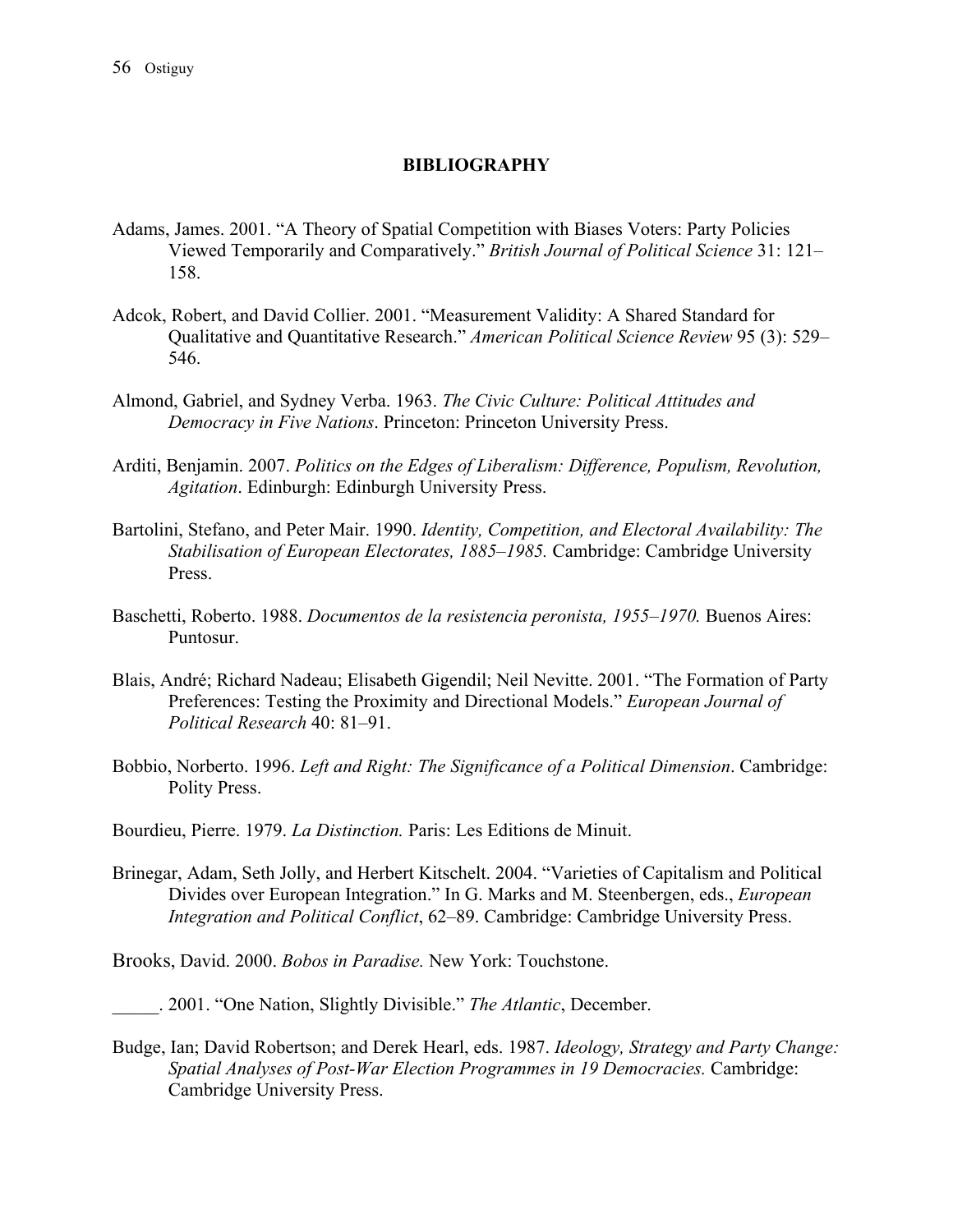Burgess, Katrina, and Steven Levitsky. 2003. "Explaining Party Adaptation in Latin America: Environmental and Organizational Determinants of Party Change in Argentina, Mexico, Peru, and Venezuela." *Comparative Political Studies* 36 (October): 859–880.

Caldwell, Christopher. 2000. "Joe Sixpack's Revenge." *The Atlantic*, June.

Canovan, Margaret. 1981. *Populism*. London: Junction Books.

\_\_\_\_\_. 1982. "Two Strategies for the Study of Populism." *Political Studies* 30: 544–52.

- \_\_\_\_\_. 1984. "'People,' Politicians and Populism." *Government and Opposition* 19: 312–27.
- \_\_\_\_\_. 1999. "Trust the People! Populism and the Two Faces of Democracy." *Political Studies*  $47: 2 - 16.$
- \_\_\_\_\_. 2002. "Taking Politics to the People: Populism and the Ideology of Democracy." In Y. Meny and Y. Surel, eds., *Democracy and the Populist Challenge*: 25–44. New York: Palgrave.
- \_\_\_\_\_. 2004. "Populism for Political Theorists?" *Journal of Political Ideologies* 9: 241–52.

- Collier, Ruth Berins. 2001. "Populism." In N. Smelser and P. Baltes, eds., *International Encyclopedia of the Social and Behavioral Science* 17: 11813–16. New York: Elsevier.
- Collier, Ruth Berins, and David Collier. 1979. "Inducements versus Constraints: Disaggregating Corporatism." *The American Political Science Review* 73 (4): 976–86.
	- \_\_\_\_\_. 1991. *Shaping the Political Arena: Critical Junctures, the Labor Movement, and Regime Dynamics in Latin America*. Princeton: Princeton University Press.
- Conaghan, Catherine. 1995. "Politicians Against Parties: Discord and Disconnection in Ecuador's Party System." In S. Mainwaring and T. Scully, eds., *Building Democratic Institutions*. Stanford: Stanford University Press.
- Conniff, Michael. 1982. "Introduction: Toward a Comparative Definition of Populism." In M. Conniff, ed., *Latin American Populism in Comparative Perspective*. Albuquerque: University of New Mexico Press.
- \_\_\_\_\_. 1999. "Introduction." In M. Conniff, ed., *Populism in Latin America*. Tuscaloosa: The University of Alabama Press.
- Coppedge, Michael. 1998a. "The Evolution of Latin American Party Systems." In S. Mainwaring and A. Valenzuela, eds., *Politics, Society, and Democracy in Latin America*. Boulder: Westview Press.

\_\_\_\_\_. 2005. *The People*. Cambridge: Polity Press.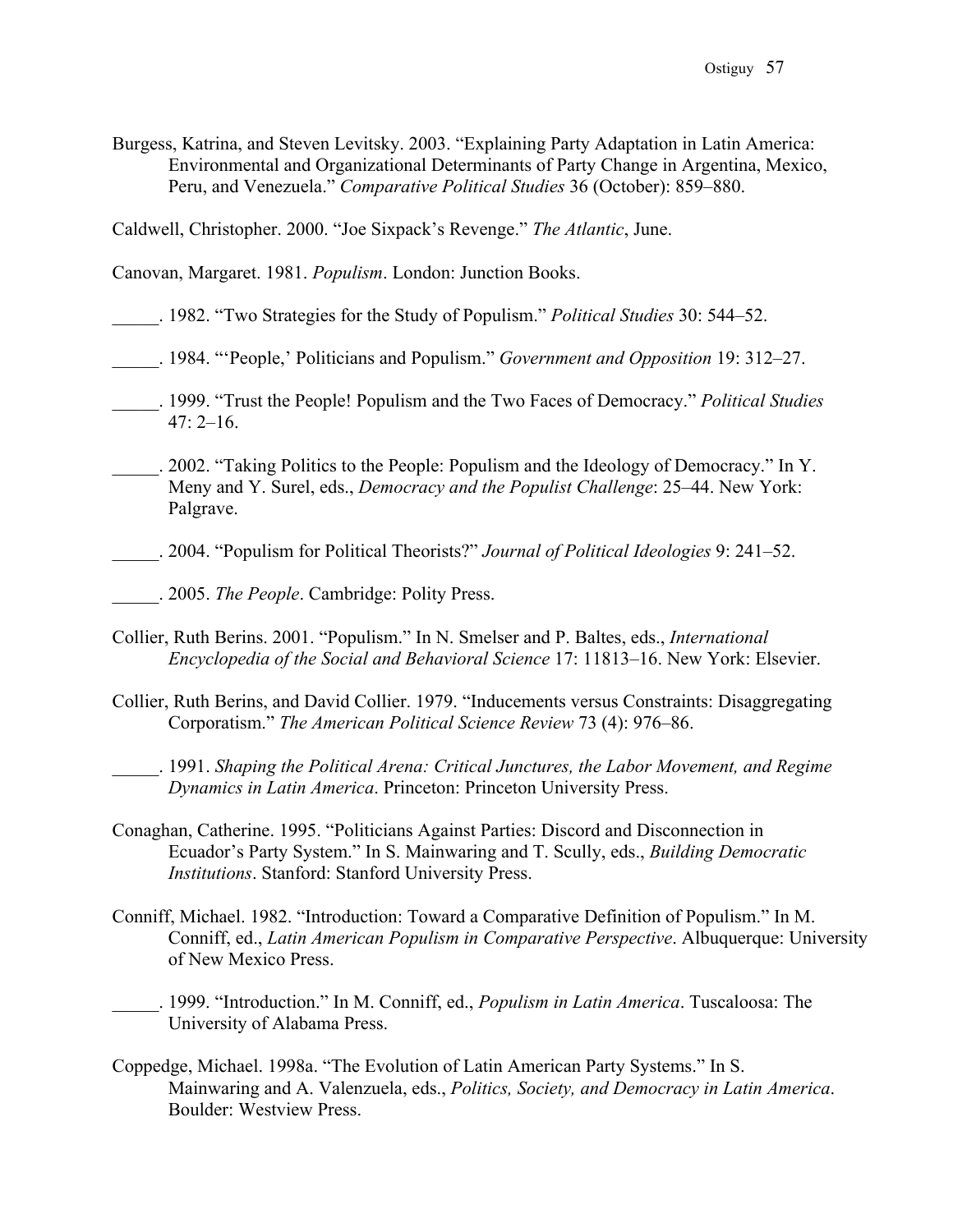- \_\_\_\_\_. 1998b. "The Dynamic Diversity of Latin American Party Systems." *Party Politics* 4 (4): 547–568.
- \_\_\_\_\_. 2003. "Venezuela: Popular Sovereignty versus Liberal Democracy." In J. Dominguez, ed., *Constructing Democratic Governance in Latin America*. Baltimore: Johns Hopkins University Press.
- Dalton, Russel. 1996. *Citizen Politics: Public Opinion and Political Parties in Advanced Industrial Democracy*. 2<sup>nd</sup> ed. Chatham, NJ: Chatham House Publishers.
- De la Torre, Carlos. 1992. "The Ambiguous Meanings of Latin American Populisms." *Social Research* 59 (2): 385–414.
- \_\_\_\_\_. 1997. "Populism and Democracy. Political Discourses and Cultures in Contemporary Ecuador." *Latin American Perspectives* 24 (3): 12–24.
- \_\_\_\_\_. 2000. *Populist Seduction in Latin America: The Ecuadorian Experience*. Athens, OH: Ohio University Center for International Studies.
- Di Tella, Torcuato. 1965a. "Populism and Reform in Latin America." In C. Veliz, ed., *Obstacle to Change in Latin America*. London: Oxford University Press.
- \_\_\_\_\_. 1965b. "Populismo y reforma en America Latina." *Desarrollo Economico* 4 (16): 391– 425.
- \_\_\_\_\_. 1984. "The Popular Parties: Brazil and Argentina in a Latin American Perspective." *Government and Opposition* 19 (Spring): 250–68.
- \_\_\_\_\_. 1990. *Latin American Politics.* Austin: University of Texas Press.
- \_\_\_\_\_. 1998. "The Transformation of Peronism." In J. Brennan, ed., *Peronism and Argentina*. Wilmington: Scholarly Resources.
- Dornbusch, Rudiger, and Sebastian Edwards, eds. 1991. *The Macroeconomics of Populism in Latin America*. Chicago: University of Chicago Press.
- Elias, Norbert. 1982 [1939]. *The Civilizing Process.* Vol. 1 *The History of Manners* and Vol. 2 *State Formation and Civilization*. Oxford: Basil Blackwell.
- Elias, Norbert, and Eric Dunning. 1986. *Quest for Excitement: Sport and Leisure in the Civilizing Process*. Oxford: Basil Blackwell.
- Elster, Jon. 2000. "Rational Choice History: A Case of Excessive Ambition." *American Political Science Review* 94 (3): 685–695.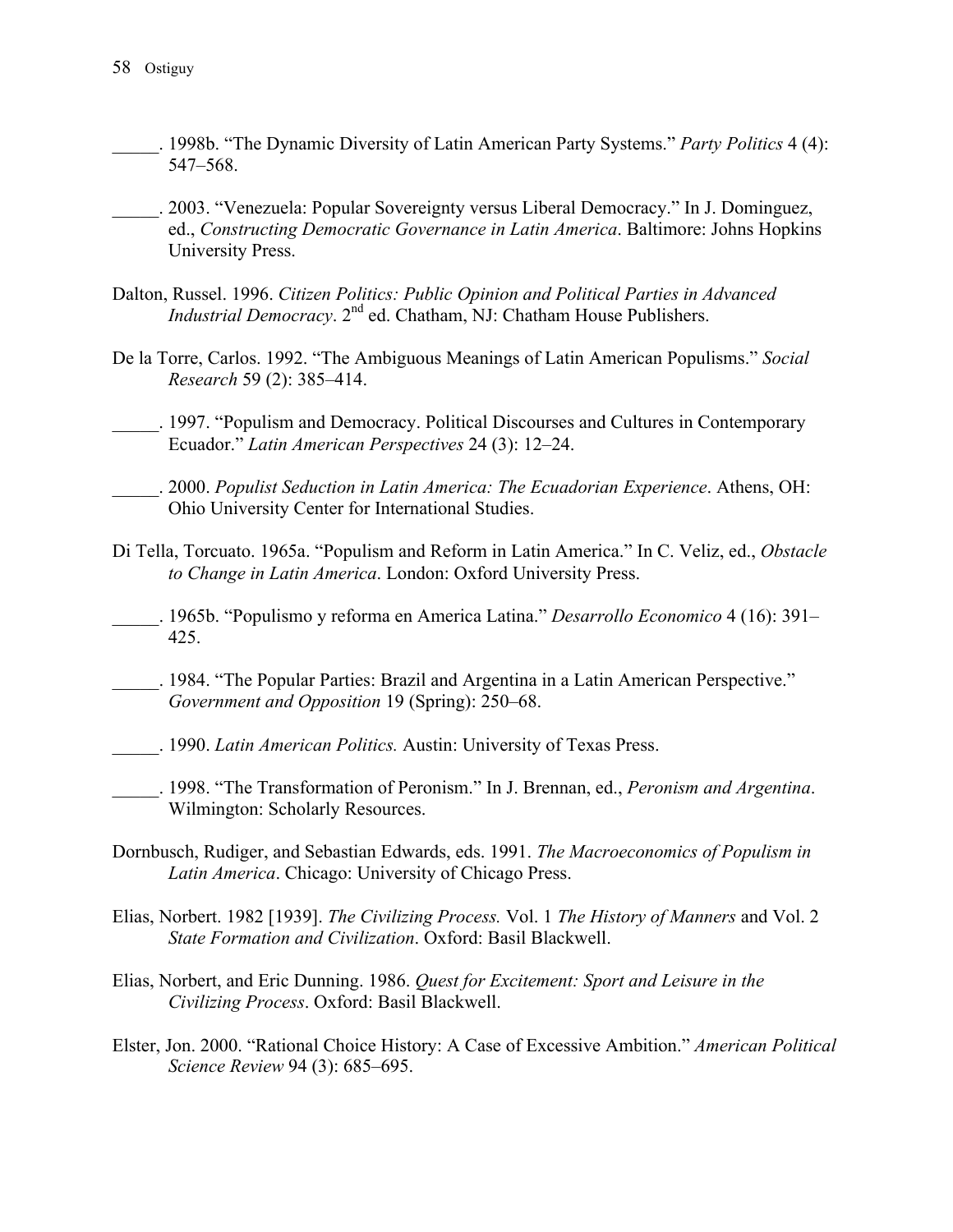- Enelow, James and Melvin Hinich. 1984. *The Spatial Theory of Voting: An Introduction.* Cambridge: Cambridge University Press.
- Etchemendy, Sebastian. 2001. "Constructing Reform Coalitions: The Politics of Compensations in Argentina's Economic Liberalization." *Latin American Politics and Society* 43 (3): 1– 35.
- Fiorina, Morris. 1996. "Rational Choice, Empirical Contributions, and the Scientific Enterprise." In J. Friedman, ed., *The Rational Choice Controversy*. New Haven: Yale University Press.
- Freidenberg, Flavia. 2004. "Fracturas sociales, competencia política y sistemas d epartidos en Ecuador: la traducción política de un *cleavage* étnico." In S. Marti i Puig, ed., *Etnicidad, Autonomía y Gobernabilidad en America Latina*. Salamanca: Ediciones Universidad de Salamanca.
- \_\_\_\_\_. 2006. "Izquierda vs. Derecha: Polarización Ideológica y Competencia Política en el Sistema de Partidos Ecuatoriano." *Politica y Gobierno* 8: 237–278.
- \_\_\_\_\_. 2007. "Populisme religieux et ingouvernabilité en Équateur." In O. Dabène, ed., *Amérique latine : les élections contre la démocratie?* Paris: Sciences Po.
- \_\_\_\_\_. 2008a. "El Flautista de Hammelin: liderazgo y populismo en la democracia ecuatoriana." In C. De la Torre and E. Peruzzotti, eds., *El retorno del pueblo: populismo y nuevas democracias en América Latina*, 185–233. Quito: FLACSO.
- \_\_\_\_\_. 2008b. *El sueño frustrado de la gobernabilidad: instituciones, actores y política informal en Ecuador*. Barcelona: CIDOB.
- \_\_\_\_\_. 2009. "La gobernabilidad democrática en Ecuador: factores condicionantes y las encrucijadas del cambio politico." In D. Salinas Figueroa, ed., *Gobernabilidad en América Latina*. Mexico: Unversidad Iberoamericana.
- Freidenberg, Flavia, and Manuel Alcantara. 2001a. *Los dueños del poder: partidos políticos en Ecuador (1978–2000)*. Quito: FLACSO.
- \_\_\_\_\_. 2001b. "Cuestión regional y política en Ecuador: partidos de vocación nacional y apoyo regional (1978–1998)." *América Latina Hoy* 27: 123–152.
- Freidenberg, Flavia, and Steven Levitsky. 2006. "Informal Institutions and Democracy: Lessons from Latin America." In G. Helmke and S. Levitsky, eds., *Informal Institutions and Democracy: Lessons from Latin America*. Baltimore: John Hopkins University Press.
- Fuchs, Dieter, and Hans-Dieter Klingemann. 1990. "The Left-Right Schema." In M. K. Jennings, J. W. van Deth et al., *Continuities in Political Action: A Longitudinal Study of Political Orientations in Three Western Democracies*, pp. 203–234. Berlín: Walter de Gruyter.

Germani, Gino. 1978. *Authoritarianism, Fascism, and National Populism*. New Brunswick, N.J.: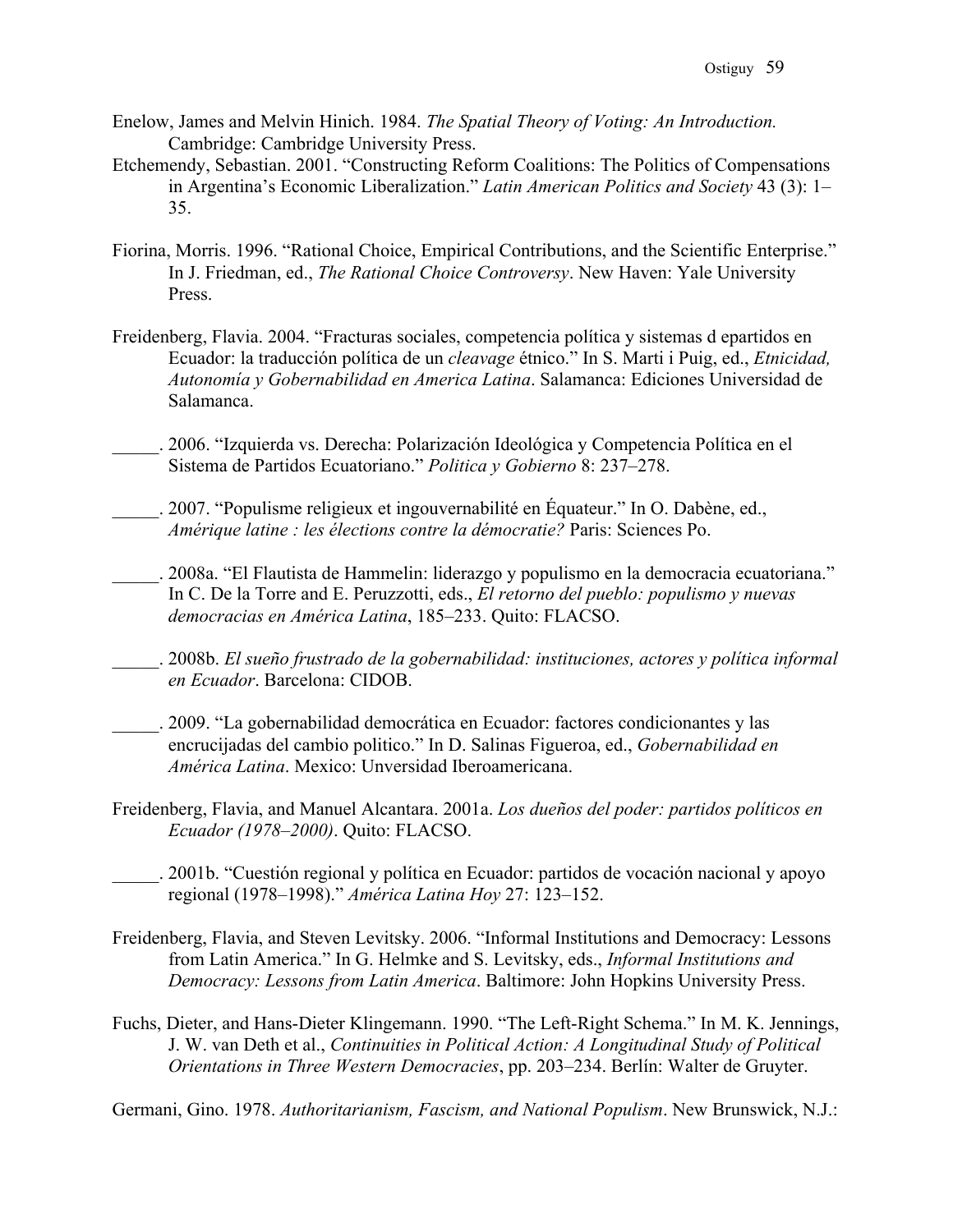Transaction Books.

- Habermas, Jurgen. [1981] 1984. *The Theory of Communicative Action*. Vol. 2, *Lifeworld and System: A Critique of Functionalist Reason*. Boston: Beacon Press.
- Hagopian, Frances. 1998. "Democracy and Political Representation in Latin America in the1990s: Pause, Reorganization, or Decline?" In F. Aguero and J. Stark, eds., *Fault Lines of Democracy in Post-Transition Latin America*. Coral Gables: University of Florida.
- Halperin Donghi, Tulio. 1995 [1956]. "Del fascismo al peronismo." Originally published in *Contorno* 7/8 and reprinted in *Argentina en el Callejón.* Buenos Aires: Ariel.
- Heath, Anthony; Geoffrey Evans; and Jean Martin. 1994. "The Measurement of Core Beliefs and Values: The Development of Balanced Socialist/Laissez Faire and Libertarian/Authoritarian Scale." *British Journal of Political Science* 24 (1): 115–158.
- Helmke, Gretchen, and Steven Levitsky, eds. 2004. "Informal Institutions and Comparative Politics: A Research Agenda." In *Perspectives on Politics* 2 (December): 725–740.
- Hirschman, Albert. 1979. "The Turn to Authoritarianism in Latin American and the Search for its Economic Determinants." In D. Collier, ed., *The New Authoritarianism in Latin America*. Princeton: Princeton University Press.
- Huber, John. 1989. "Values and Partisanship in Left-Right Orientations: Measuring Ideology." *European Journal of Political Research* 17: 599–621.
- Huber, John, and Ronald Inglehart. 1995. "Expert Interpretations of Party Space and Party Locations in 42 Societies." *Party Politics* 1 (1): 73–111.
- Huntington, Samuel. 1968. *Political Order in Changing Societies*. New Haven: Yale University Press.
- Inglehart, Ronald. 1990. *Cultural Shift in Advanced Industrial Society*. Princeton: Princeton University Press.
- Inglehart, Ronald, and Hans-Dieter Klingemann. 1976. "Party Identification, Ideological Preference and the Left-Right Dimension Among Western Mass Public." In I. Budge, I. Crewe and D. Fairlie, eds., *Party Identification and Beyond*. London: Wiley.
- Ionescu, Ghita, and Ernest Gellner, eds. 1969. *Populism: Its Meaning and National Characteristics*. London: The Macmillan Company.
- James, Daniel. 1995. "17 y 18 de Octubre de 1945: El peronismo, la protesta de masas y la clase obrera argentina." In J. C. Torre, ed., *El 17 de Octubre de 1945*. Buenos Aires: Arie.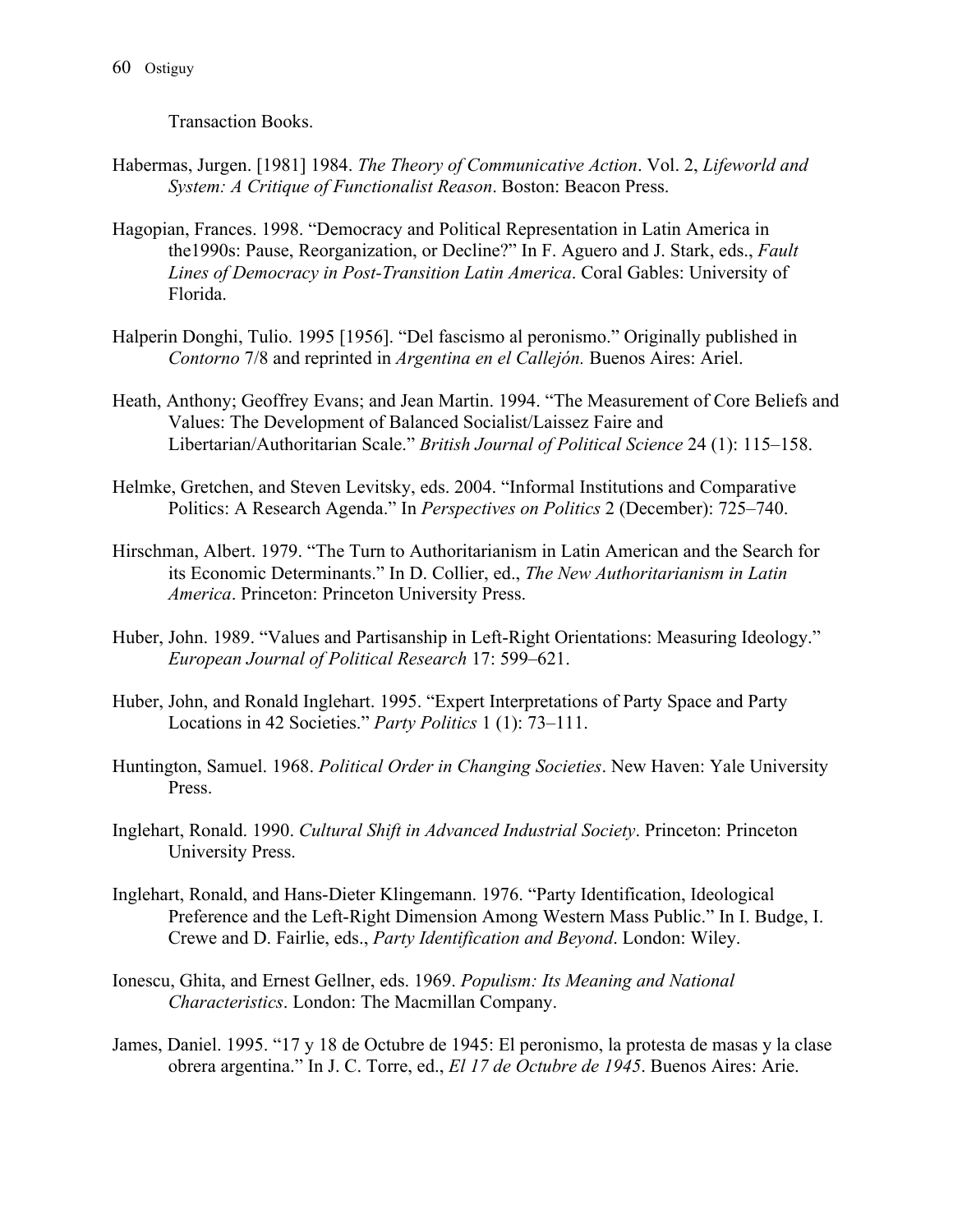- Johnston, Richard; Andre Blais; Henry Brady; and Jean Crete. 1992. *Letting the People Decide: Dynamics of a Canadian Election*. Montreal: McGill-Queens University Press.
- Kitschelt, Herbert. 1992. "The Formation of Party Systems in East Central Europe." *Politics and Society* 20 (1): 7–50.
- \_\_\_\_\_. 1994. *The Transformation of European Social Democracy.* Cambridge: Cambridge University Press.
- . 1997. "European Party Systems: Continuity and Change." In M. Rhodes et al, eds., *Developments in West European Politics*, 131–150. Basingstoke: Macmillan.
- \_\_\_\_\_. 2004. "Diversification and Reconfiguration of Party Systems in Postindustrial Democracies." In *Digital Library Friedrich Ebert Foundation*. (web http://library.fes.de/pdf-files/id/02608.pdf).
- Kitschelt, Herbert, and Staf Hellemans. 1990. "The Left-Right Semantics and the New Politics Cleavage." *Comparative Political Studies* 23 (2): 21–238.
- Kitschelt, Herbert, and Philipp Rehm. 2005. "Work, Family, and Politics: Foundations of Electoral Partisan Alignments in Postindustrial Democracies". Paper presented at the annual meeting of the American Political Science Association, Washington, DC.
- Kitschelt, Herbert, Zdenka Mansfeldova, Radoslaw Markowski, and Gabor Toka. 1999. *Post-Communist Party Systems. Competition, Representation, and Inter-Party Cooperation*. Cambridge: Cambridge University Press.
- Knight, Alan. 1998. "Populism and Neo-populism in Latin America, especially Mexico." *Journal of Latin American Studies* 30: 223–248.
- Knutsen, Oddbjorn. 1988. "The Impact of Structural and Ideological Party Cleavages in West European Democracies: A Comparative Empirical Analysis." *British Journal of Political Science* 18 (July): 323–352.
- \_\_\_\_\_. 1989. "Cleavage Dimensions in Ten West-European Countries. A Comparative Analysis." *Comparative Political Studies* 21 (4): 495–534.
	- \_\_\_\_\_. 1995. "Value Orientation, Political Conflicts and Left-Right Identification: A Comparative Studies." *European Journal of Political Research* 28: 63–93.
- Krause, Keven. 2000. "Accountability and Party Competition in Slovakia and the Czech Republic." PhD dissertation. Department of Government, University of Notre Dame.
- Kroes, Rob. 1975. *Soldiers and Students. A Study of Right- and Left-Wing Radicals*. London: Routledge.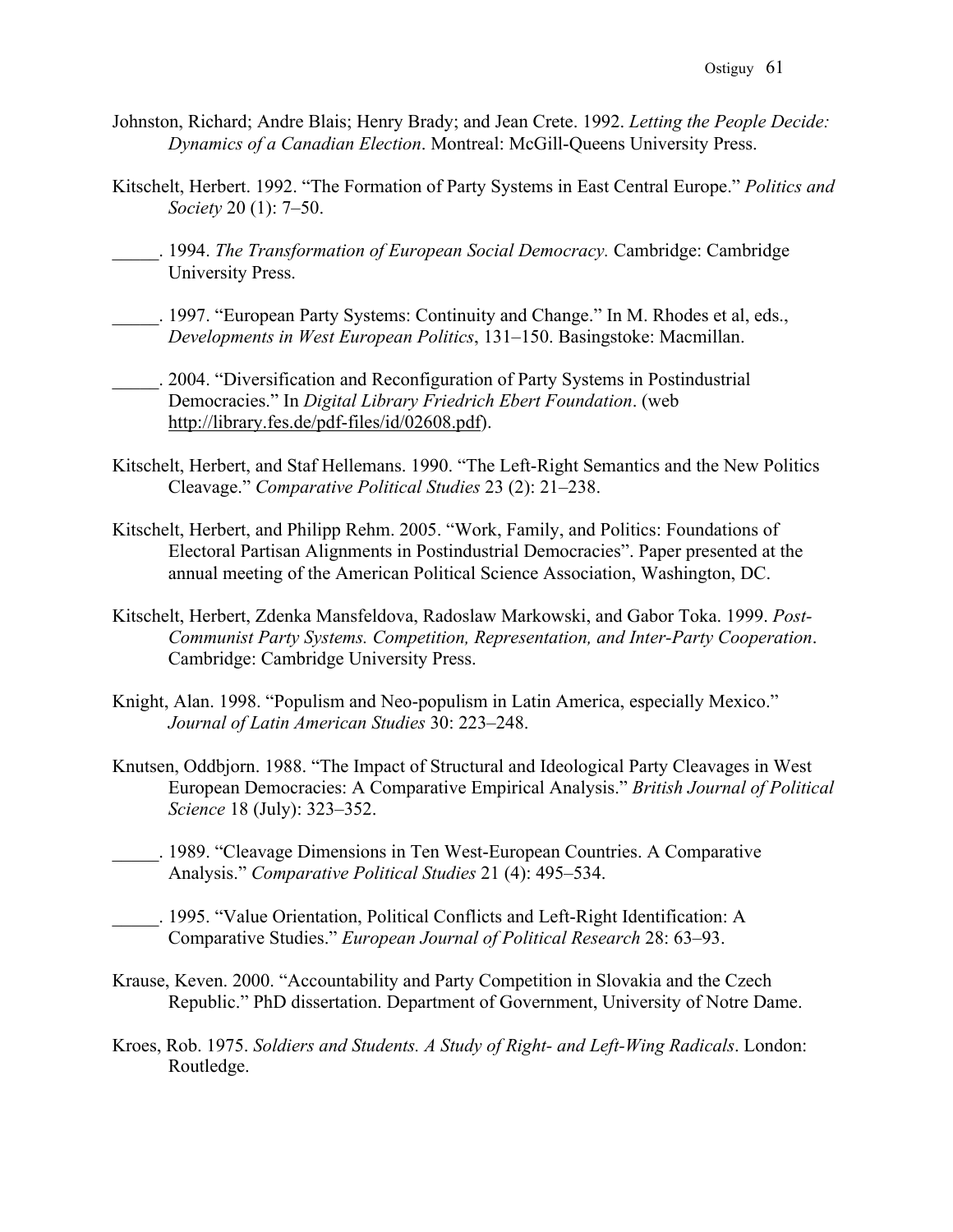- Kruskal, Joseph and Myron Wish. 1978. *Multidimensional Scaling (Quantitative Applications in the Social Sciences).* Beverley Hills: Sage Publications.
- Laclau, Ernesto. 1977. *Politics and Ideology in Marxist Theory*. London: Verso Edition. \_\_\_\_\_. 2005. *On Populist Reason*. Verso.
- Laponce, Jean A. 1981. *Left and Right: The Topography of Political Perceptions*. Toronto: University of Toronto Press.
- Levitsky, Steve. 1998a. "Institutionalization and Peronism: The Concept, the Case, and the Case for Unpacking the Concept." *Party Politics* 4 (1): 77–92.
- \_\_\_\_\_. 1998b. "Crisis, Party Adaptation and Regime Stability in Argentina." *Party Politics* 4 (4): 445–470.
- \_\_\_\_\_. 2001. "Organization and Labor-Based Party Adaptation: The Transformation of Argentine Peronism in Comparative Perspective." *World Politics* 54 (October): 27–56.
	- \_\_\_\_\_. 2003. *Transforming Labor-Based Parties in Latin America: Argentine Peronism in Comparative Perspective*. Cambridge: Cambridge University Press.
- Lipset, Seymour Martin. 1981. *Political Man: The Social Basis of Politics*. Expanded edition. Baltimore: Johns Hopkins University Press.
- Madsen, Douglas, and Peter Snow. *The Charismatic Bond: Political Behavior in Times of Crisis*. Cambridge: Harvard University Press.
- Mainwaring, Scott. 1998. "Party Systems in the Third Wave." *Journal of Democracy* 9 (3): 67– 81.
	- \_\_\_\_\_.1999. *Rethinking Party Systems in the Third Wave of Democratization: The Case of Brazil*. Stanford: Stanford University Press.
- Mainwaring, Scott, and Timothy Scully, eds. 1995. *Building Democratic Institutions: Party Systems in Latin America*. Stanford: Stanford University Press.
- Maslow, Abraham. 1954. *Motivation and Personality*. New York: Harper and Row.
- Mejia Acosta, Andres. 2002. *Gobernabilidad Democratica: Sistema Electoral, Partidos Politicos y Pugna de Poderes en Ecuador, 1978–1998*. Quito: Konrad Adenauer Stiftung.
- Mertz, John. 1980. "The Regionalist Expression of Populism: Guayaquil and the CFP, 1948– 1960." *Journal of Interamerican Studies and World Affairs* 22: 289–314.
- \_\_\_\_\_. 1983. "Populist Leadership and the Party Caudillo: Ecuador and the CFP, 1962–81." In *Studies in Comparative International Development* 18: 22–49.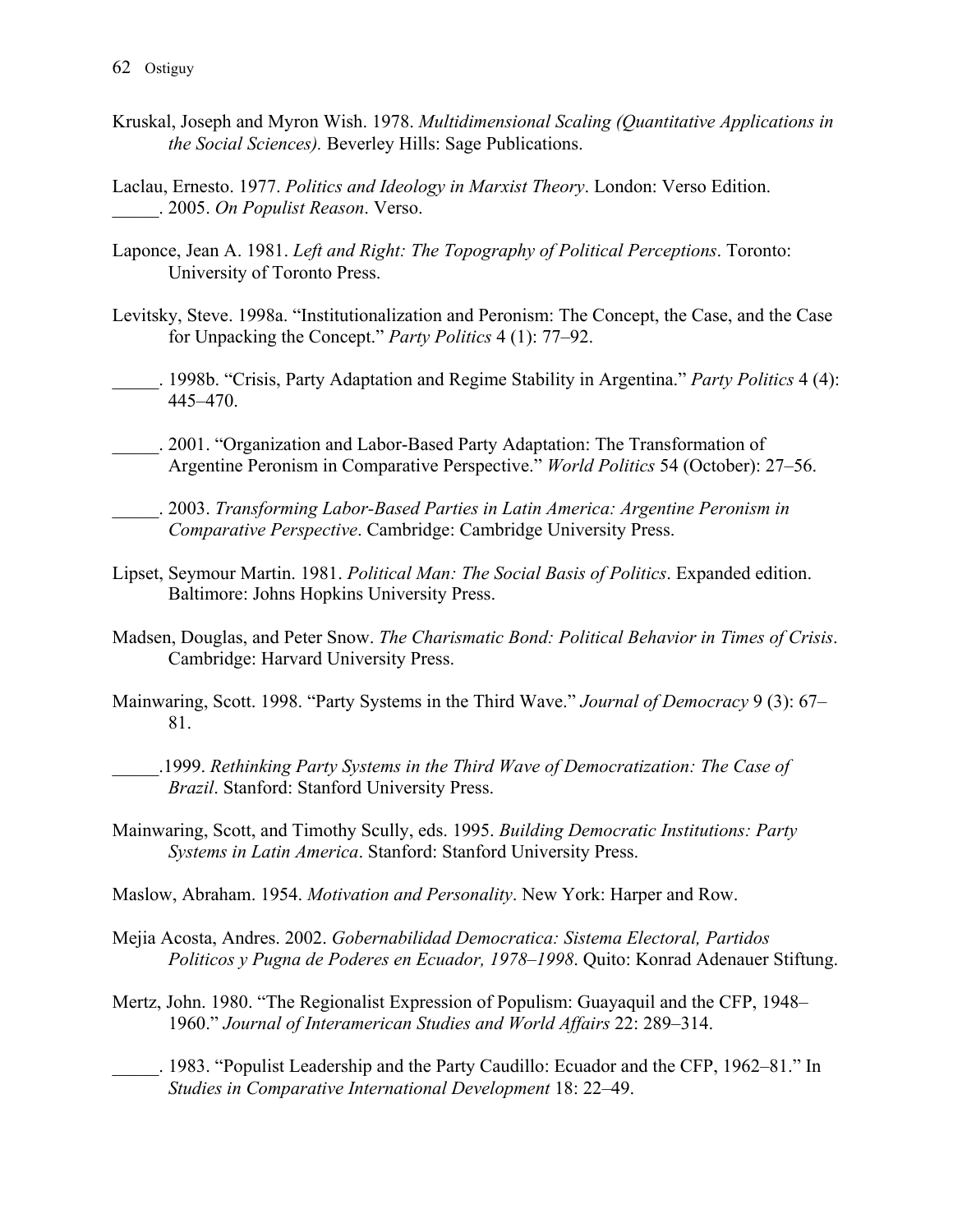- O'Donnell, Guillermo. 1977. "Corporatism and the Question of the State." In J. Malloy, ed., *Authoritarianism and Corporatism in Latin America*. Pittsburgh: Pittsburgh University Press.
- \_\_\_\_\_. 1978. "Apuntes para una teoria del Estado." *Revista Mexicana de Sociologia* 40.
- \_\_\_\_\_. 1979a. *Modernization and Bureaucratic-Authoritarianism. Studies in South- American Politics*. 2<sup>nd</sup> ed. Berkeley: Institute of International Studies.
- \_\_\_\_\_. 1979b. "Tensions in the Bureaucratic-Authoritarian State and the Question of Democracy." In D. Collier, ed., *The New Authoritarianism in Latin America*. Princeton: Princeton University Press.
- \_\_\_\_\_. 1988*. Bureaucratic Authoritarianism: Argentina, 1966–1973, in Comparative Perspective*. Berkeley: University of California Press.
- \_\_\_\_\_. 1994. "Delegative Democracy?"*Journal of Democracy* 5 (January): 55–69.
- \_\_\_\_\_. 1996a. "Illusions about Consolidation." *Journal of Democracy* 7 (2): 34–51.
- \_\_\_\_\_. 1996b. "Illusions and Conceptual Flaws." *Journal of Democracy* 7.
- \_\_\_\_\_. 1999a. *Counterpoints: Selected Essays on Authoritarianism and Democratization.* Notre Dame: University of Notre Dame Press.
- \_\_\_\_\_. 1999b. "Horizontal Accountability and New Polyarchies." In A. Schedler, L. Diamond, and M. Plattner, eds., *The Self-Restraining State: Power and Accountabilities in New Democracies*. Boulder: Lynne Rienner.
- Ostiguy, Pierre. 1990. *Los capitanes de la industria: Grandes empresarios, politica y economia en la Argentina de los años 80.* Buenos Aires: Legasa.
	- \_\_\_\_\_. 2009. "Argentina's Double Political Spectrum: Party System, Political Identities, and Strategies, 1944–2003." Kellogg Institute Working Paper #361, Kellogg Institute for International Studies, Notre Dame, IN.
- Oxhorn, Philip. 1998. "The Social Foundations of Latin America's Recurrent Populism: Problems of Popular Sector Class Formation and Collective Action." *Journal of Historical Sociology* 11 (2): 212–246.
- Panebianco, Angelo. 1988. *Political Parties: Organization and Power*. New York: Cambridge University Press.

Panizza, Francisco. 2005. *Populism and the Mirror of Democracy*. Verso.

Partido Peronista. 1948. *Manual del peronista*. Buenos Aires.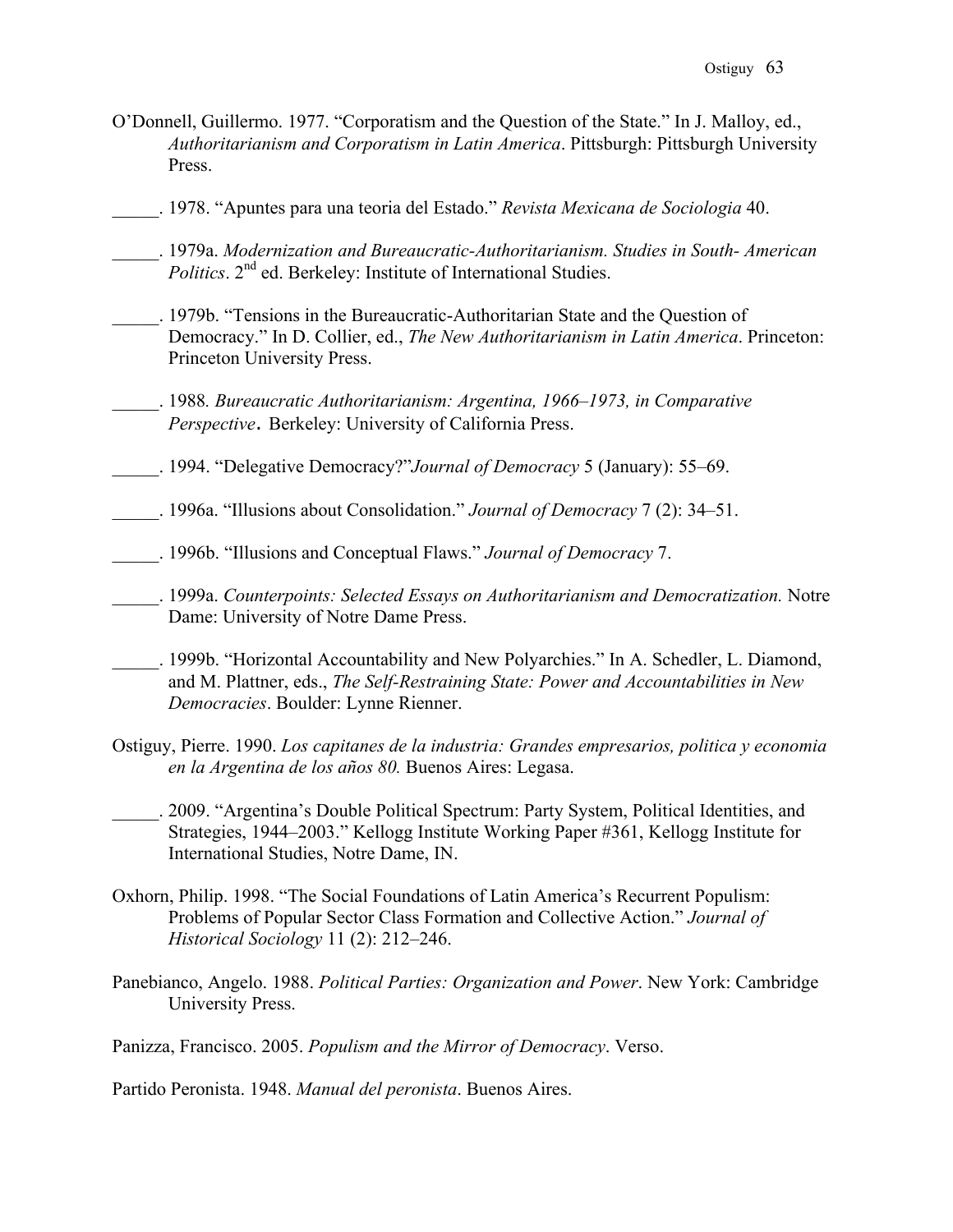- Perón, Juan Domingo. 1983 [1949]. *La comunidad organizada: esbozo filosófico.* Buenos Aires: Ediciones realidad política.
- \_\_\_\_\_. 1987 [1968]. *La hora de los pueblos*. Buenos Aires: Editora Volver.
- Perrineau, Pascal. 1995. "La dynamique du vote LePen: le poids du gaucho-lepenisme." In P. Perrineau, ed., *Le vote de crise: l'élection présidentielle de 1995*. Paris: Presses de la Fondation Nationale des Sciences Politiques.
- Powers, Nancy. 1999. "Coping with Economic Hardship in Argentina: How Material Interests Affect Individuals' Political Interests." *Canadian Journal of Political Science* 32 (3): 521–549.
- Rabinowitz, George and Stuart Elaine MacDonald. 1989. "A Directional Theory of Issue Voting." *American Political Science Review* 83 (1): 93–121.
- Reich, Wilhem. 1974 [1945]. *The Sexual Revolution*. New York: Farrar, Straus and Giroux.
- Roberts, Kenneth. 1995. "Neoliberalism and the Transformation of Populism in Latin America." *World Politics* 48 (October): 82–116.
- \_\_\_\_\_. 2002. "Social Inequalities Without Class Cleavages in Latin America's Neoliberal Era." *Studies in Comparative International Development* 36 (4): 3–33.
- Rogers, Joel, and Ruy Teixeira. 2000. "America's Forgotten Majority." *The Atlantic*, June.
- Romero, José Luis. 1963 [1946]. *A History of Argentine Political Thought*. Introduction and translation by T. McGann. Stanford: Stanford University Press.
- Sarmiento, Domingo. 1974 [1868]. *Life in the Argentine Republic in the Days of the Tyrants; or, Civilization and Barbarism*. New York: Hafner Press.
- Sen, Amartya. 1981. *Poverty and Famines: An Essay on Entitlement and Deprivation.* Oxford: Clarendon Press.
- \_\_\_\_\_. 1986. "Rationality, Interest, and Identity." In A. Foxley, M. McPherson, and G. O'Donnell, eds., *Development, Democracy, and the Art of Trespassing: Essays in Honor of Albert Hirschman*. Notre Dame: University of Notre Dame Press.
- Shafer, Byron, and William Claggett. 1995. *The Two Majorities: The Issue Context of Modern American Politics*. Baltimore: John Hopkins University Press.
- Stokes, Susan. 1999. "What Do Policy Switches Tell Us about Democracy?" In A. Przeworski, S. Stokes, and B. Manin, eds., *Democracy, Accountability, and Representation*. Cambridge: Cambridge University Press.